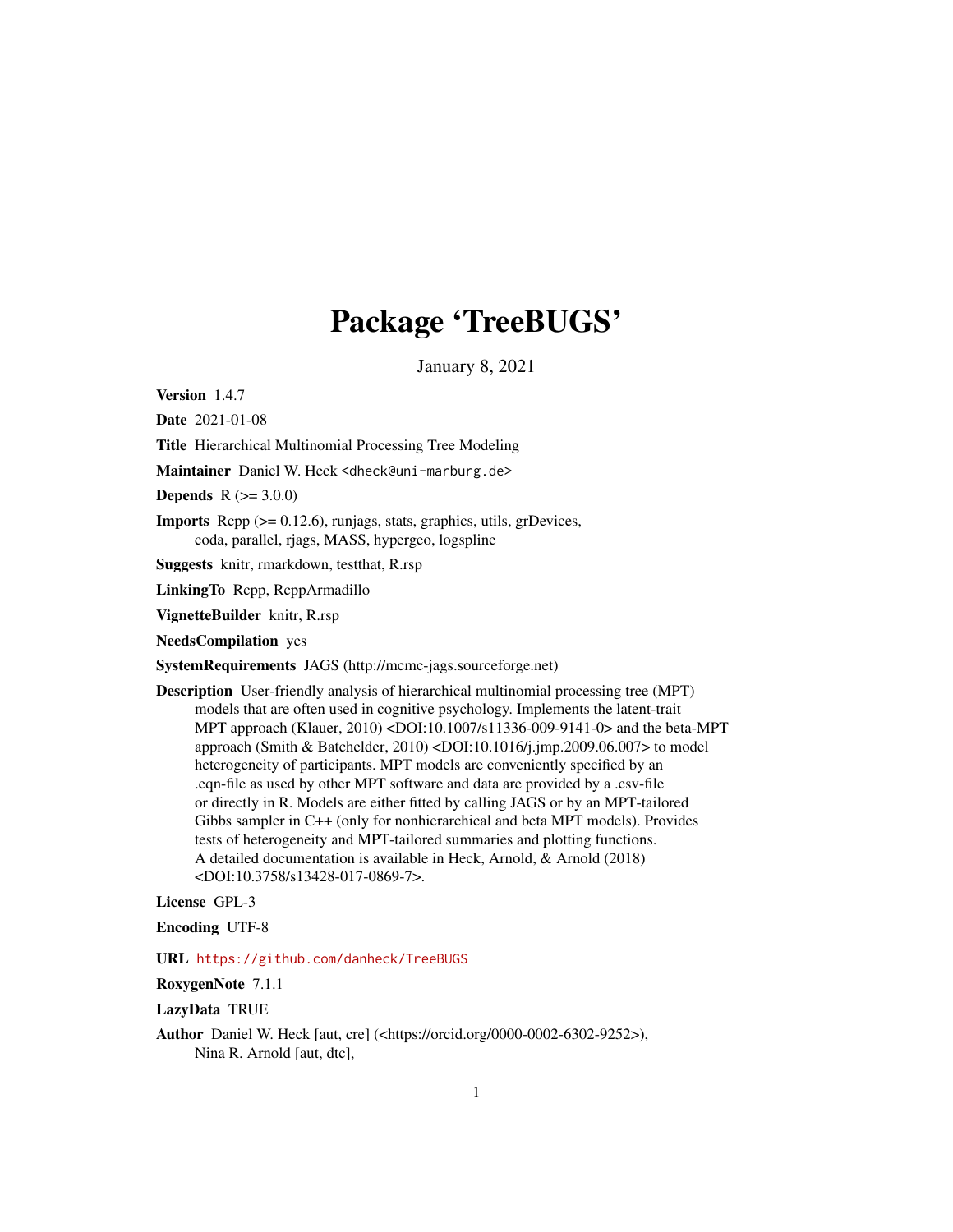Denis Arnold [aut], Alexander Ly [ctb], Marius Barth [ctb] (<https://orcid.org/0000-0002-3421-6665>)

#### Repository CRAN

Date/Publication 2021-01-08 10:30:12 UTC

## R topics documented:

| $\overline{3}$                                                                                                     |
|--------------------------------------------------------------------------------------------------------------------|
|                                                                                                                    |
| $\overline{4}$                                                                                                     |
| $\overline{5}$                                                                                                     |
| 6                                                                                                                  |
| 7                                                                                                                  |
| 11                                                                                                                 |
| 13                                                                                                                 |
| 14                                                                                                                 |
| 15                                                                                                                 |
| 16                                                                                                                 |
| 18                                                                                                                 |
| 19                                                                                                                 |
| 21                                                                                                                 |
| 22                                                                                                                 |
| 23                                                                                                                 |
| 24                                                                                                                 |
| 26                                                                                                                 |
| 27                                                                                                                 |
| 28                                                                                                                 |
| 29                                                                                                                 |
| 29                                                                                                                 |
| 30                                                                                                                 |
| 32                                                                                                                 |
| 32                                                                                                                 |
| 33                                                                                                                 |
| 34                                                                                                                 |
| 36                                                                                                                 |
| 37                                                                                                                 |
| 38                                                                                                                 |
| 40                                                                                                                 |
| 40                                                                                                                 |
| 41                                                                                                                 |
| 42                                                                                                                 |
| 44                                                                                                                 |
| transformed Parameters $\ldots \ldots \ldots \ldots \ldots \ldots \ldots \ldots \ldots \ldots \ldots \ldots$<br>48 |
| 49<br><b>WAIC</b>                                                                                                  |
| 51                                                                                                                 |
|                                                                                                                    |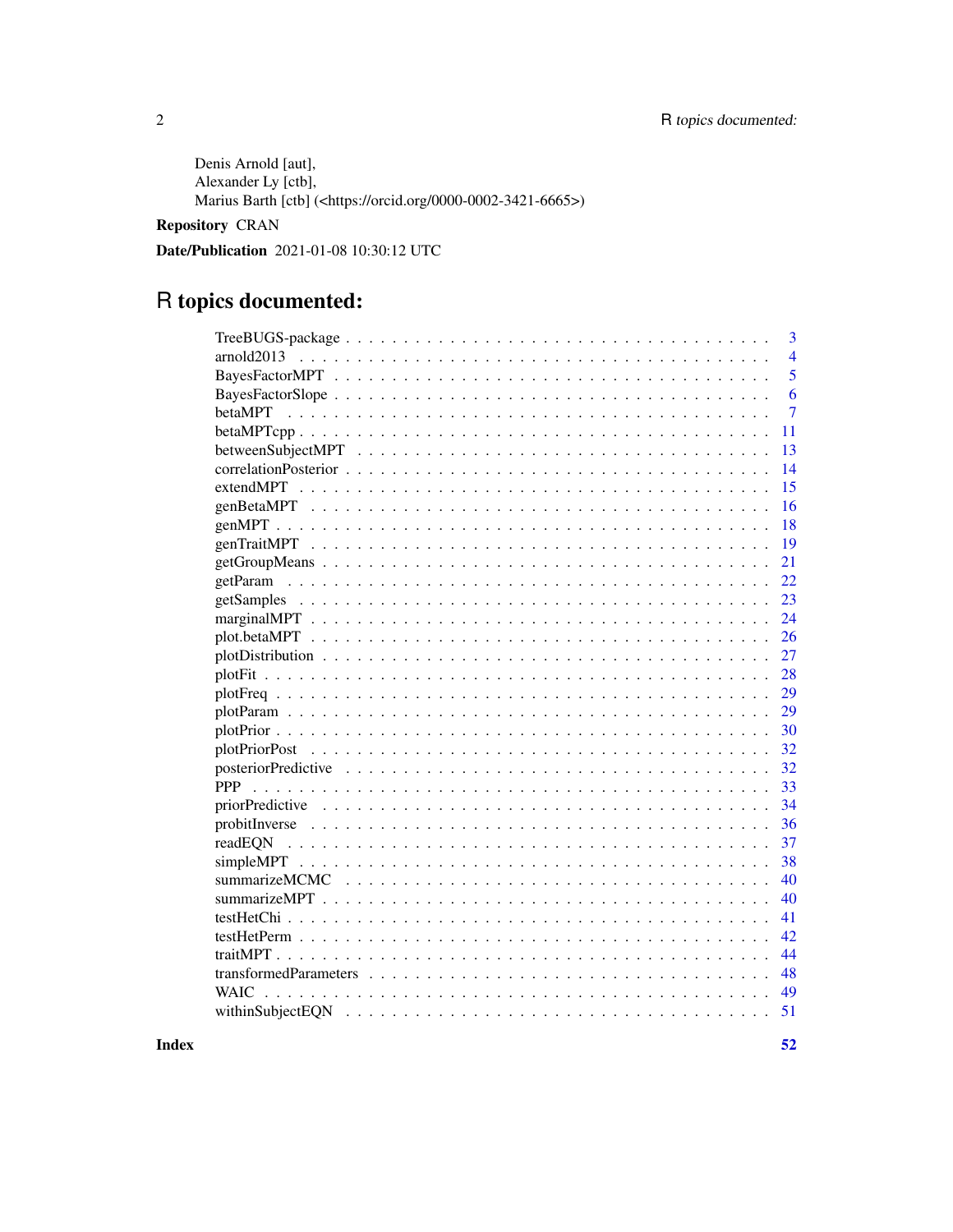<span id="page-2-0"></span>



Uses standard MPT files in the .eqn-format (Moshagen, 2010) to fit hierarchical Bayesian MPT models. Note that the software JAGS is required (<http://mcmc-jags.sourceforge.net>).

The core functions either fit a Beta-MPT model ([betaMPT](#page-6-1); Smith & Batchelder, 2010) or a latenttrait MPT model ([traitMPT](#page-43-1); Klauer, 2010). A fitted model can be inspected using convenient summary and plot functions tailored to hierarchical MPT models.

Detailed explanations and examples can be found in the package vignette, accessible via vignette("TreeBUGS")

#### Citation

If you use TreeBUGS, please cite the software as follows:

Heck, D. W., Arnold, N. R., & Arnold, D. (2018). TreeBUGS: An R package for hierarchical multinomial-processing-tree modeling. *Behavior Research Methods, 50*, 264–284.

#### Author(s)

Daniel W. Heck, Denis Arnold, & Nina Arnold

#### References

Klauer, K. C. (2010). Hierarchical multinomial processing tree models: A latent-trait approach. *Psychometrika, 75*, 70-98.

Matzke, D., Dolan, C. V., Batchelder, W. H., & Wagenmakers, E.-J. (2015). Bayesian estimation of multinomial processing tree models with heterogeneity in participants and items. *Psychometrika, 80*, 205-235.

Moshagen, M. (2010). multiTree: A computer program for the analysis of multinomial processing tree models. *Behavior Research Methods, 42*, 42-54.

Smith, J. B., & Batchelder, W. H. (2008). Assessing individual differences in categorical data. *Psychonomic Bulletin & Review, 15*, 713-731.

Smith, J. B., & Batchelder, W. H. (2010). Beta-MPT: Multinomial processing tree models for addressing individual differences. *Journal of Mathematical Psychology, 54*, 167-183.

#### See Also

Useful links:

• <https://github.com/danheck/TreeBUGS>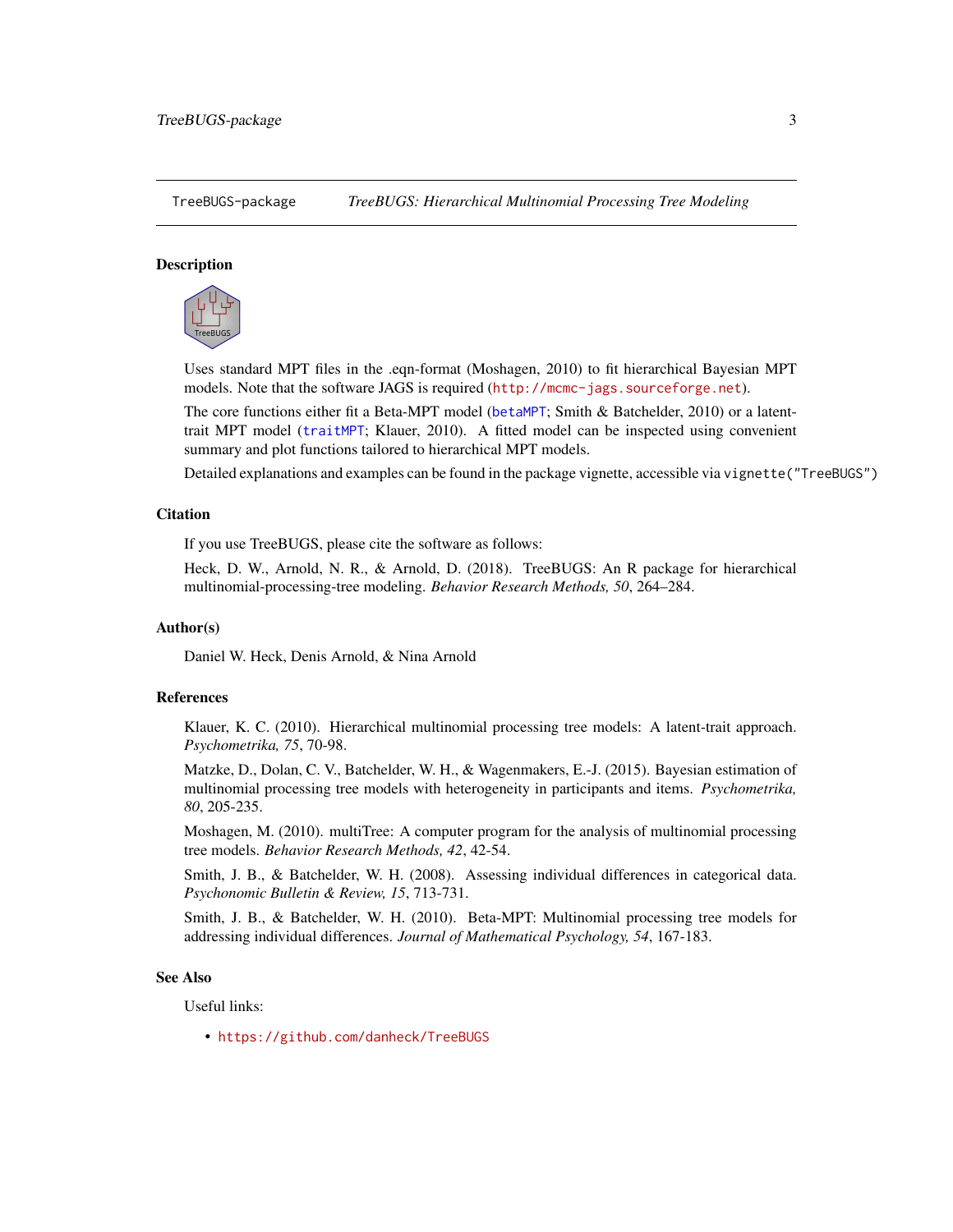<span id="page-3-0"></span>

Dataset of a source-monitoring experiment by Arnold, Bayen, Kuhlmann, and Vaterrodt (2013) using a 2 (Source; within) x 3 (Expectancy; within) x 2 (Time of Schema Activation; between) mixed factorial design.

#### Usage

arnold2013

#### Format

A data frame 13 variables:

subject Participant code

age Age in years

group Between-subject factor "Time of Schema Activation": Retrieval vs. encoding condition

- pc perceived contingency
- EE Frequency of "Source E" responses to items from source "E"

EU Frequency of "Source U" responses to items from source "E"

EN Frequency of "New" responses to items from source "E"

UE Frequency of "Source E" responses to items from source "E"

UU Frequency of "Source U" responses to items from source "E"

UN Frequency of "New" responses to items from source "E"

NE Frequency of "Source E" responses to new items

NU Frequency of "Source U" responses to new items

NN Frequency of "New" responses to new items

#### Details

Eighty-four participants had to learn statements that were either presented by a doctor or a lawyer (Source) and were either typical for doctors, typical for lawyers, or neutral (Expectancy). These two types of statements were completely crossed in a balanced way, resulting in a true contingency of zero between Source and Expectancy. Whereas the profession schemata were activated at the time of encoding for half of the participants (encoding condition), the other half were told about the profession of the sources just before the test (retrieval condition). After the test, participants were asked to judge the contingency between item type and source (perceived contingency pc).

#### References

Arnold, N. R., Bayen, U. J., Kuhlmann, B. G., & Vaterrodt, B. (2013). Hierarchical modeling of contingency-based source monitoring: A test of the probability-matching account. Psychonomic Bulletin & Review, 20, 326-333.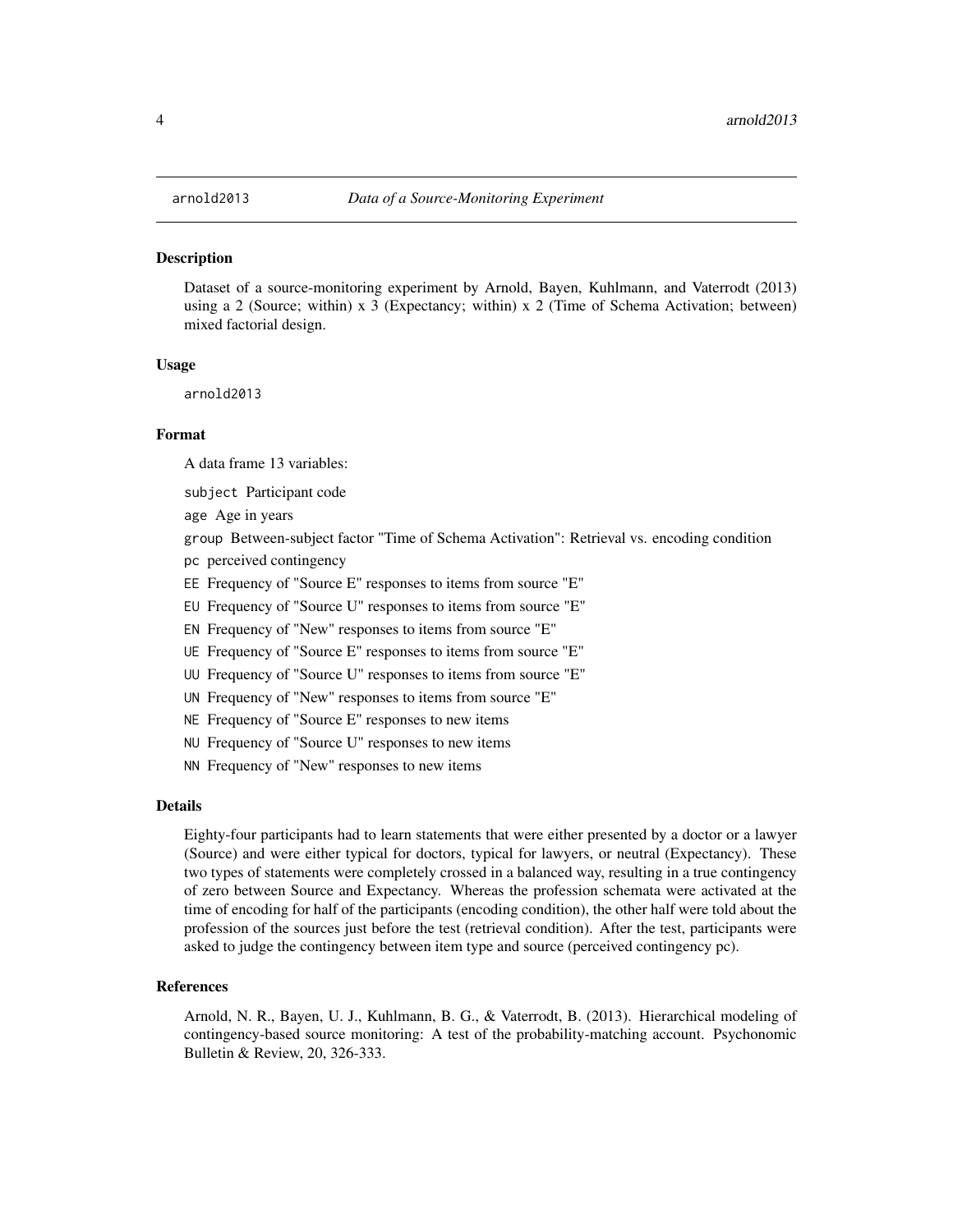#### <span id="page-4-0"></span>BayesFactorMPT 5

#### Examples

head(arnold2013)

```
## Not run:
# fit hierarchical MPT model for encoding condition:
EQNfile <- system.file("MPTmodels/2htsm.eqn", package="TreeBUGS")
d.encoding \le subset(arnold2013, group == "encoding", select = -(1:4))
fit <- betaMPTcpp(EQNfile, d.encoding, n.thin=5,
                  restrictions=list("D1=D2=D3","d1=d2","a=g"))
# convergence
plot(fit, parameter = "mean", type = "default")
summary(fit)
## End(Not run)
```
<span id="page-4-1"></span>BayesFactorMPT *Bayes Factors for Simple (Nonhierarchical) MPT Models*

#### Description

Computes Bayes factors for simple (fixed-effects, nonhierarchical) MPT models with beta distributions as priors on the parameters.

#### Usage

```
BayesFactorMPT(
 models,
  dataset = 1,
  resample,
 batches = 5,
  scale = 1,
  store = FALSE,
  cores = 1)
```

| models   | list of models fitted with simpleMPT, e.g., list (mod1, mod2)                                            |
|----------|----------------------------------------------------------------------------------------------------------|
| dataset  | for which data set should Bayes factors be computed?                                                     |
| resample | how many of the posterior samples of the MPT parameters should be resampled<br>per model                 |
| batches  | number of batches. Used to compute a standard error of the estimate.                                     |
| scale    | how much should posterior-beta approximations be downscaled to get fatter<br>importance-sampling density |
| store    | whether to save parameter samples                                                                        |
| cores    | number of CPUs used                                                                                      |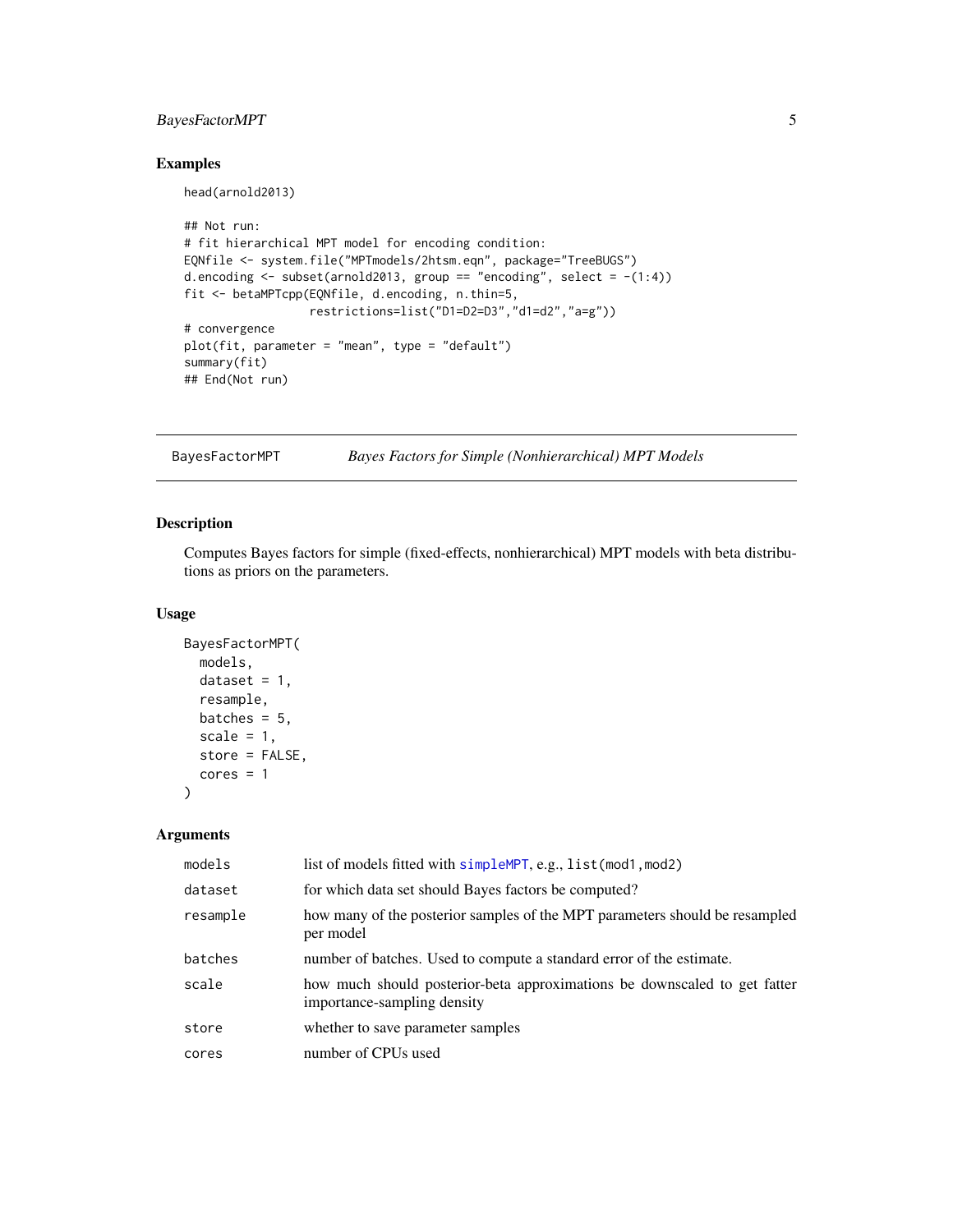#### <span id="page-5-0"></span>Details

Currently, this is only implemented for a single data set!

Uses a Rao-Blackwellized version of the product-space method (Carlin & Chib, 1995) as proposed by Barker and Link (2013). First, posterior distributions of the MPT parameters are approximated by independent beta distributions. Second, for one a selected model, parameters are sampled from these proposal distributions. Third, the conditional probabilities to switch to a different model are computed and stored. Finally, the eigenvector with eigenvalue one of the matrix of switching probabilities provides an estimate of the posterior model probabilities.

#### References

Barker, R. J., & Link, W. A. (2013). Bayesian multimodel inference by RJMCMC: A Gibbs sampling approach. The American Statistician, 67(3), 150-156.

Carlin, B. P., & Chib, S. (1995). Bayesian model choice via Markov chain Monte Carlo methods. Journal of the Royal Statistical Society. Series B (Methodological), 57(3), 473-484.

#### See Also

[marginalMPT](#page-23-1)

BayesFactorSlope *Bayes Factor for Slope Parameters in Latent-Trait MPT*

#### **Description**

Uses the Savage-Dickey method to compute the Bayes factor that the slope parameter of a continuous covariate in [traitMPT](#page-43-1) is zero vs. positive/negative/unequal to zero.

#### Usage

```
BayesFactorSlope(
  fittedModel,
  parameter,
  direction = " !=",approx = "normal",plot = TRUE,
  ...
)
```

| fittedModel | a fitted latent-trait model fitted with traitMPT with predictor variables that have<br>been defined via predStructure.       |
|-------------|------------------------------------------------------------------------------------------------------------------------------|
| parameter   | name of the slope parameter (e.g., "slope_d_covariate").                                                                     |
| direction   | alternative hypothesis: whether slope is smaller or larger than zero (" $\lt$ " or " $>$ ")<br>or unequal to zero $("! =").$ |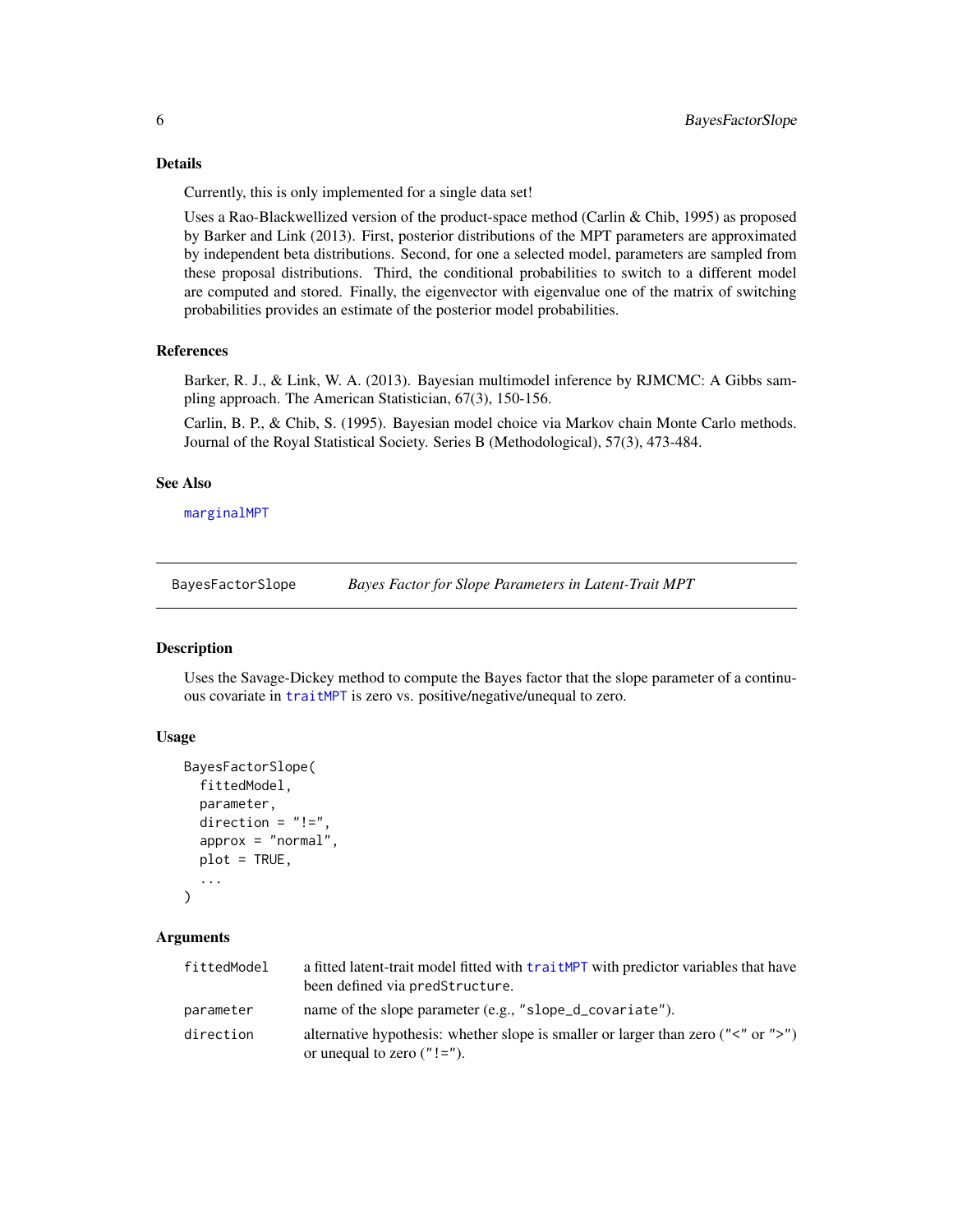#### <span id="page-6-0"></span>betaMPT 7 7

| approx  | how to approximate the posterior density of the slope parameter at zero: approx="normal"                            |
|---------|---------------------------------------------------------------------------------------------------------------------|
|         | uses a normal approximation to all samples and approx="logspline" uses a                                            |
|         | nonparametric density estimate of the package logspline. Usually, both methods                                      |
|         | provide similar results.                                                                                            |
| plot    | if TRUE, the prior and posterior densities and the ratio at slope=0 are plotted.                                    |
| $\cdot$ | further arguments passed to logspline, which is used to approximate the den-<br>sity of the posterior distribution. |

#### Details

The Bayes factor is computed with the Savage-Dickey method, which is defined as the ratio of the density of the posterior and the density of the prior evalauted at slope=0. Note that this method cannot be used with default JZS priors (IVprec="dgamma(.5,.5)") if more than one predictor is added for an MPT parameter. As a remedy, a g-prior (normal distribution) can be used on the slopes by setting the hyperprior parameter g to a fixed constant when fitting the model: traitMPT(...,IVprec  $= 1$ ).

#### Examples

```
## Not run:
# latent-trait MPT model for the encoding condition (see ?arnold2013):
EQNfile <- system.file("MPTmodels/2htsm.eqn", package="TreeBUGS")
d.enc <- subset(arnold2013, group == "encoding")
fit \le traitMPT(EQNfile, data = d.enc[, -(1:4)], n.thin=5,
                restrictions=list("D1=D2=D3","d1=d2","a=g"),
                covData = d.enc[, c("age", "pc")],predStructure = list("D1 ; age"))
plot(fit, parameter = "slope", type = "default")
summary(fit)
BayesFactorSlope(fit, "slope_D1_age", direction = "<")
## End(Not run)
```
<span id="page-6-1"></span>betaMPT *Fit a Hierarchical Beta-MPT Model*

#### Description

Fits a Beta-MPT model (Smith & Batchelder, 2010) based on a standard MPT model file (.eqn) and individual data table (.csv).

#### Usage

```
betaMPT(
  eqnfile,
  data,
```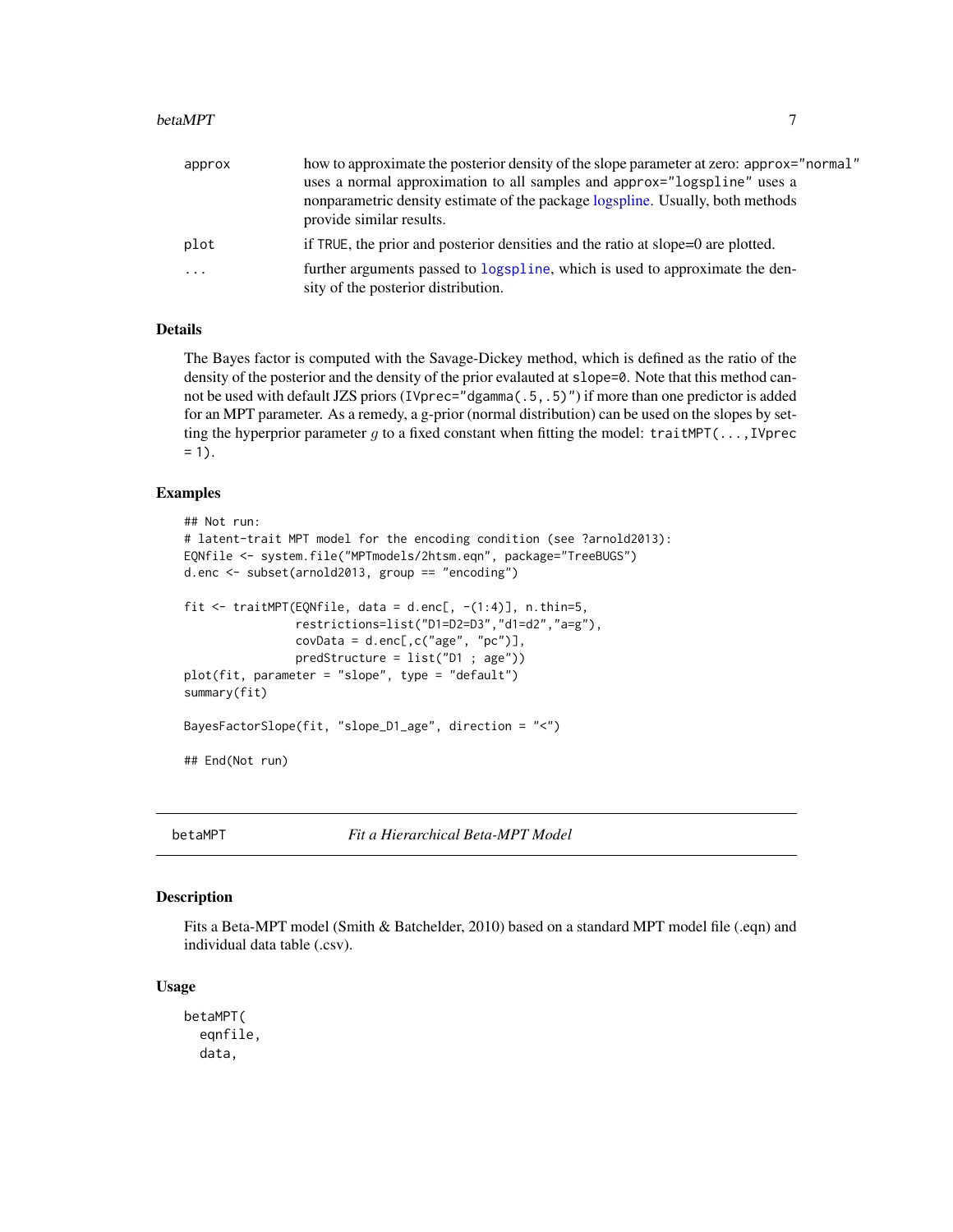```
restrictions,
 covData,
  transformedParameters,
  corProbit = FALSE,
  alpha = "dgamma(1, .1)T(1, )",beta = "dgamma(1, .1)T(1,)",n.iter = 20000,
 n.addapt = 2000,n.burnin = 2000,
 n.thin = 5,
 n.chains = 3,
 dic = FALSE,
 ppp = 0,
 modelfilename,
 parEstFile,
 posteriorFile,
 autojags = NULL,
  ...
\mathcal{L}
```
#### Arguments

| eqnfile               | The (relative or full) path to the file that specifies the MPT model (standard .eqn<br>syntax). Note that category labels must start with a letter (different to multiTree)<br>and match the column names of data. Alternatively, the EQN-equations can be<br>provided within R as a character value (cf. readEQN). Note that the first line of<br>an .eqn-file is reserved for comments and always ignored.                                                                                                                                   |
|-----------------------|------------------------------------------------------------------------------------------------------------------------------------------------------------------------------------------------------------------------------------------------------------------------------------------------------------------------------------------------------------------------------------------------------------------------------------------------------------------------------------------------------------------------------------------------|
| data                  | The (relative or full) path to the .csv file with the data (comma separated; cate-<br>gory labels in first row). Alternatively: a data frame or matrix (rows=individuals,<br>columns = individual category frequencies, category labels as column names)                                                                                                                                                                                                                                                                                       |
| restrictions          | Specifies which parameters should be (a) constant (e.g., " $a=b=0.5$ ") or (b) con-<br>strained to be identical (e.g., "Do=Dn") or (c) treated as fixed effects (i.e., iden-<br>tical for all participants; "a=b=FE"). Either given as the path to a text file with<br>restrictions per row or as a list of restrictions, e.g., list ("D1=D2", "g=0.5").<br>Note that numbers in .eqn-equations (e.g., $d*(1-g)*(50)$ are directly interpreted<br>as equality constraints.                                                                     |
| covData               | Data that contains covariates, for which correlations with individual MPT pa-<br>rameters will be sampled. Either the path to a .csv file (comma-separated:<br>rows=individuals in the same order as data; first row must contain covariate<br>labels). Alternatively: a data frame or matrix (rows=individuals, columns =<br>variables; covariate labels as column names). Note that in betaMPT, correlatios<br>are computed for discrete variables that are coded numerically (in traitMPT,<br>this can be suppressed by using predType="f") |
| transformedParameters |                                                                                                                                                                                                                                                                                                                                                                                                                                                                                                                                                |
|                       | list with parameter transformations that should be computed based on the pos-<br>terior camples of the group level means (e.g. for testing parameter differences:                                                                                                                                                                                                                                                                                                                                                                              |

terior samples of the group-level means (e.g., for testing parameter differences: list("diffD=Do-Dn")), or path to a text file containing one transformation per

<span id="page-7-0"></span>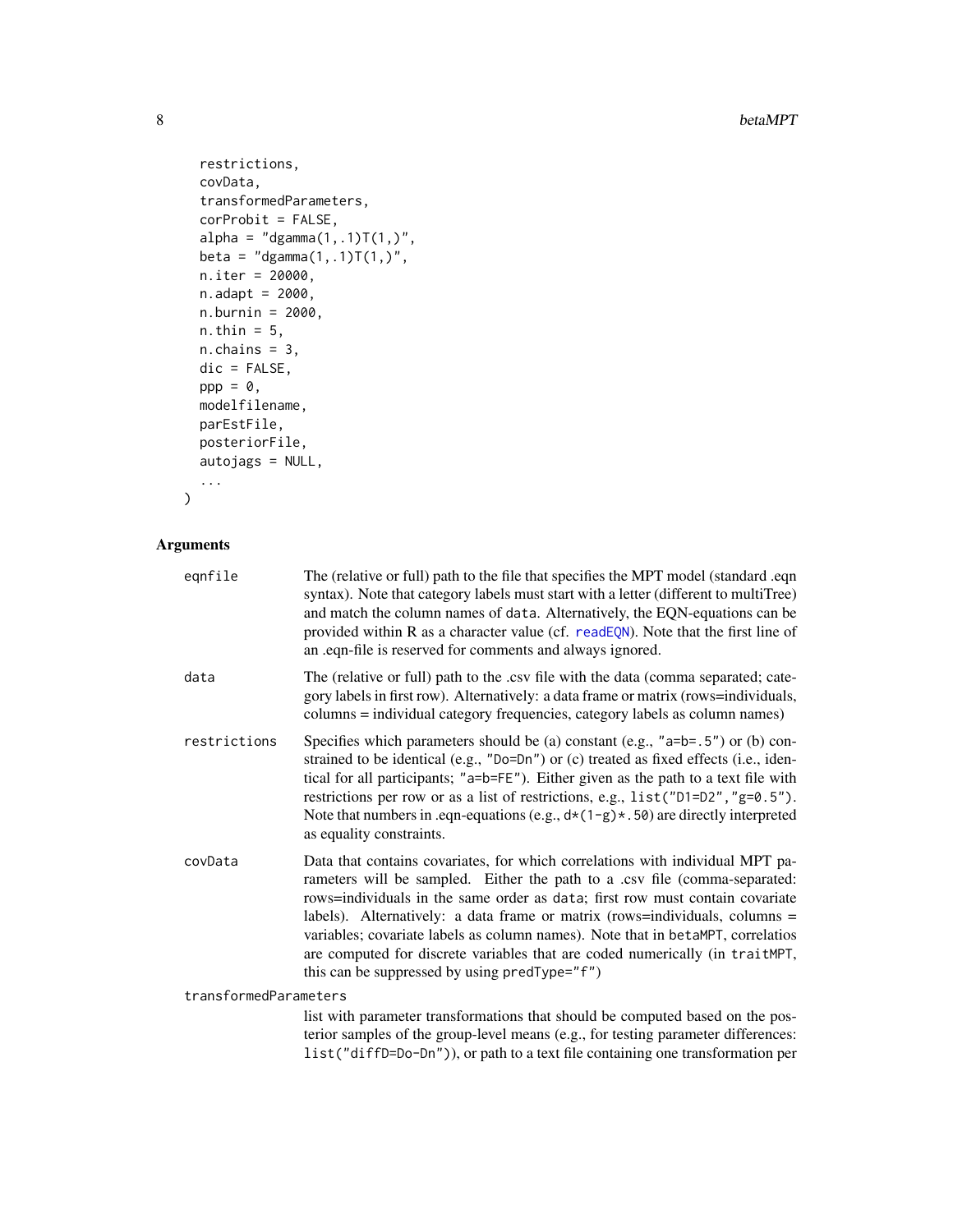<span id="page-8-0"></span>

|               | line. Transformations of individual-level parameters can also be performed after<br>fitting a model using transformedParameters.                                                                                                                                                                                                                                                                                                                                                                                                                                                                                                                                                                                          |
|---------------|---------------------------------------------------------------------------------------------------------------------------------------------------------------------------------------------------------------------------------------------------------------------------------------------------------------------------------------------------------------------------------------------------------------------------------------------------------------------------------------------------------------------------------------------------------------------------------------------------------------------------------------------------------------------------------------------------------------------------|
| corProbit     | whether to use probit-transformed MPT parameters to compute correlations (probit-<br>values of +Inf are truncated to max(5, max(probit)); similarly for -Inf). De-<br>fault for beta-MPT: MPT parameters are used on the probability scale [0,1].                                                                                                                                                                                                                                                                                                                                                                                                                                                                         |
| alpha         | Hyperprior for the shape parameters $\alpha$ of the group-level beta distributions (in<br>JAGS syntax). Default: Truncated gamma distributions for $\alpha$ and $\beta$ with shape<br>1 and rate .1 and truncated to be larger than 1 (seeplotPrior. A named vector<br>can be used to specify separate hyperpriors for each MPT parameter (if un-<br>named, the order of parameters is determined by the default order as shown<br>by readEQN with paramOrder = TRUE). Originally, Smith and Batchelder $(2008)$<br>used the "WinBUGS-zeros-trick" (available in TreeBUGS if alpha="zero" or<br>beta="zero"), which approximates uniform priors on the group-level mean and<br>SD (but often results convergence issues). |
| beta          | Hyperprior for $\beta$ of group-level distributions, see alpha.                                                                                                                                                                                                                                                                                                                                                                                                                                                                                                                                                                                                                                                           |
| n.iter        | Number of iterations per chain (including burnin samples). See run. jags for<br>details.                                                                                                                                                                                                                                                                                                                                                                                                                                                                                                                                                                                                                                  |
| n.adapt       | number of adaption samples to adjust MCMC sampler in JAGS. The sampler<br>will be more efficient if it is tuned well. However, MCMC sampling will still<br>give correct results even if the warning appears: "Adaptation incomplete." (this<br>just means that sampling efficiency could be better).                                                                                                                                                                                                                                                                                                                                                                                                                      |
| n.burnin      | Number of samples for burnin (samples will not be stored and removed from<br>n.iter)                                                                                                                                                                                                                                                                                                                                                                                                                                                                                                                                                                                                                                      |
| n.thin        | Thinning rate.                                                                                                                                                                                                                                                                                                                                                                                                                                                                                                                                                                                                                                                                                                            |
| n.chains      | number of MCMC chains (sampled in parallel).                                                                                                                                                                                                                                                                                                                                                                                                                                                                                                                                                                                                                                                                              |
| dic           | whether to compute DIC using extract.runjags, which requires additional<br>sampling. Can also be computed and added after fitting the model by fittedModel\$summary\$dic<br><-runjags::extract(fittedModel\$runjags,"dic"). As an alternative in-<br>formation criterion, WAIC can be computed for fitted models.                                                                                                                                                                                                                                                                                                                                                                                                         |
| ppp           | number of samples to compute posterior predictive p-value (see posteriorPredictive)                                                                                                                                                                                                                                                                                                                                                                                                                                                                                                                                                                                                                                       |
| modelfilename | Name that the modelfile that is made by the function to work with JAGS should<br>get. Default is to write this information to the tempdir as required by CRAN<br>standards.                                                                                                                                                                                                                                                                                                                                                                                                                                                                                                                                               |
| parEstFile    | Name of the file to with the estimates should be stored (e.g., "parEstFile.txt")                                                                                                                                                                                                                                                                                                                                                                                                                                                                                                                                                                                                                                          |
| posteriorFile | path to RData-file where to save the model including MCMC posterior samples<br>(an object named fittedModel; e.g., posteriorFile="mcmc.RData")                                                                                                                                                                                                                                                                                                                                                                                                                                                                                                                                                                            |
| autojags      | JAGS first fits the MPT model as usual and then draws MCMC samples repeat-<br>edly until convergence. For this, the function autoextend. jags is used with the<br>arguments provided in autojags (this can be an empty list, in which case the de-<br>faults are used). Possible arguments for autoextend. jags are: list(startburnin<br>$= 1000$ , startsample = 5000, adapt = 2000, max.time="30m") (the last of these<br>arguments restricts sampling to 30 minutes, see autoextend.jags).                                                                                                                                                                                                                             |
|               | further reguments to be passed to the JAGS sampling function (i.e., to run. jags.<br>Note that reproducible results are obtained by setting a random seed before fit-<br>ting a model (i.e., set. seed(12345)).                                                                                                                                                                                                                                                                                                                                                                                                                                                                                                           |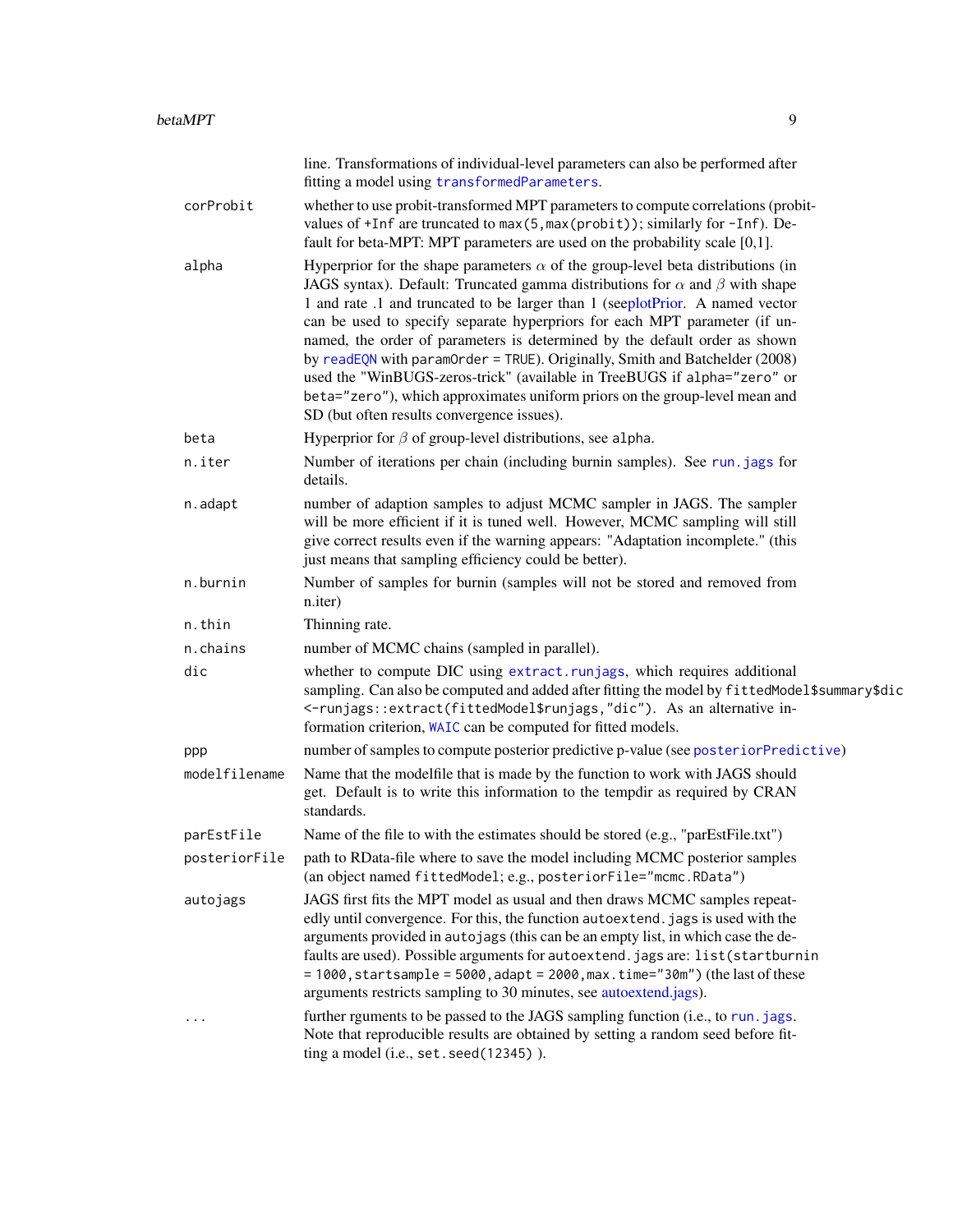#### Details

Note that, in the Beta-MPT model, correlations of individual MPT parameters with covariates are sampled. Hence, the covariates do not affect the estimation of the actual Beta-MPT parameters. Therefore, the correlation of covariates with the individual MPT parameters can equivalently be performed after fitting the model using the sampled posterior parameter values stored in betaMPT\$mcmc

#### Value

a list of the class betaMPT with the objects:

- summary: MPT tailored summary. Use summary(fittedModel)
- mptInfo: info about MPT model (eqn and data file etc.)
- runjags: the object returned from the MCMC sampler. Note that the object fittedModel\$runjags is an [runjags](#page-0-0) object, whereas fittedModel\$runjags\$mcmc is a mcmc.list as used by the coda package [\(mcmc\)](#page-0-0)

#### Author(s)

Daniel W. Heck, Nina R. Arnold, Denis Arnold

#### References

Heck, D. W., Arnold, N. R., & Arnold, D. (2018). TreeBUGS: An R package for hierarchical multinomial-processing-tree modeling. *Behavior Research Methods, 50*, 264–284.

Smith, J. B., & Batchelder, W. H. (2010). Beta-MPT: Multinomial processing tree models for addressing individual differences. *Journal of Mathematical Psychology, 54*, 167-183.

#### Examples

```
## Not run:
# fit beta-MPT model for encoding condition (see ?arnold2013):
EQNfile <- system.file("MPTmodels/2htsm.eqn", package="TreeBUGS")
d.encoding \le subset(arnold2013, group == "encoding", select = -(1:4))
fit <- betaMPT(EQNfile, d.encoding, n.thin=5,
               restrictions=list("D1=D2=D3","d1=d2","a=g"))
# convergence
plot(fit, parameter = "mean", type = "default")
summary(fit)
```
## End(Not run)

<span id="page-9-0"></span>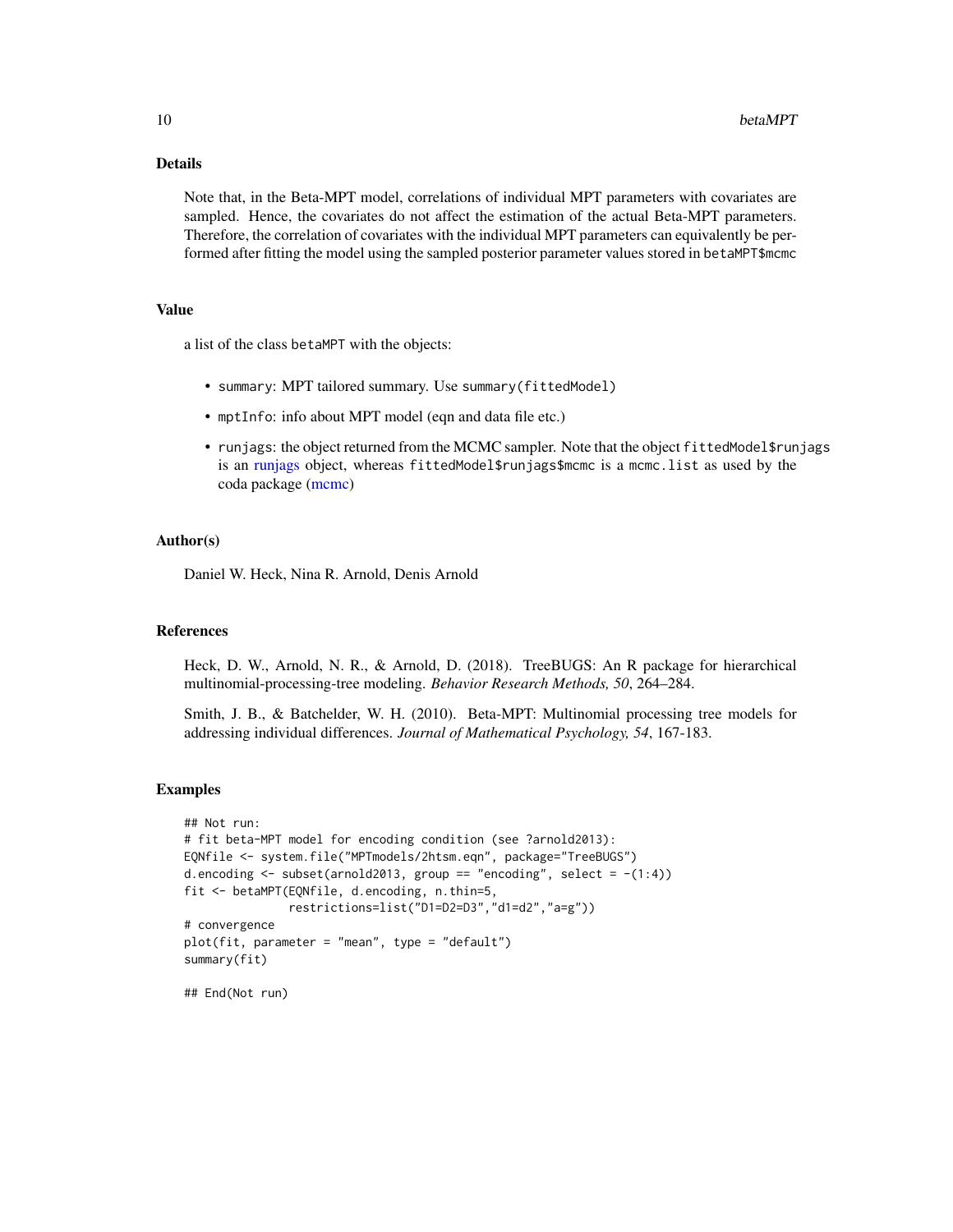<span id="page-10-0"></span>

Fast Gibbs sampler in C++ that is tailored to the beta-MPT model.

#### Usage

```
betaMPTcpp(
 eqnfile,
 data,
 restrictions,
 covData,
 corProbit = FALSE,
 n.iter = 20000,
 n.burnin = 2000,
 n.thin = 5,
 n.chains = 3,
 ppp = 0,
  shape = 1,
  rate = 0.1,
 parEstFile,
 posteriorFile,
  cores = 1)
```

| eqnfile      | The (relative or full) path to the file that specifies the MPT model (standard .eqn<br>syntax). Note that category labels must start with a letter (different to multiTree)<br>and match the column names of data. Alternatively, the EQN-equations can be<br>provided within R as a character value (cf. readEQN). Note that the first line of<br>an eqn-file is reserved for comments and always ignored.                                                              |
|--------------|--------------------------------------------------------------------------------------------------------------------------------------------------------------------------------------------------------------------------------------------------------------------------------------------------------------------------------------------------------------------------------------------------------------------------------------------------------------------------|
| data         | The (relative or full) path to the .csv file with the data (comma separated; cate-<br>gory labels in first row). Alternatively: a data frame or matrix (rows=individuals,<br>columns = individual category frequencies, category labels as column names)                                                                                                                                                                                                                 |
| restrictions | Specifies which parameters should be (a) constant (e.g., " $a=b=5$ ") or (b) con-<br>strained to be identical (e.g., "Do=Dn") or (c) treated as fixed effects (i.e., iden-<br>tical for all participants; "a=b=FE"). Either given as the path to a text file with<br>restrictions per row or as a list of restrictions, e.g., list ("D1=D2", "g=0.5").<br>Note that numbers in .eqn-equations (e.g., $d*(1-g)*(50)$ are directly interpreted<br>as equality constraints. |
| covData      | Data that contains covariates, for which correlations with individual MPT pa-<br>rameters will be sampled. Either the path to a .csv file (comma-separated:<br>rows=individuals in the same order as data; first row must contain covariate                                                                                                                                                                                                                              |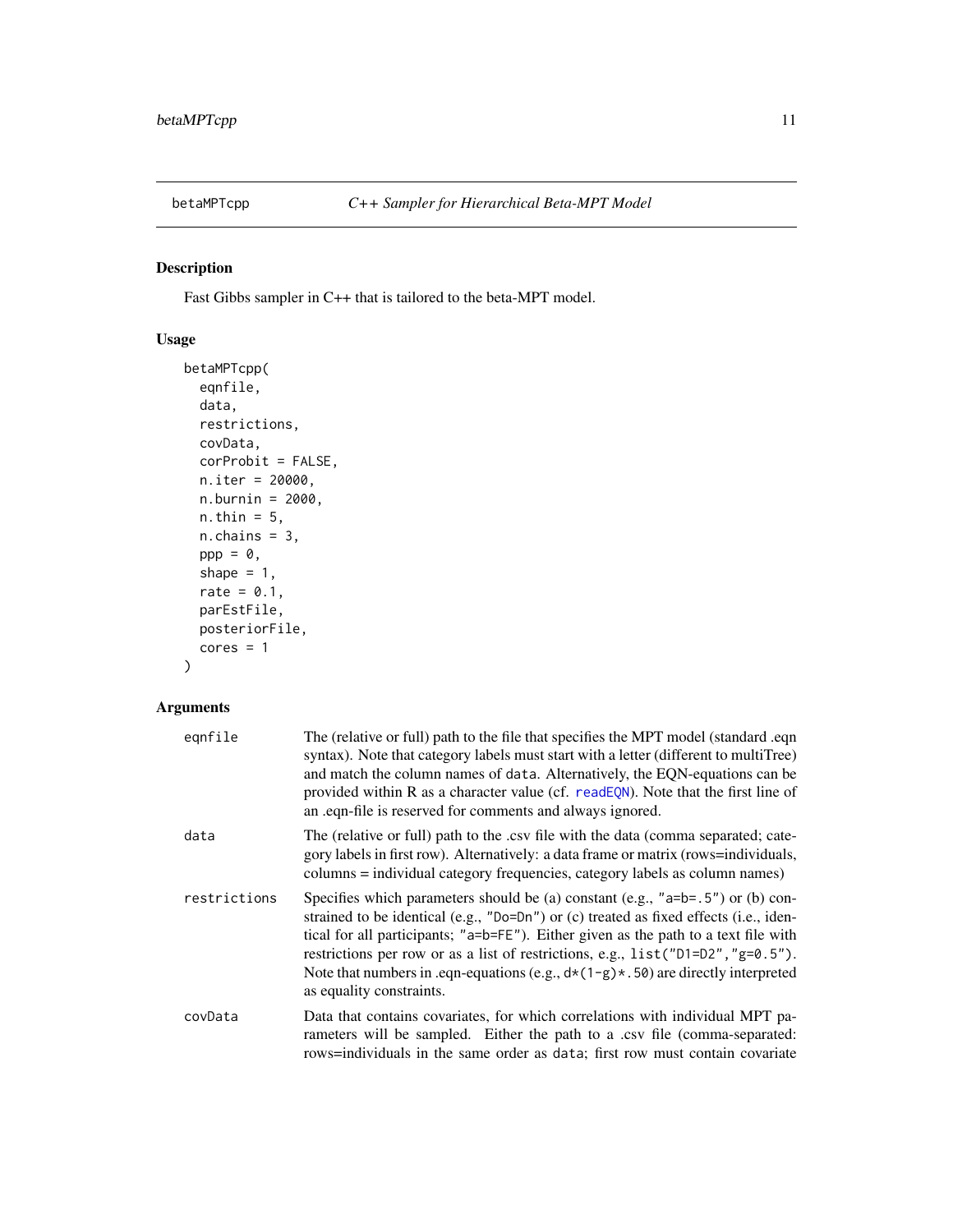<span id="page-11-0"></span>

|               | labels). Alternatively: a data frame or matrix (rows=individuals, columns =<br>variables; covariate labels as column names). Note that in betaMPT, correlatios<br>are computed for discrete variables that are coded numerically (in traitMPT,<br>this can be suppressed by using predType="f") |
|---------------|-------------------------------------------------------------------------------------------------------------------------------------------------------------------------------------------------------------------------------------------------------------------------------------------------|
| corProbit     | whether to use probit-transformed MPT parameters to compute correlations (probit-<br>values of +Inf are truncated to max(5, max(probit)); similarly for -Inf). De-<br>fault for beta-MPT: MPT parameters are used on the probability scale [0,1].                                               |
| n.iter        | Number of iterations per chain (including burnin samples). See run. jags for<br>details.                                                                                                                                                                                                        |
| n.burnin      | Number of samples for burnin (samples will not be stored and removed from<br>n.iter)                                                                                                                                                                                                            |
| n.thin        | Thinning rate.                                                                                                                                                                                                                                                                                  |
| n.chains      | number of MCMC chains (sampled in parallel).                                                                                                                                                                                                                                                    |
| ppp           | number of samples to compute posterior predictive p-value (see posteriorPredictive)                                                                                                                                                                                                             |
| shape         | shape parameter(s) of Gamma-hyperdistribution for the hierarchical beta-parameters<br>$\alpha_s$ and $\beta_s$ (can be a named vector to provide different hyperpriors for each pa-<br>rameter)                                                                                                 |
| rate          | rate parameter(s) of Gamma-hyperdistribution                                                                                                                                                                                                                                                    |
| parEstFile    | Name of the file to with the estimates should be stored (e.g., "parEstFile.txt")                                                                                                                                                                                                                |
| posteriorFile | path to RData-file where to save the model including MCMC posterior samples<br>(an object named fittedModel; e.g., posteriorFile="mcmc.RData")                                                                                                                                                  |
| cores         | number of CPUs to be used                                                                                                                                                                                                                                                                       |
|               |                                                                                                                                                                                                                                                                                                 |

#### Author(s)

Daniel Heck

#### Examples

```
## Not run:
# fit beta-MPT model for encoding condition (see ?arnold2013):
EQNfile <- system.file("MPTmodels/2htsm.eqn", package="TreeBUGS")
d.encoding \le subset(arnold2013, group == "encoding", select = -(1:4))
fit <- betaMPTcpp(EQNfile, d.encoding, n.thin=5,
                  restrictions=list("D1=D2=D3","d1=d2","a=g"))
# convergence
plot(fit, parameter = "mean", type = "default")
summary(fit)
```
## End(Not run)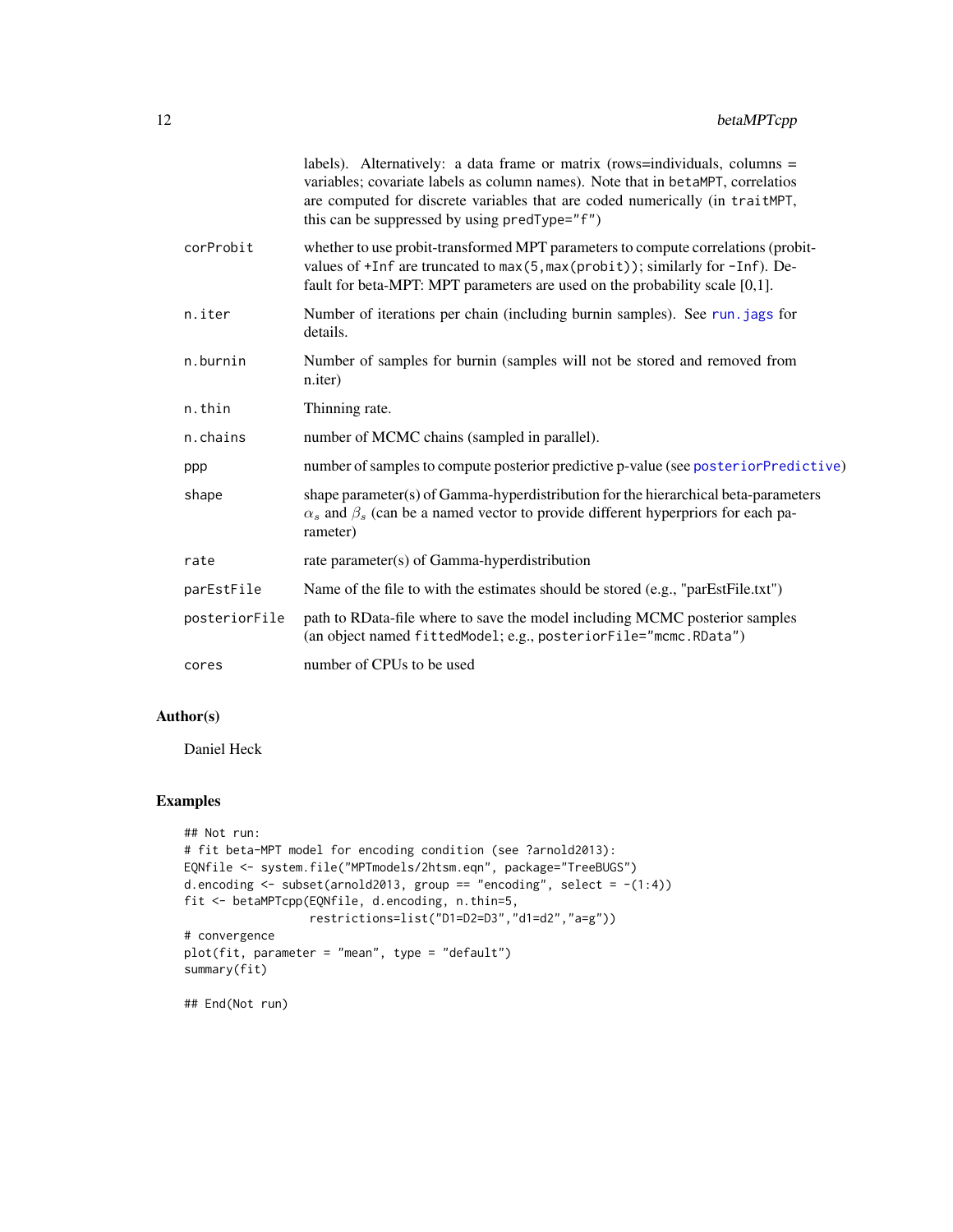<span id="page-12-0"></span>betweenSubjectMPT *Between-Subject Comparison of Parameters*

#### Description

Computes differencesor other statistics of MPT parameters for two hierarchical MPT models fitted separately to between-subjects data

#### Usage

```
betweenSubjectMPT(
  model1,
  model2,
  par1,
  par2 = par1,
  stat = c("x-y", "x<y"),
  plot = FALSE
\mathcal{L}
```
#### Arguments

| model1           | fitted hierarchical MPT model for first between-subjects condition                                                                                                                                                                                                           |
|------------------|------------------------------------------------------------------------------------------------------------------------------------------------------------------------------------------------------------------------------------------------------------------------------|
| model2           | fitted hierarchical MPT model for second between-subjects condition                                                                                                                                                                                                          |
| par1             | label of parameter from first model for which statistic should be computed                                                                                                                                                                                                   |
| par <sub>2</sub> | label of parameter from second model. Default: The same parameter as in the<br>first model                                                                                                                                                                                   |
| stat             | one or more functions of the parameters using "x" and "y" as placeholders for<br>the parameters from the first and second model, respectively. Default: Compute<br>$(A)$ the difference between parameters and $(B)$ a Bayesian p-value (by counting<br>how often $x < y$ ). |
| plot             | whether to plot the convergence of the difference in parameters                                                                                                                                                                                                              |

#### Value

a list of the class betweenMPT with the values:

- summary: Summary for parameter difference
- mptInfo1, mptInfo2: info about MPT models (eqn and data file etc.)
- mcmc: the MCMC samples of the differences in parameters

#### Author(s)

Daniel Heck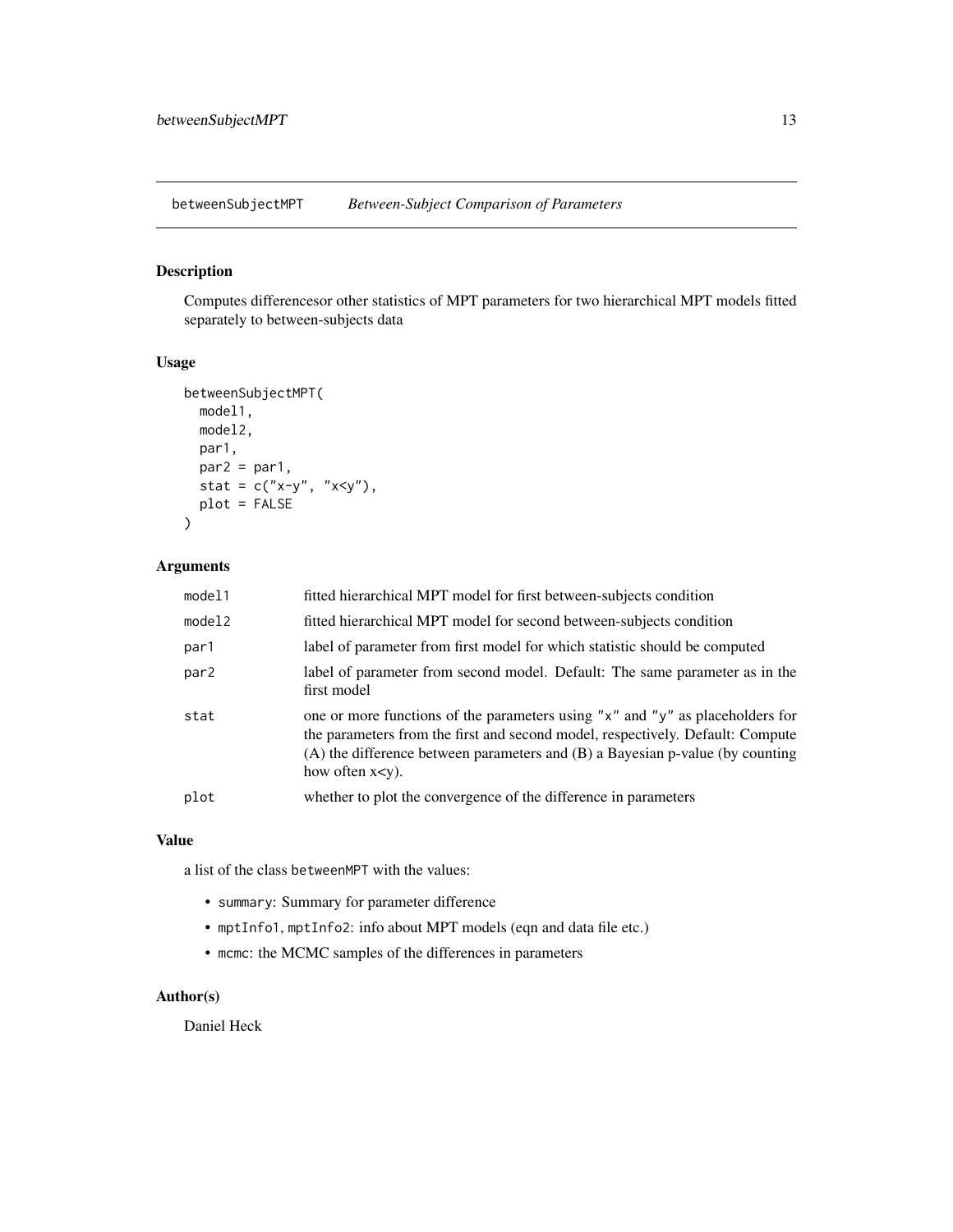<span id="page-13-0"></span>Adjusts the posterior distribution of correlations for the sampling error of a population correlation according to the sample size (i.e., the number of participants; Ly, Marsman, & Wagenmakers, 2018).

#### Usage

```
correlationPosterior(
 fittedModel,
  r,
 N,
 kappa = 1,
 ci = 0.95,M = 1000,precision = 0.005,
 maxiter = 10000,
 plot = TRUE,
 nCPU = 4)
```

| fittedModel  | a fitted betaMPT or traitMPT model with covariates (added during fitting by the<br>argument covData)                                                                                                                                           |
|--------------|------------------------------------------------------------------------------------------------------------------------------------------------------------------------------------------------------------------------------------------------|
| $\mathsf{r}$ | optional: a vector of posterior correlations (instead of fittedModel)                                                                                                                                                                          |
| N            | only if $\mathbf r$ is used: the number of participants the correlation is based on                                                                                                                                                            |
| kappa        | parameter for the prior of the correlation, that is, a scaled beta distribution:<br>Beta(1/kappa, 1/kappa). The default kappa=1 defines a uniform distribution on<br>$[-1,1]$ , whereas kappa<1 defines a unimodal prior centered around zero. |
| ci           | credibility interval                                                                                                                                                                                                                           |
| M            | number of subsamples from the fitted model                                                                                                                                                                                                     |
| precision    | precision on the interval $[-1,1]$ to approximate the posterior density                                                                                                                                                                        |
| maxiter      | maximum number of iterations in genhypergeo. Higher values might be neces-<br>sary to increase numerical stability for large correlations $(r>0.95)$ .                                                                                         |
| plot         | whether to plot (a) the unadjusted posterior correlations (gray histogram) and<br>(b) the corrected posterior (black line with red credibility intervals)                                                                                      |
| nCPU         | number of CPUs used for parallel computation of posterior distribution                                                                                                                                                                         |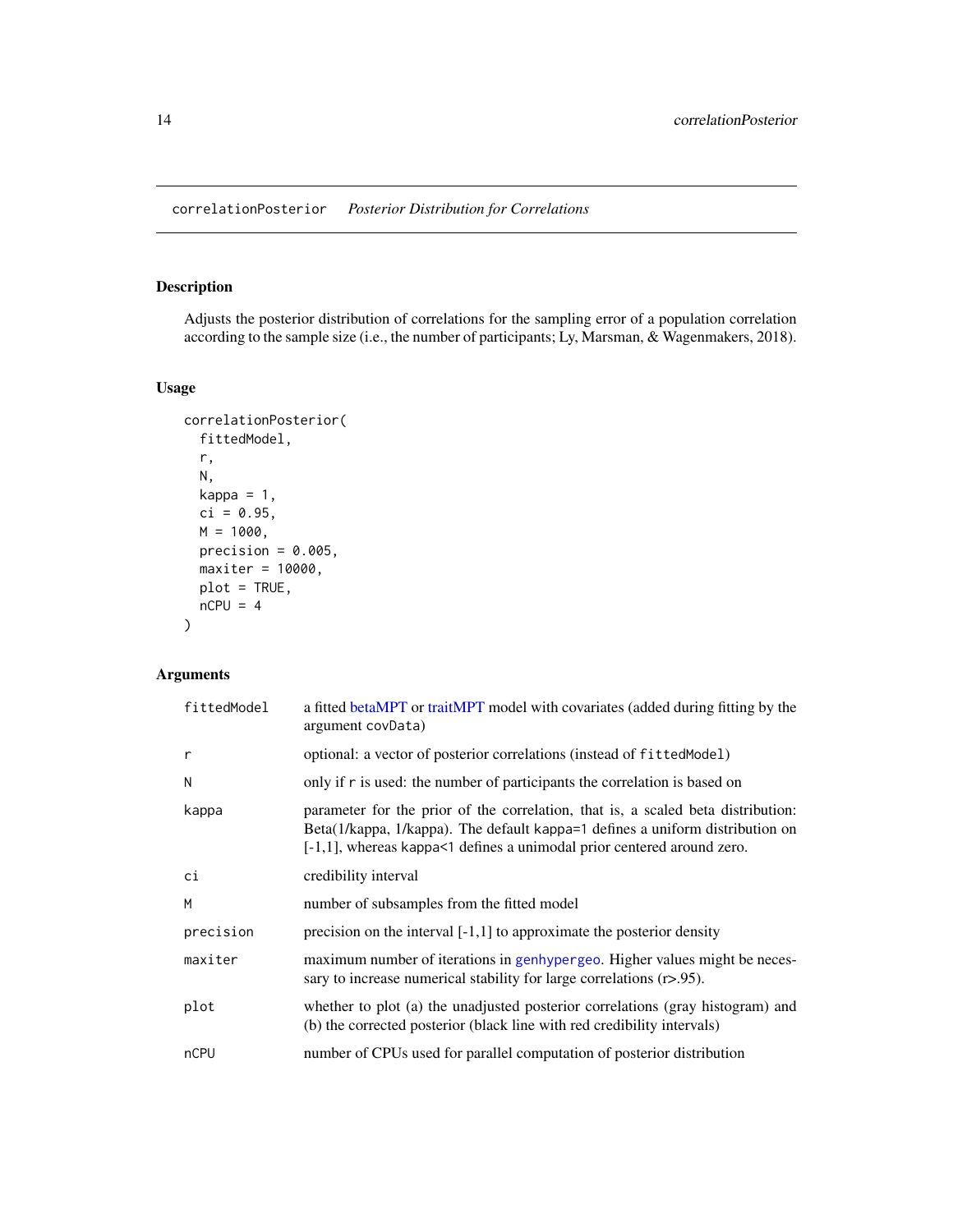#### <span id="page-14-0"></span>extendMPT 15

#### Details

This function (1) uses all posterior samples of a correlation to (2) derive the posterior of the correlation corrected for sampling error and (3) averages these densities across the posterior samples. Thereby, the method accounts for estimation uncertainty of the MPT model (due to the use of the posterior samples) and also for sampling error of the population correlation due to sample size (cf. Ly, Boehm, Heathcote, Turner, Forstmann, Marsman, & Matzke, 2016).

#### Author(s)

Daniel W. Heck, Alexander Ly

#### References

Ly, A., Marsman, M., & Wagenmakers, E.-J. (2018). Analytic posteriors for Pearson's correlation coefficient. *Statistica Neerlandica, 72*, 4–13. doi: [10.1111/stan.12111](https://doi.org/10.1111/stan.12111)

Ly, A., Boehm, U., Heathcote, A., Turner, B. M. , Forstmann, B., Marsman, M., and Matzke, D. (2017). A flexible and efficient hierarchical Bayesian approach to the exploration of individual differences in cognitive-model-based neuroscience. <https://osf.io/evsyv/>. doi: [10.1002/](https://doi.org/10.1002/9781119159193) [9781119159193](https://doi.org/10.1002/9781119159193)

#### Examples

```
# test effect of number of participants:
set.seed(123)
cors <- rbeta(50, 100, 70)
correlationPosterior(r = \text{cors}, N = 10, nCPU = 1)
correlationPosterior(r = \text{cors}, N = 100, nCPU = 1)
```
extendMPT *Extend MCMC Sampling for MPT Model*

#### Description

Adds more MCMC samples to the fitted MPT model.

#### Usage

```
extendMPT(fittedModel, n.iter = 10000, n.adapt = 1000, n.burnin = 0, ...)
```

| fittedModel | a fitted traitMPT or betaMPT                                                             |
|-------------|------------------------------------------------------------------------------------------|
| n.iter      | Number of iterations per chain (including burnin samples). See run, jags for<br>details. |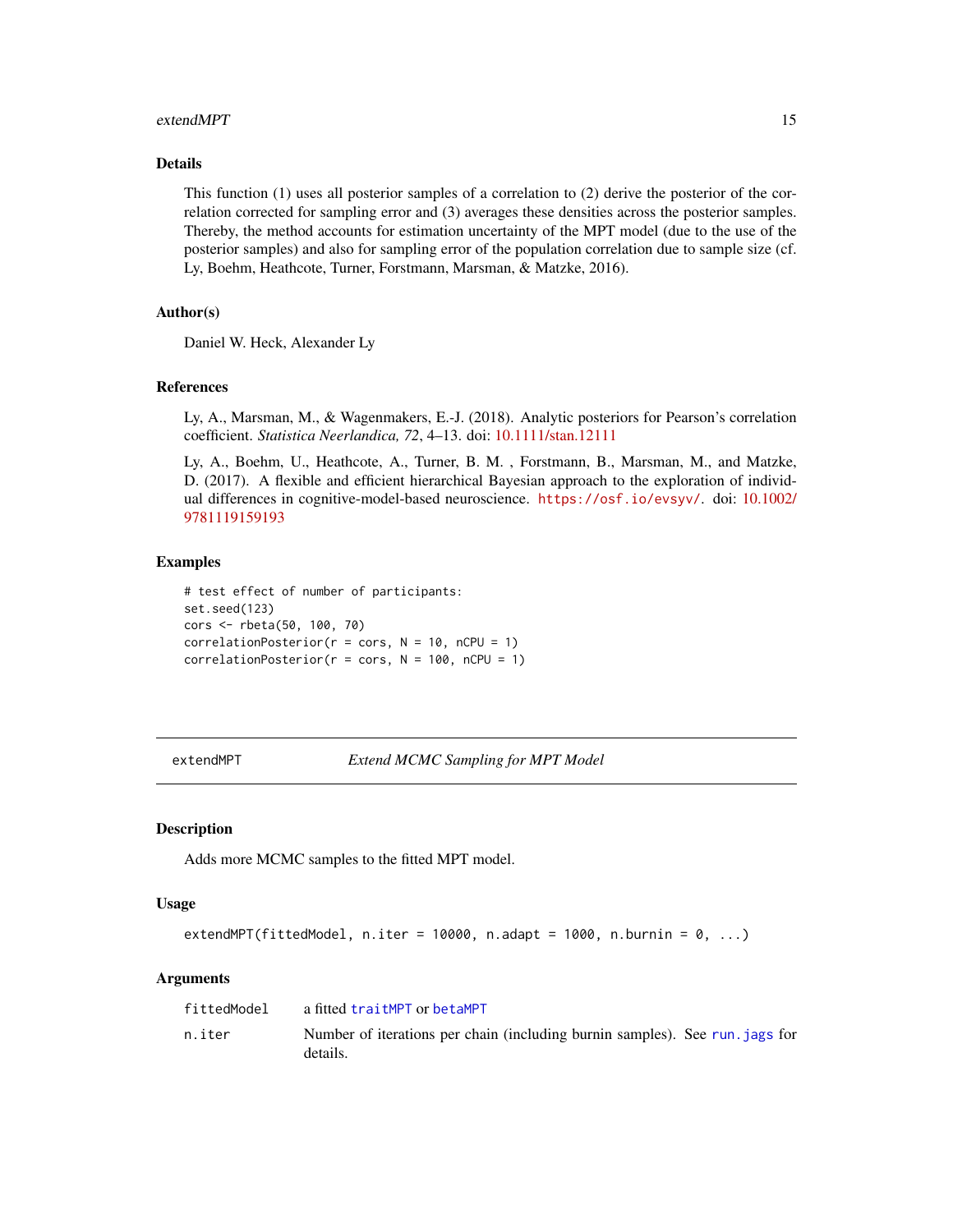<span id="page-15-0"></span>

| n.adapt  | number of adaption samples to adjust MCMC sampler in JAGS. The sampler<br>will be more efficient if it is tuned well. However, MCMC sampling will still<br>give correct results even if the warning appears: "Adaptation incomplete." (this<br>just means that sampling efficiency could be better).                                                                                               |
|----------|----------------------------------------------------------------------------------------------------------------------------------------------------------------------------------------------------------------------------------------------------------------------------------------------------------------------------------------------------------------------------------------------------|
| n.burnin | Number of samples for burnin (samples will not be stored and removed from<br>n.iter)                                                                                                                                                                                                                                                                                                               |
|          | further arguments passed to extend. jags (see arguments listed in: run.jags).<br>When drawing more samples, JAGS requires an additional adaptation phase,<br>in which the MCMC sampling procedure is adjusted. Note that the MCMC<br>sampling will still give correct results even if the warning appears: "Adaptation"<br>incomplete." (this just means that sampling efficiency is not optimal). |

<span id="page-15-1"></span>genBetaMPT *Generate Data for Beta MPT Models*

#### Description

Generating a data file with known parameter structure using the Beta-MPT. Useful for simulations and robustness checks.

#### Usage

```
genBetaMPT(
 N,
 numItems,
 eqnfile,
 restrictions,
 mean = NULL,sd = NULL,alpha = NULL,beta = NULL,warning = TRUE
)
```

| N        | number of participants                                                                                                                                                                                                                                                                                                                                                                                       |
|----------|--------------------------------------------------------------------------------------------------------------------------------------------------------------------------------------------------------------------------------------------------------------------------------------------------------------------------------------------------------------------------------------------------------------|
| numItems | number of responses per tree (a named vector with tree labels)                                                                                                                                                                                                                                                                                                                                               |
| eqnfile  | The (relative or full) path to the file that specifies the MPT model (standard .eqn<br>syntax). Note that category labels must start with a letter (different to multiTree)<br>and match the column names of data. Alternatively, the EQN-equations can be<br>provided within R as a character value (cf. readEON). Note that the first line of<br>an .eqn-file is reserved for comments and always ignored. |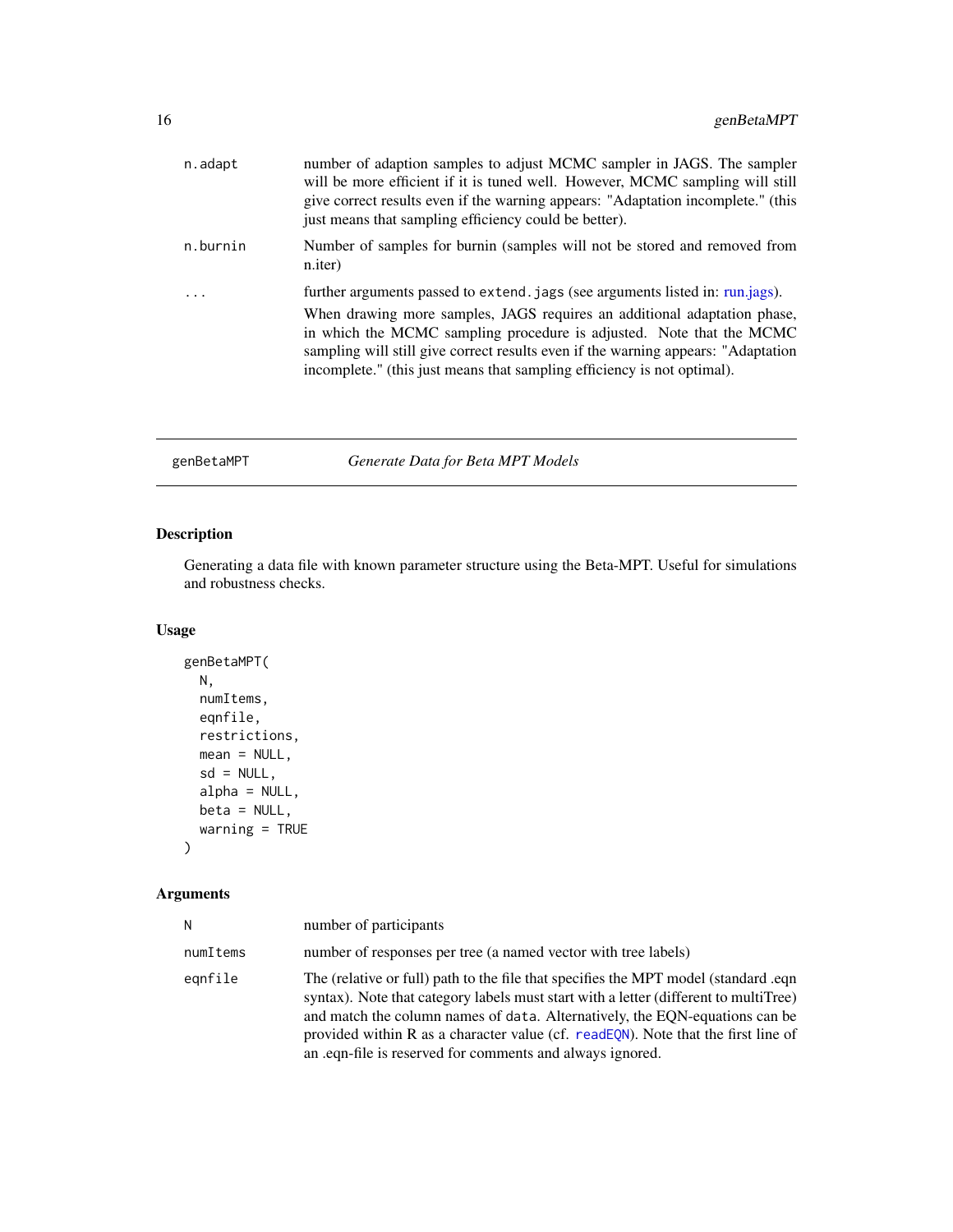#### <span id="page-16-0"></span>genBetaMPT 17

| restrictions | Specifies which parameters should be (a) constant (e.g., " $a=b=5$ ") or (b) con-<br>strained to be identical (e.g., "Do=Dn") or (c) treated as fixed effects (i.e., iden-<br>tical for all participants; "a=b=FE"). Either given as the path to a text file with<br>restrictions per row or as a list of restrictions, e.g., list ("D1=D2", "g=0.5").<br>Note that numbers in .eqn-equations (e.g., $d*(1-g)*(50)$ ) are directly interpreted<br>as equality constraints. |
|--------------|----------------------------------------------------------------------------------------------------------------------------------------------------------------------------------------------------------------------------------------------------------------------------------------------------------------------------------------------------------------------------------------------------------------------------------------------------------------------------|
| mean         | Named vector of true group means of individual MPT parameters. If the vector<br>is not named, the internal order of parameters is used (can be obtained using<br>readEON).                                                                                                                                                                                                                                                                                                 |
| sd           | named vector of group standard deviations of individual MPT parameters.                                                                                                                                                                                                                                                                                                                                                                                                    |
| alpha        | Alternative specification of the group-level distribution using the shape parame-<br>ters of the beta distribution (see dbeta).                                                                                                                                                                                                                                                                                                                                            |
| beta         | see alpha                                                                                                                                                                                                                                                                                                                                                                                                                                                                  |
| warning      | whether to show warning in case the naming of data-generating parameters are<br>unnamed or do not match                                                                                                                                                                                                                                                                                                                                                                    |

#### Details

Data are generated in a two-step procedure. First, person parameters are sampled from the specified beta distributions for each paramter (either based on mean/sd or based on alpha/beta). In a second step, response frequencies are sampled for each person using [genMPT](#page-17-1).

#### Value

a list including the generated frequencies (data) and the true, underlying parameters (parameters) on the group and individual level.

#### References

Smith, J. B., & Batchelder, W. H. (2010). Beta-MPT: Multinomial processing tree models for addressing individual differences. Journal of Mathematical Psychology, 54, 167-183.

#### See Also

[genMPT](#page-17-1)

```
# Example: Standard Two-High-Threshold Model (2HTM)
EQNfile <- system.file("MPTmodels/2htm.eqn", package="TreeBUGS")
genDat <- genBetaMPT(N = 100,
                    numItems = c(Target=250, Lure=250),
                    eqnfile = EQNfile,
                    mean = c(Do=.7, Dn=.5, g=.5),
                     sd = c(Do=.1, Dn=.1, g=.05)head(genDat$data, 3)
plotFreq(genDat$data, eqn=EQNfile)
```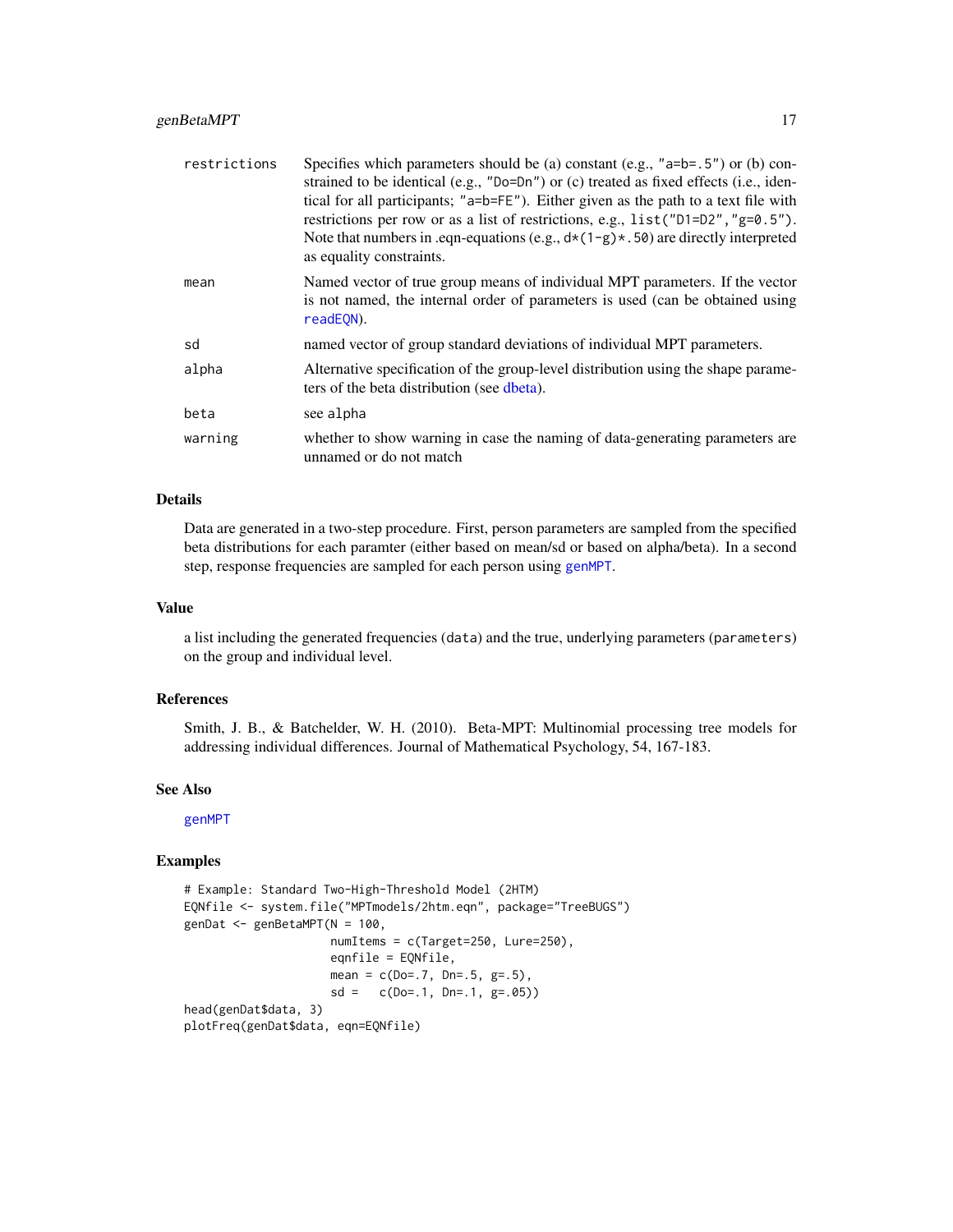Uses a matrix of individual MPT parameters to generate MPT frequencies.

#### Usage

genMPT(theta, numItems, eqnfile, restrictions, warning = TRUE)

#### Arguments

| theta        | matrix of MPT parameters (rows: individuals; columns: parameters). Parame-<br>ters are assigned by column names of the matrix. all of the parameters in the<br>model file need to be included.                                                                                                                                                                                                                                                                             |
|--------------|----------------------------------------------------------------------------------------------------------------------------------------------------------------------------------------------------------------------------------------------------------------------------------------------------------------------------------------------------------------------------------------------------------------------------------------------------------------------------|
| numItems     | number of responses per tree (a named vector with tree labels)                                                                                                                                                                                                                                                                                                                                                                                                             |
| egnfile      | The (relative or full) path to the file that specifies the MPT model (standard .eqn<br>syntax). Note that category labels must start with a letter (different to multiTree)<br>and match the column names of data. Alternatively, the EQN-equations can be<br>provided within R as a character value (cf. readEQN). Note that the first line of<br>an eqn-file is reserved for comments and always ignored.                                                                |
| restrictions | Specifies which parameters should be (a) constant (e.g., " $a=b=0.5$ ") or (b) con-<br>strained to be identical (e.g., "Do=Dn") or (c) treated as fixed effects (i.e., iden-<br>tical for all participants; "a=b=FE"). Either given as the path to a text file with<br>restrictions per row or as a list of restrictions, e.g., list ("D1=D2", "g=0.5").<br>Note that numbers in .eqn-equations (e.g., $d*(1-g)*(50)$ are directly interpreted<br>as equality constraints. |
| warning      | whether to show warning in case the naming of data-generating parameters are<br>unnamed or do not match                                                                                                                                                                                                                                                                                                                                                                    |

#### See Also

[genTraitMPT](#page-18-1) and [genBetaMPT](#page-15-1) to generate data for latent normal/beta hierarchical distributions.

```
# Example: Standard Two-High-Threshold Model (2HTM)
EQNfile <- system.file("MPTmodels/2htm.eqn", package="TreeBUGS")
theta \leq matrix(c(.8,.4,.5,
                  .6,.3,.4), nrow=2, byrow=TRUE,
                dimnames=list(NULL, c("Do","Dn","g")))
genDat <- genMPT(theta, c(Target=250, Lure=250),
                EQNfile)
genDat
```
<span id="page-17-1"></span><span id="page-17-0"></span>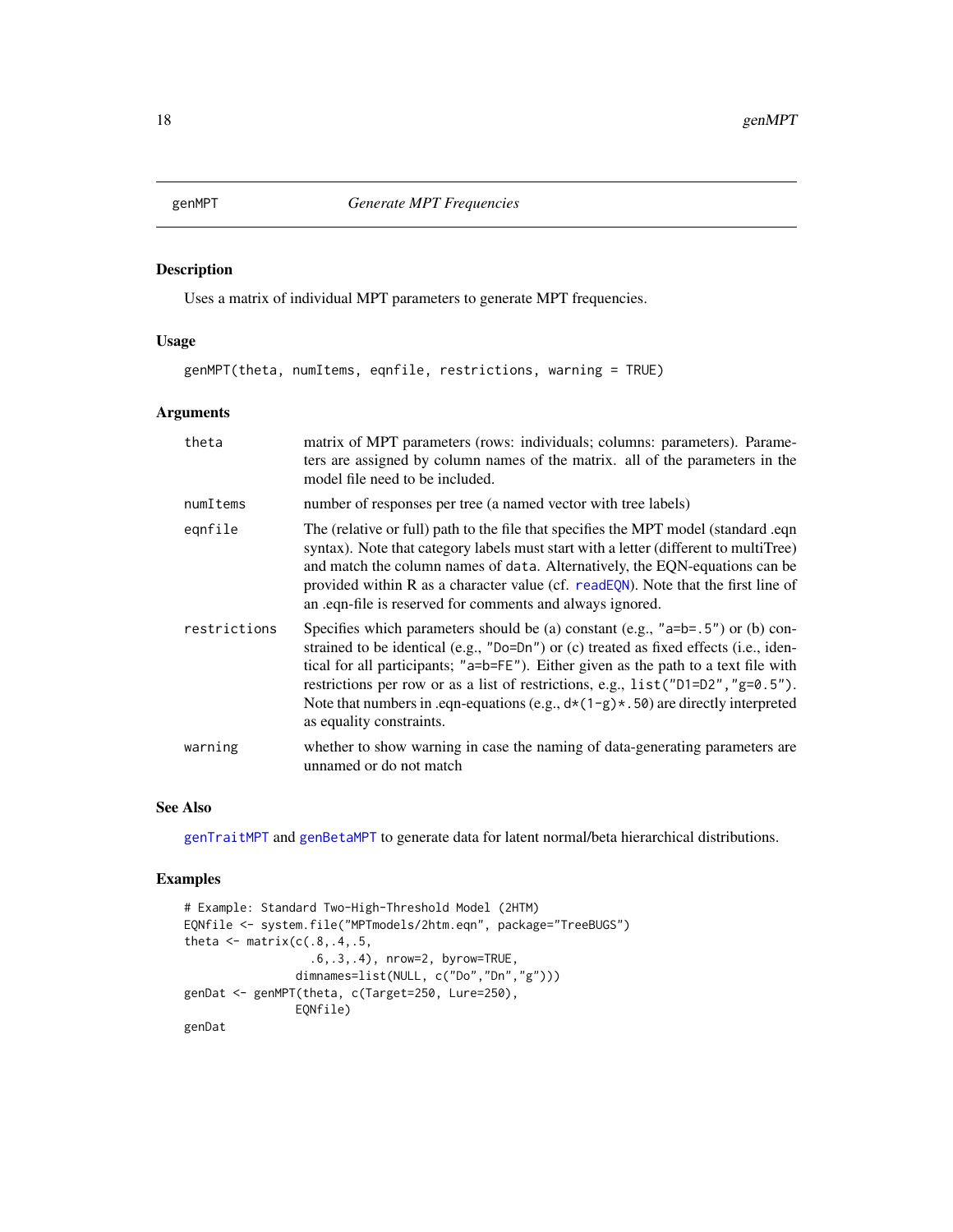<span id="page-18-1"></span><span id="page-18-0"></span>

Generating a data set with known parameter structure using the Trait-MPT. Useful for simulations and robustness checks.

#### Usage

```
genTraitMPT(
  N,
  numItems,
  eqnfile,
  restrictions,
  mean,
  mu,
  sigma,
  rho,
  warning = TRUE
\overline{\phantom{a}}
```

| N            | number of participants                                                                                                                                                                                                                                                                                                                                                                                                                                                   |
|--------------|--------------------------------------------------------------------------------------------------------------------------------------------------------------------------------------------------------------------------------------------------------------------------------------------------------------------------------------------------------------------------------------------------------------------------------------------------------------------------|
| numItems     | number of responses per tree (a named vector with tree labels)                                                                                                                                                                                                                                                                                                                                                                                                           |
| egnfile      | The (relative or full) path to the file that specifies the MPT model (standard .eqn<br>syntax). Note that category labels must start with a letter (different to multiTree)<br>and match the column names of data. Alternatively, the EQN-equations can be<br>provided within R as a character value (cf. readEQN). Note that the first line of<br>an .eqn-file is reserved for comments and always ignored.                                                             |
| restrictions | Specifies which parameters should be (a) constant (e.g., " $a=b=5$ ") or (b) con-<br>strained to be identical (e.g., "Do=Dn") or (c) treated as fixed effects (i.e., iden-<br>tical for all participants; "a=b=FE"). Either given as the path to a text file with<br>restrictions per row or as a list of restrictions, e.g., list ("D1=D2", "g=0.5").<br>Note that numbers in .eqn-equations (e.g., $d*(1-g)*(50)$ are directly interpreted<br>as equality constraints. |
| mean         | named vector of data-generating group means of the individual MPT parame-<br>ters on the probability scale. If the vector is not named, the internal order of<br>parameters is used (can be obtained using readEQN).                                                                                                                                                                                                                                                     |
| mu           | an alternative way to define the group-level means on the latent-probit scale (i.e.,<br>$mu = qnorm(mean)$ or equivalently, mean = $pnorm(mu)$ ).                                                                                                                                                                                                                                                                                                                        |
| sigma        | (named) vector of group standard deviations of individual MPT parameters on<br>the latent probit scale. Default is zero (no person heterogeneity).                                                                                                                                                                                                                                                                                                                       |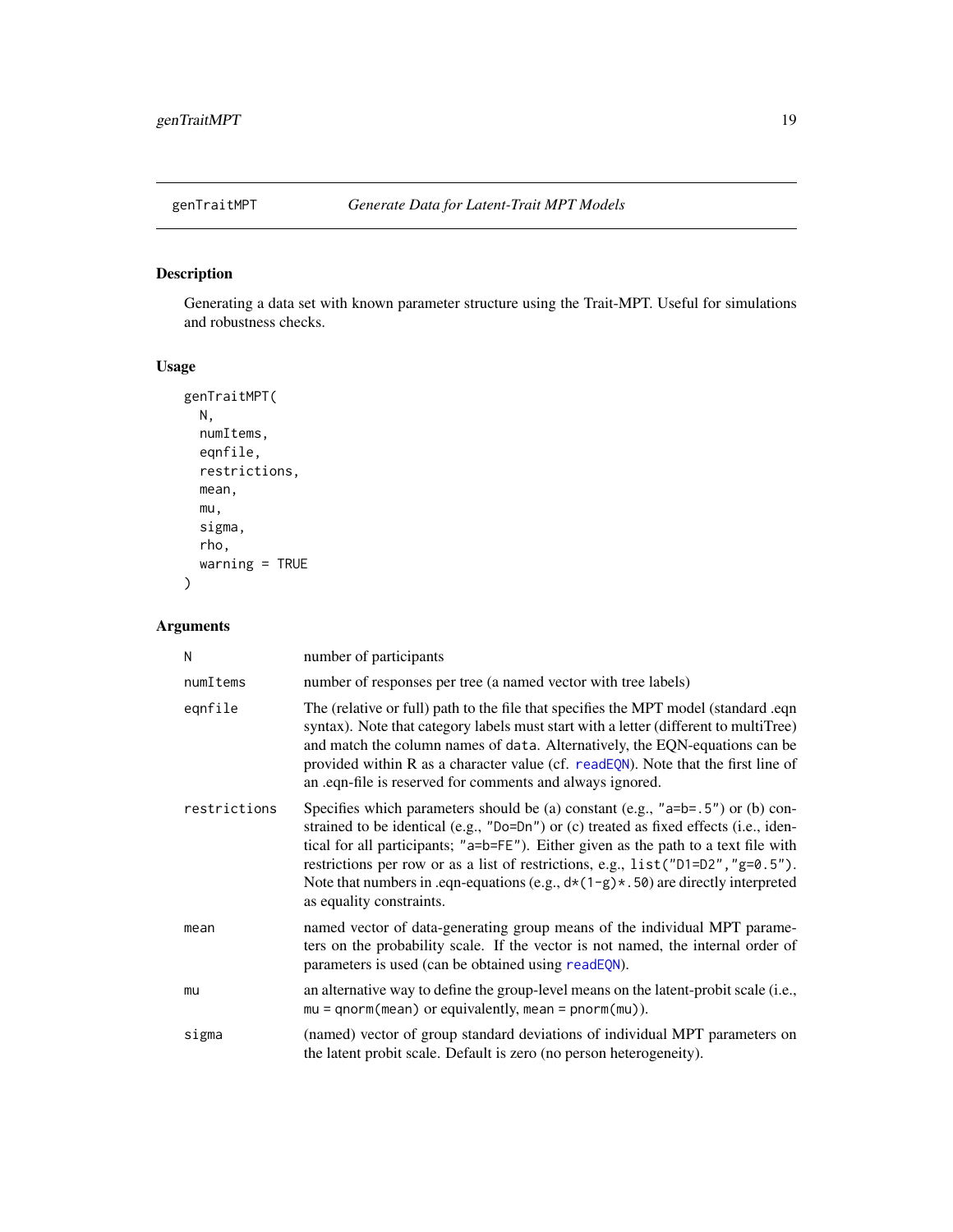<span id="page-19-0"></span>

| rho     | (named) correlation matrix for individual MPT parameters on the latent probit                           |
|---------|---------------------------------------------------------------------------------------------------------|
|         | scale. Must be symmetric and positive definite (e.g., no correlations of 1 or $-1$ )                    |
|         | allowed). Default: a diagonal matrix <i>(i.e.</i> , zero correlations).                                 |
| warning | whether to show warning in case the naming of data-generating parameters are<br>unnamed or do not match |

#### Details

This functions implements a two-step sampling procedure. First, the person parameters on the latent probit-scale are sampled from the multivariate normal distribution (based on the mean mu = qnorm(mean), the standard deviations sigma, and the correlation matrix rho). These person parameters are then transformed to the probability scale using the probit-link. In a last step, observed frequencies are sampled for each person using the MPT equations.

Note that the user can generate more complex structures for the latent person parameters, and then supply these person parameters to the function [genMPT](#page-17-1).

#### Value

a list including the generated frequencies per person (data) and the sampled individual parameters (parameters) on the probit and probability scale (thetaLatent and theta, respectively).

#### References

Klauer, K. C. (2010). Hierarchical multinomial processing tree models: A latent-trait approach. Psychometrika, 75, 70-98.

#### See Also

[genMPT](#page-17-1)

```
# Example: Standard Two-High-Threshold Model (2HTM)
EQNfile <- system.file("MPTmodels/2htm.eqn", package="TreeBUGS")
rho \leq matrix(c(1,.8,.2,
                .8,1,.1,
                .2,.1,1), nrow=3)
colnames(rho) \leq rownames(rho) \leq c("Do","Dn","g")
genDat <- genTraitMPT(N = 100,
                      numItems = c(Target=250, Lure=250),
                      eqnfile = EQNfile,
                      mean = c(Do=0.7, Dn=.7, g=.5),
                      signa = c(Do=.3, Dn=.3, g=.15),
                      rho = rho)head(genDat$data, 3)
plotFreq(genDat$data, eqn=EQNfile)
```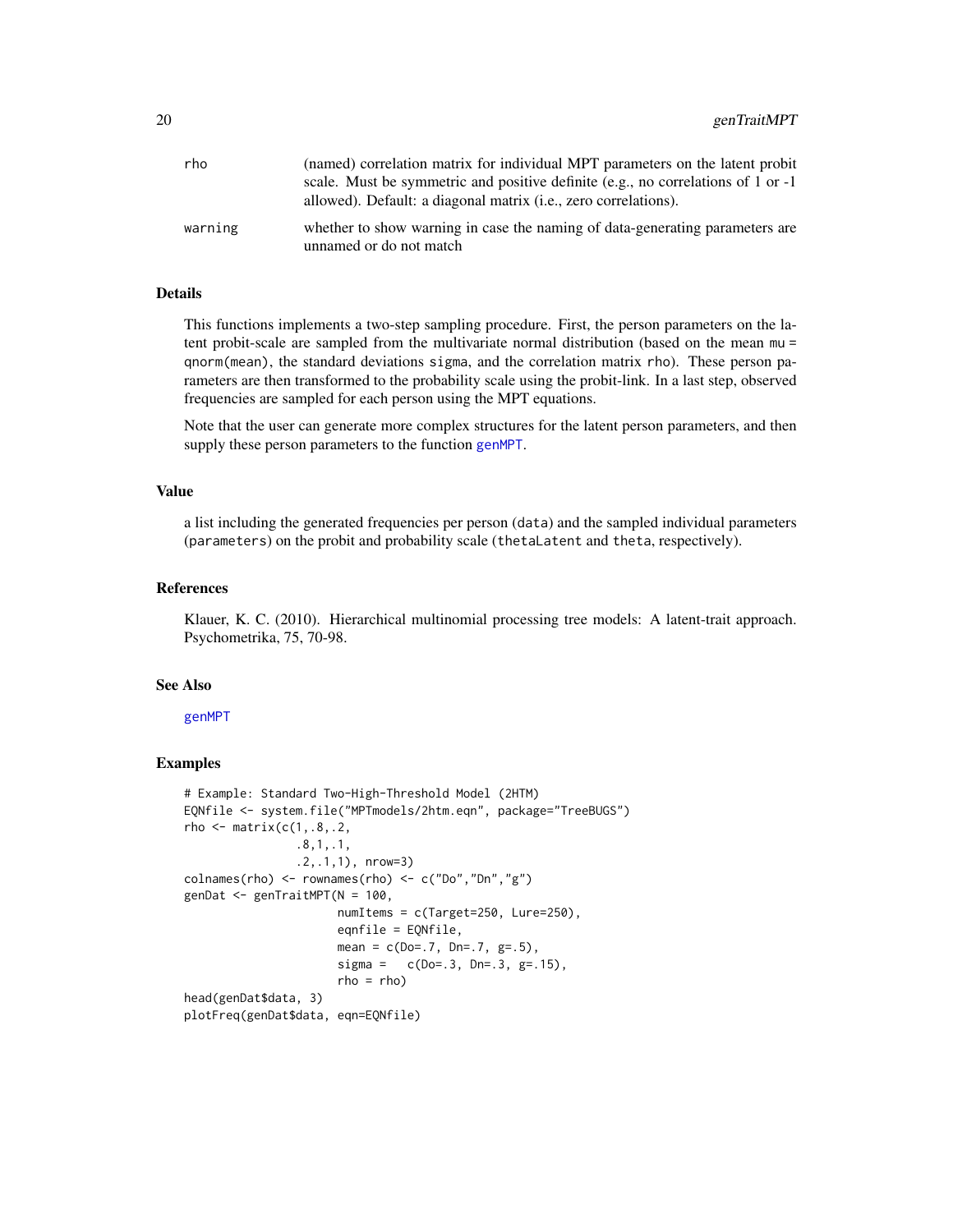<span id="page-20-1"></span><span id="page-20-0"></span>

For hierarchical latent-trait MPT models with discrete predictor variables as fitted with traitMPT(...,predStructure  $=$  list("f")).

#### Usage

```
getGroupMeans(
  traitMPT,
 factor = "all",probit = FALSE,file = NULL,
 mcmc = FALSE
)
```
#### Arguments

| traitMPT | a fitted traitMPT model                                                                                                                                           |
|----------|-------------------------------------------------------------------------------------------------------------------------------------------------------------------|
| factor   | whether to get group estimates for all combinations of factor levels (default) or<br>only for specific factors (requires the names of the covariates in covData)  |
| probit   | whether to use probit scale or probability scale                                                                                                                  |
| file     | filename to export results in .csv format (e.g., file="fit_group.csv")                                                                                            |
| mcmc     | if TRUE, the raw MCMC samples for the group means are returned as an mome. list<br>object. This allows pairwise tests of group means (see transformedParameters). |

#### Author(s)

Daniel Heck

#### See Also

[getParam](#page-21-1) for parameter estimates

#### Examples

```
## Not run:
# save group means (probability scale):
getGroupMeans(traitMPT, file = "groups.csv")
```
## End(Not run)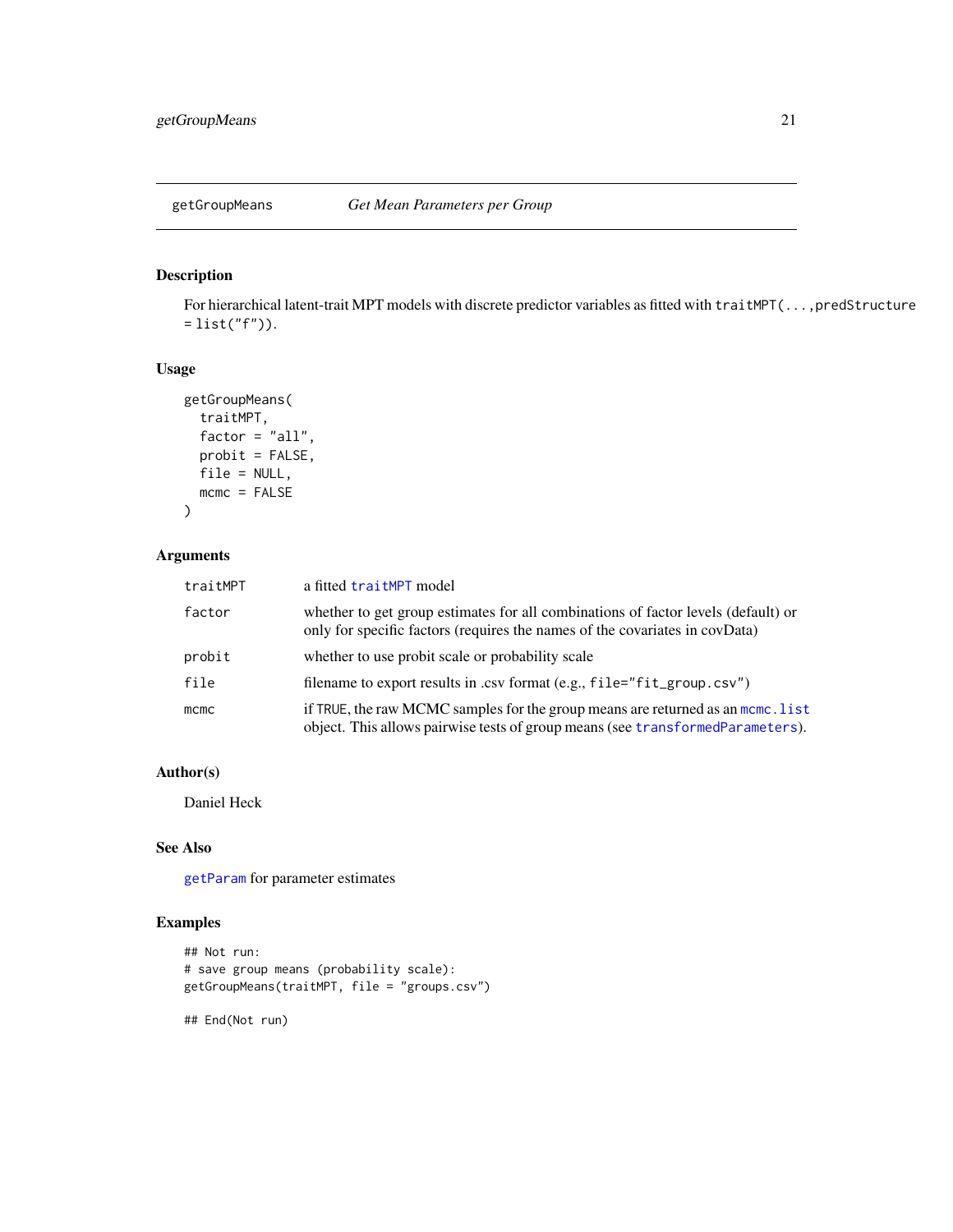<span id="page-21-1"></span><span id="page-21-0"></span>

Returns posterior statistics (e.g., mean, median) for the parameters of a hierarchical MPT model.

#### Usage

```
getParam(fittedModel, parameter = "mean", stat = "mean", file = NULL)
```
#### Arguments

| fittedModel | a fitted latent-trait MPT model (see traitMPT) or beta MPT model (see betaMPT)                                         |
|-------------|------------------------------------------------------------------------------------------------------------------------|
| parameter   | which parameter(s) of the (hierarchical) MPT model should be returned? (see<br>details in getParam).                   |
| stat        | whether to get the posterior "mean", "median", "sd", or "summary" (includes<br>mean, SD, and 95% credibility interval) |
| file        | filename to export results in .csv format (e.g., file="est_param.csv")                                                 |

#### Details

This function is a convenient way to get the information stored in fittedModel\$mcmc.summ. The latent-trait MPT includes the following parameters:

- "mean" (group means on probability scale)
- "mu" (group means on probit scale)
- "sigma" (SD on probit scale)
- "rho" (correlations on probit scale)
- "theta" (individual MPT parameters)

The beta MPT includes the following parameters:

- "mean" (group means on probability scale)
- "sd" (SD on probability scale)
- "alph","bet" (group parameters of beta distribution)
- "theta" (individual MPT parameters)

#### Author(s)

Daniel Heck

#### See Also

[getGroupMeans](#page-20-1) mean group estimates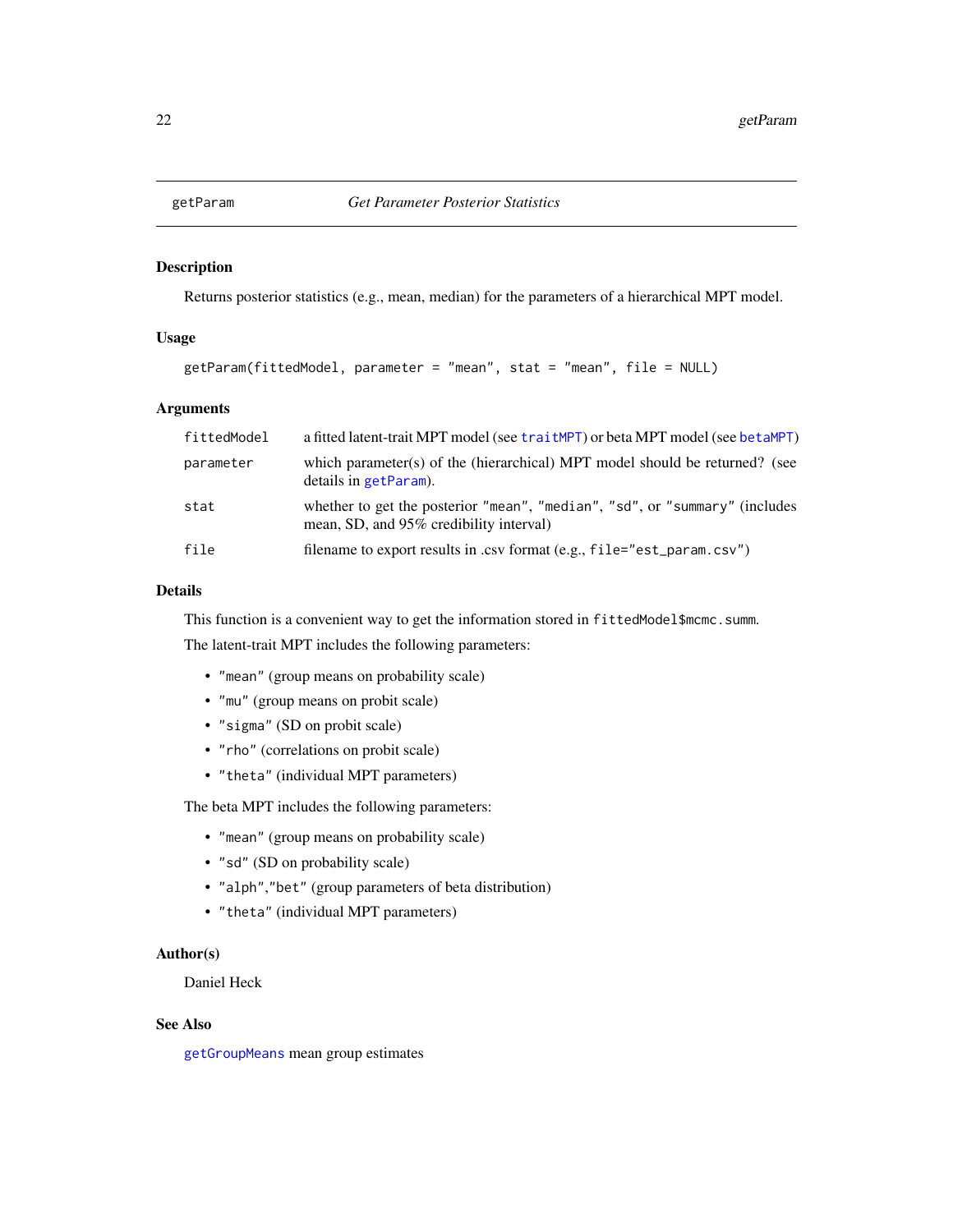#### <span id="page-22-0"></span>getSamples 23

#### Examples

```
## Not run:
# mean estimates per person:
getParam(fittedModel, parameter = "theta")
# save summary of individual estimates:
getParam(fittedModel, parameter = "theta",
        stat = "summary", file= "ind_summ.csv")
## End(Not run)
```

```
getSamples Get Posterior Samples from Fitted MPT Model
```
#### Description

Extracts MCMC posterior samples as an coda::mcmc.list and relabels the MCMC variables.

#### Usage

```
getSamples(
 fittedModel,
 parameter = "mean",
 select = "all",names = "par_label"
)
```
#### Arguments

| fittedModel | a fitted latent-trait MPT model (see traitMPT) or beta MPT model (see betaMPT)                                                                                                                                           |
|-------------|--------------------------------------------------------------------------------------------------------------------------------------------------------------------------------------------------------------------------|
| parameter   | which parameter(s) of the (hierarchical) MPT model should be returned? (see<br>details in getParam).                                                                                                                     |
| select      | character vector of parameters to be plotted (e.g., select = $c("d", "g")$ ). Can<br>be used to plot subsets of parameters and change the order of parameters.                                                           |
| names       | whether and how to rename the variables in the MCMC output: par (internal<br>parameter labels such as mu[1]), label (MPT label from EQN file such as "d"),<br>or par name (concatenation of both such as "mu[1] $-d$ "). |

```
## Not run:
getSamples(fittedModel, "mu", select = c("d", "g"))
## End(Not run)
```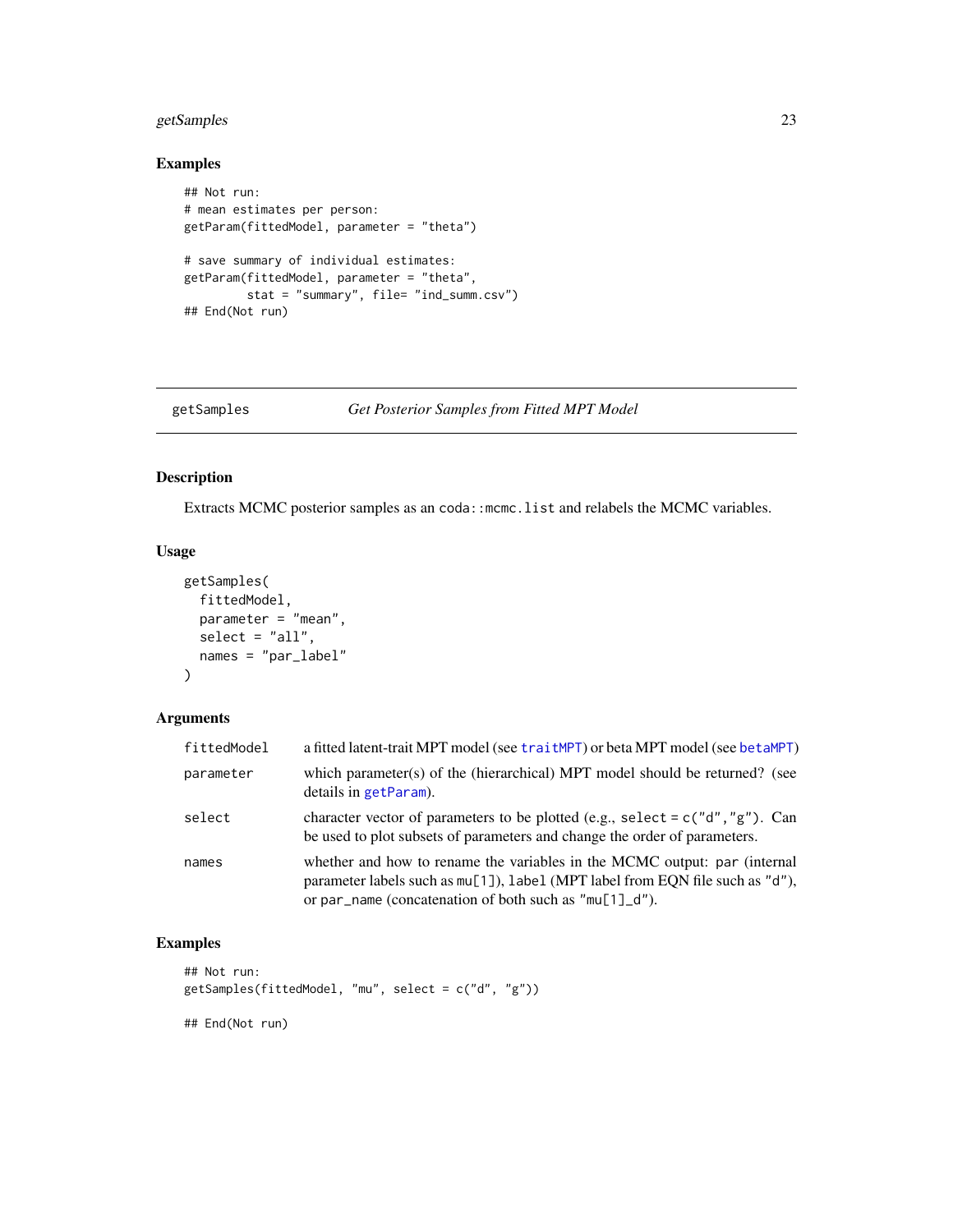<span id="page-23-1"></span><span id="page-23-0"></span>

Computes the marginal likelihood for simple (fixed-effects, nonhierarchical) MPT models.

#### Usage

```
marginalMPT(
  eqnfile,
 data,
 restrictions,
 alpha = 1,
 beta = 1,
 dataset = 1,
 method = "importance",
 posterior = 500,
 mix = 0.05,scale = 0.9,
  samples = 10000,
 batches = 10,
  show = TRUE,
 cores = 1)
```

| eqnfile      | The (relative or full) path to the file that specifies the MPT model (standard .eqn<br>syntax). Note that category labels must start with a letter (different to multiTree)<br>and match the column names of data. Alternatively, the EQN-equations can be<br>provided within R as a character value (cf. readEQN). Note that the first line of<br>an .eqn-file is reserved for comments and always ignored.                                                            |
|--------------|-------------------------------------------------------------------------------------------------------------------------------------------------------------------------------------------------------------------------------------------------------------------------------------------------------------------------------------------------------------------------------------------------------------------------------------------------------------------------|
| data         | The (relative or full) path to the .csv file with the data (comma separated; cate-<br>gory labels in first row). Alternatively: a data frame or matrix (rows=individuals,<br>columns = individual category frequencies, category labels as column names)                                                                                                                                                                                                                |
| restrictions | Specifies which parameters should be (a) constant (e.g., " $a=b=5$ ") or (b) con-<br>strained to be identical (e.g., "Do=Dn") or (c) treated as fixed effects (i.e., iden-<br>tical for all participants; "a=b=FE"). Either given as the path to a text file with<br>restrictions per row or as a list of restrictions, e.g., list("D1=D2", "g=0.5").<br>Note that numbers in .eqn-equations (e.g., $d*(1-g)*(50)$ are directly interpreted<br>as equality constraints. |
| alpha        | first shape parameter(s) for the beta prior-distribution of the MPT parameters $\theta_s$<br>(can be a named vector to use a different prior for each MPT parameter)                                                                                                                                                                                                                                                                                                    |
| beta         | second shape parameter(s)                                                                                                                                                                                                                                                                                                                                                                                                                                               |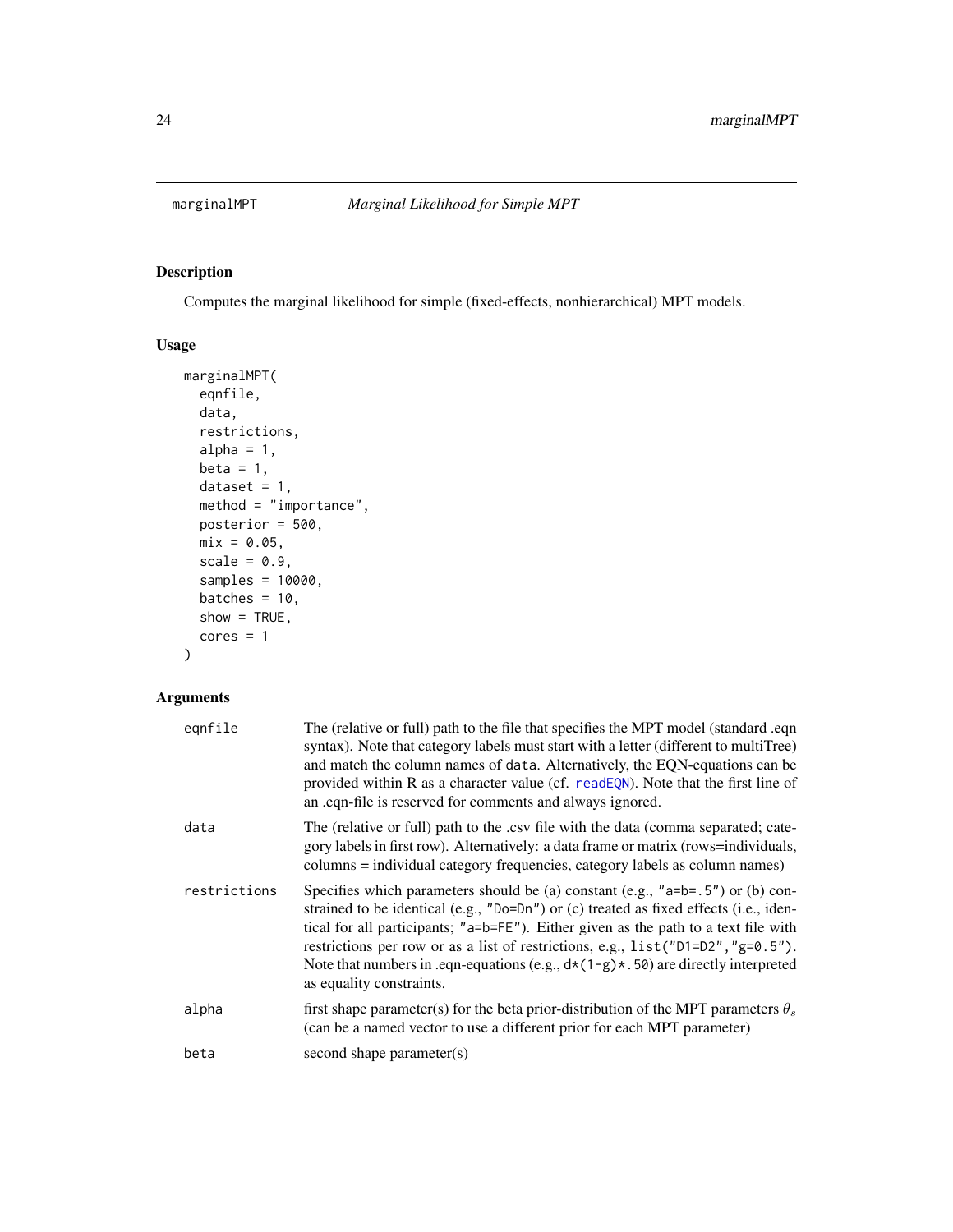#### <span id="page-24-0"></span>marginalMPT 25

| dataset   | for which data set should Bayes factors be computed?                                                                                                                         |
|-----------|------------------------------------------------------------------------------------------------------------------------------------------------------------------------------|
| method    | either "importance" (importance sampling using a mixture of uniform and<br>beta-aproximation of the posterior) or "prior" (brute force Monte Carlo sam-<br>pling from prior) |
| posterior | number of posterior samples used to approximate importance-sampling densities<br>( <i>i.e.</i> , beta distributions)                                                         |
| mix       | mixture proportion of the uniform distribution for the importance-sampling den-<br>sity                                                                                      |
| scale     | how much should posterior-beta approximations be downscaled to get fatter<br>importance-sampling density                                                                     |
| samples   | total number of samples from parameter space                                                                                                                                 |
| batches   | number of batches. Used to compute a standard error of the estimate.                                                                                                         |
| show      | whether to show progress                                                                                                                                                     |
| cores     | number of CPUs used                                                                                                                                                          |

#### Details

Currently, this is only implemented for a single data set!

If method = "prior", a brute-force Monte Carlo method is used and parameters are directly sampled from the prior.Then, the likelihood is evaluated for these samples and averaged (fast, but inefficient).

Alternatively, an importance sampler is used if method = "importance", and the posterior distributions of the MPT parameters are approximated by independent beta distributions. Then each parameter s is sampled from the importance density:

 $mix * U(0, 1) + (1 - mix) * Beta(scale * a<sub>s</sub>, scale * b<sub>s</sub>)$ 

#### References

Vandekerckhove, J. S., Matzke, D., & Wagenmakers, E. (2015). Model comparison and the principle of parsimony. In Oxford Handbook of Computational and Mathematical Psychology (pp. 300-319). New York, NY: Oxford University Press.

#### See Also

[BayesFactorMPT](#page-4-1)

```
# 2-High-Threshold Model
eqn <- "## 2HTM ##
  Target Hit d
  Target Hit (1-d)*g
  Target Miss (1-d)*(1-g)Lure FA (1-d)*gLure CR (1-d)*(1-g)Lure CR d"
data \leq c(Hit = 46, Miss = 14,
```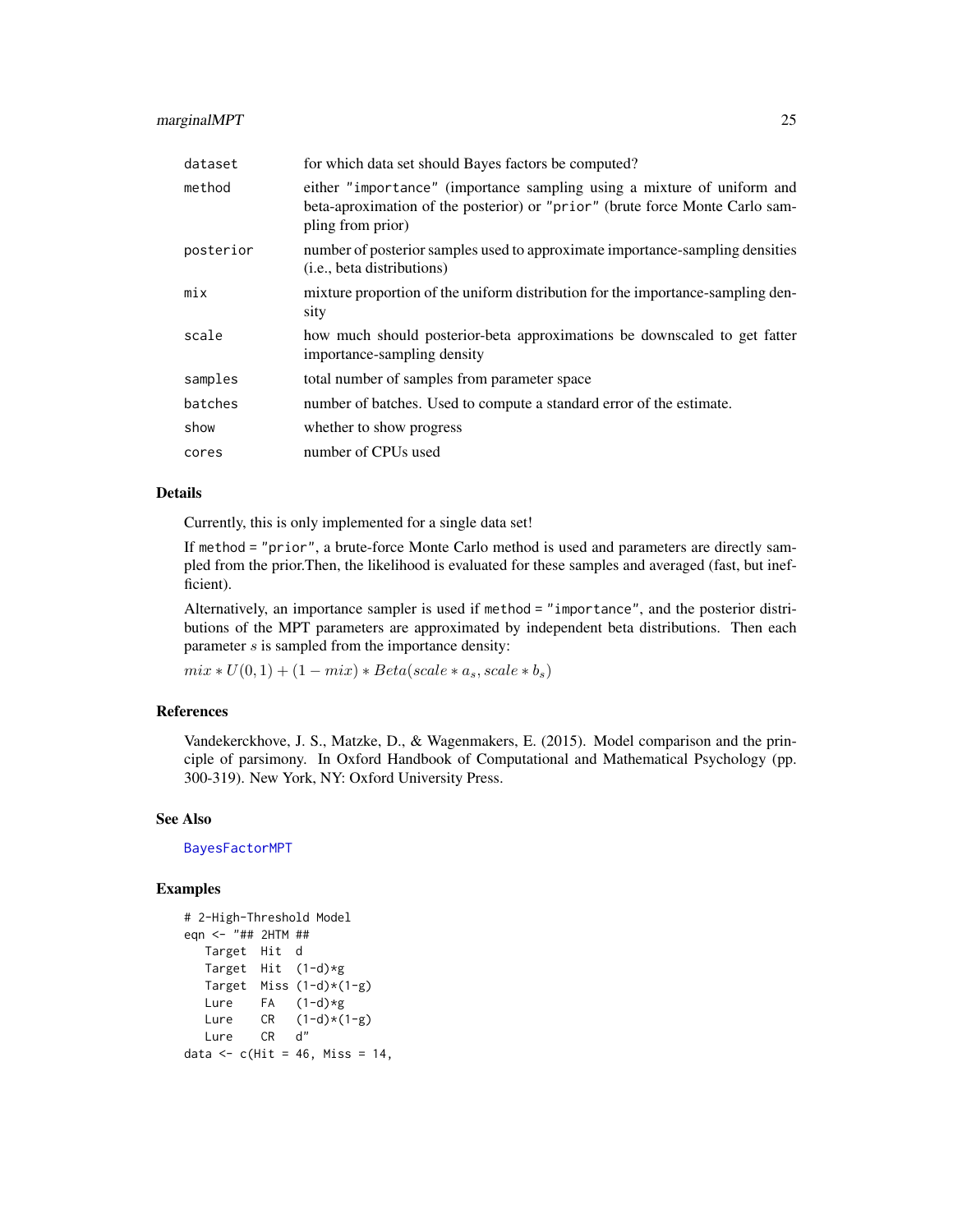#### $FA = 14$ ,  $CR = 46$

```
# weakly informative prior for guessing
aa \leq c(d = 1, g = 2)bb \leq -c(d = 1, g = 2)curve(dbeta(x, aa["g"], bb["g"]))
# compute marginal likelihood
htm <- marginalMPT(eqn, data,
                  alpha = aa, beta = bb,
                  posterior = 200, samples = 1000)
# second model: g=.50
htm.g50 <- marginalMPT(eqn, data, list("g=.5"),
                      alpha = aa, beta = bb,
                      posterior = 200, samples = 1000)
# Bayes factor
# (per batch to get estimation error)
bf <- htm.g50$p.per.batch / htm$p.per.batch
mean(bf) # BF
sd(bf)/sqrt(length(bf)) # standard error of BF estimate
```
plot.betaMPT *Plot Convergence for Hierarchical MPT Models*

#### <span id="page-25-1"></span>Description

Plot Convergence for Hierarchical MPT Models

#### Usage

```
## S3 method for class 'betaMPT'
plot(x, parameter = "mean", type = "default", ...)## S3 method for class 'simpleMPT'
plot(x, type = "default", ...)## S3 method for class 'traitMPT'
plot(x, parameter = "mean", type = "default", ...)
```

| x         | fitted hierarchical MPT model (traitMPT, betaMPT)                                                                                                                                                                                                                                       |
|-----------|-----------------------------------------------------------------------------------------------------------------------------------------------------------------------------------------------------------------------------------------------------------------------------------------|
| parameter | which parameter to plot (e.g., "theta", "mean", "rho", "slope"). Parameters<br>are matched partially, in order to plot all entries of vector valued parameters (see<br>getParam to get a list of parameters). Moreover, parameter labels can be used,<br>e.g., "theta[D]" or "rho[D,g]" |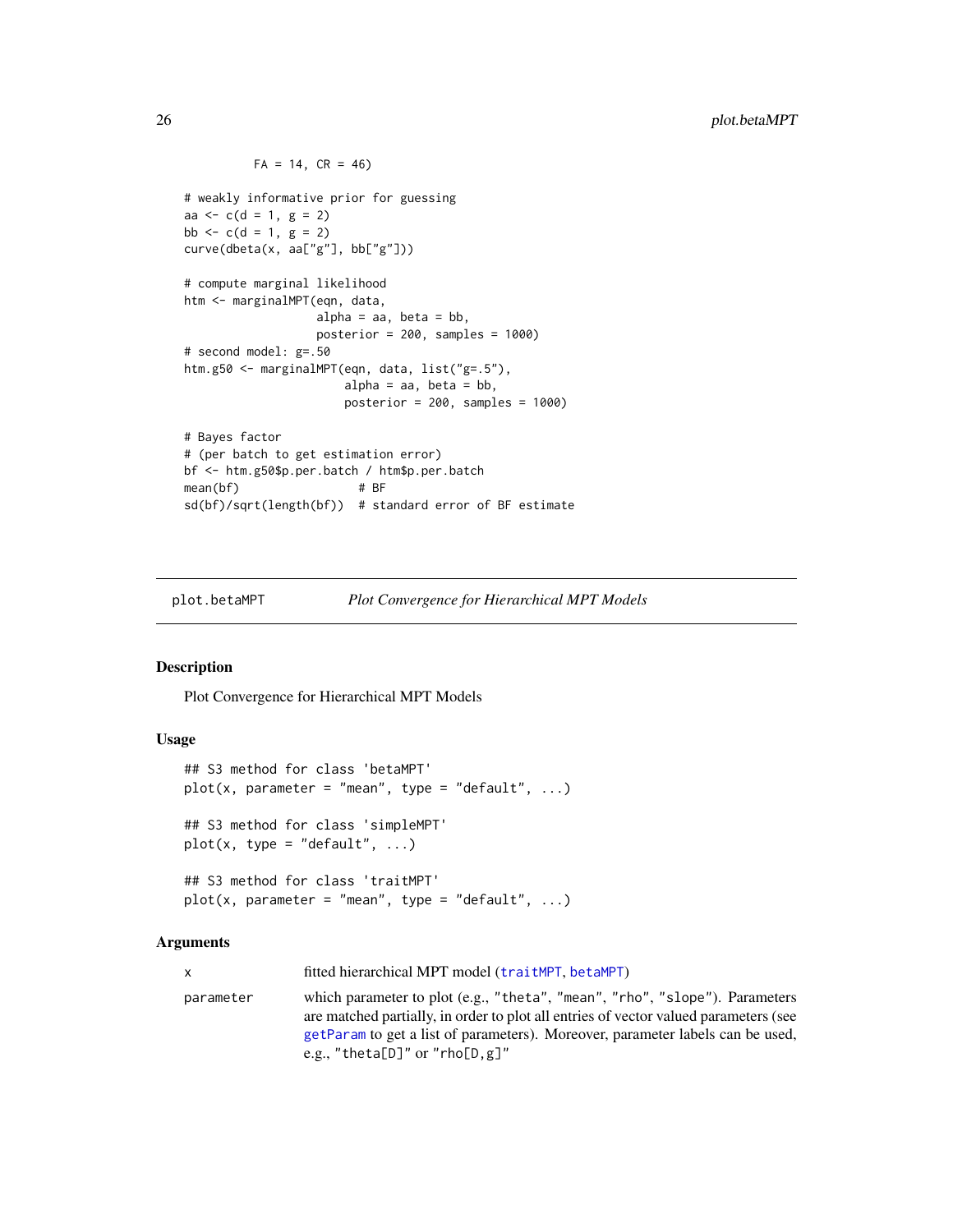<span id="page-26-0"></span>

| type of convergence plot. Can be one of "default" (trace+density), "acf"       |
|--------------------------------------------------------------------------------|
| (auto-correlation function), "trace", "autocorr", "crosscorr", "density",      |
| "gelman". See plotting functions in the coda package (plot.mcmc.list, acfplot, |
| traceplot, autocorr.plot, crosscorr.plot, densplot, gelman.plot).              |
| further arguments passed to the plotting functions in coda                     |
|                                                                                |

#### Methods (by class)

- betaMPT: Plot convergence for beta MPT
- simpleMPT: Plot convergence for nonhierarchical MPT model
- traitMPT: Plot convergence for latent-trait MPT

<span id="page-26-1"></span>plotDistribution *Plot Distribution of Individual Estimates*

#### Description

Plots histograms of the posterior-means of individual MPT parameters against the group-level distribution given by the posterior-mean of the hierarchical parameters (e.g., the beta distribution in case of the beta-MPT)

#### Usage

```
plotDistribution(fittedModel, scale = "probability", ...)
```
#### Arguments

| fittedModel | fitted latent-trait or beta MPT model (traitMPT, betaMPT)                                                                                                                |  |
|-------------|--------------------------------------------------------------------------------------------------------------------------------------------------------------------------|--|
| scale       | only for latent-trait MPT: should estimates be plotted on the "latent" or the<br>"probability" scale (i.e., as MPT parameters). Can be abbreviated by "1"<br>and $"p"$ . |  |
| $\ddotsc$   | further arguments passed to hist (e.g., breaks=50 to get a more fine-grained<br>histogram)                                                                               |  |

#### Details

For the latent-trait MPT, differences due to continuous predictors or discrete factors are currently not considered in the group-level predictions (red density). Under such a model, individual estimates are not predicted to be normally distributed on the latent scale as shown in the plot.

#### See Also

[plot.traitMPT](#page-25-1)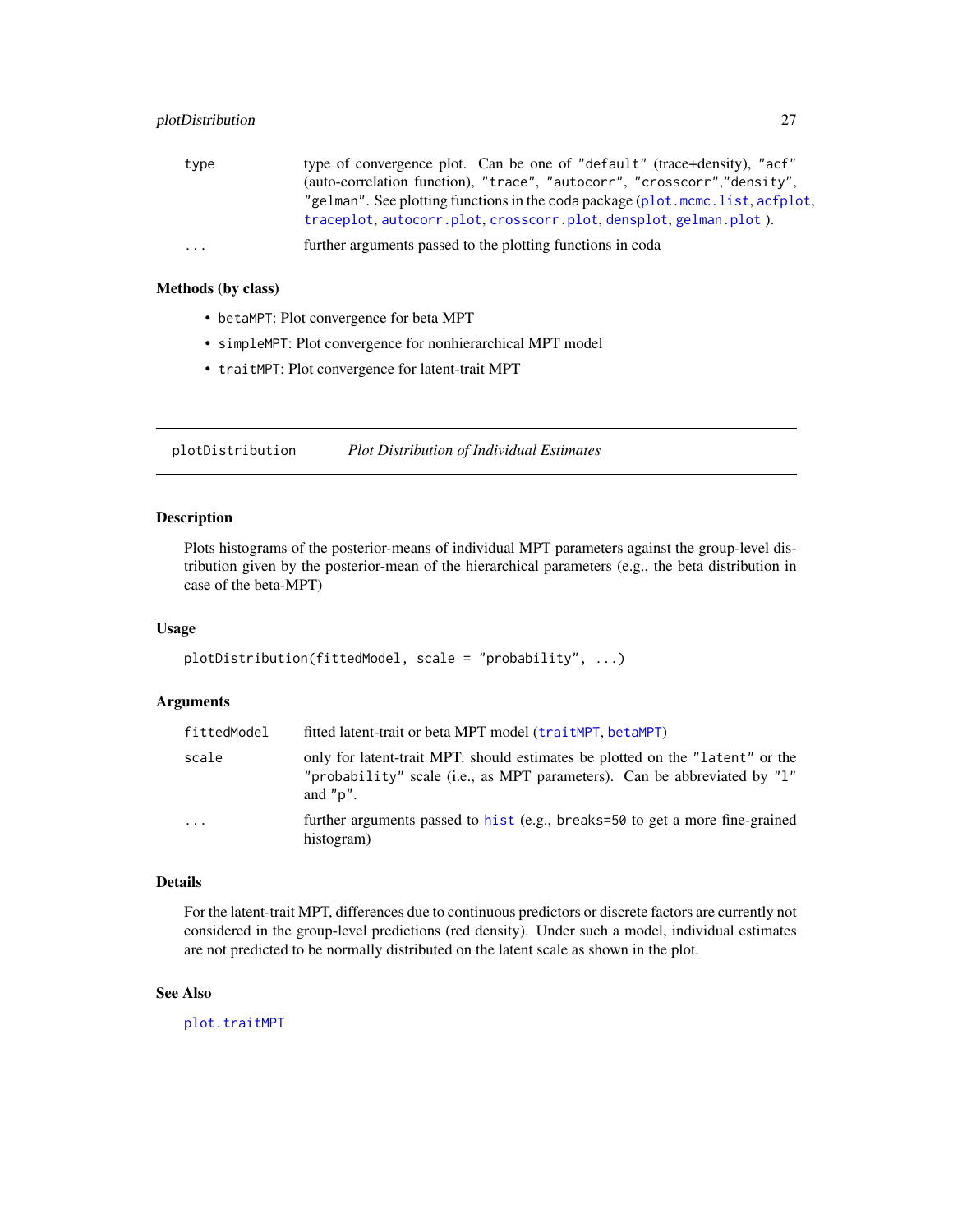<span id="page-27-0"></span>

Plots observed means/covariances of individual frequencies against the means/covariances sampled from the posterior distribution (posterior predictive distribution).

#### Usage

```
plotFit(fittedModel, M = 1000, stat = "mean", ...)
```
#### Arguments

| fittedModel | fitted latent-trait or beta MPT model (traitMPT, betaMPT)<br>number of posterior predictive samples. As a maximum, the number of posterior<br>samples in fittedModel is used. |  |
|-------------|-------------------------------------------------------------------------------------------------------------------------------------------------------------------------------|--|
| м           |                                                                                                                                                                               |  |
| stat        | whether to plot mean frequencies ("mean") or covariances of individual frequen-<br>cies $("cov")$                                                                             |  |
| $\ddotsc$   | arguments passed to boxplot                                                                                                                                                   |  |

#### Details

If posterior predictive p-values were computed when fitting the model (e.g., by adding the argument traitMPT(..., ppp=1000)), the stored posterior samples are re-used for plotting. Note that the last category in each MPT tree is dropped, because one category per multinomial distribution is fixed.

```
## Not run:
# add posterior predictive samples to fitted model (optional step)
fittedModel$postpred$freq.pred <-
     posteriorPredictive(fittedModel, M=1000)
# plot model fit
plotFit(fittedModel, stat = "mean")
## End(Not run)
```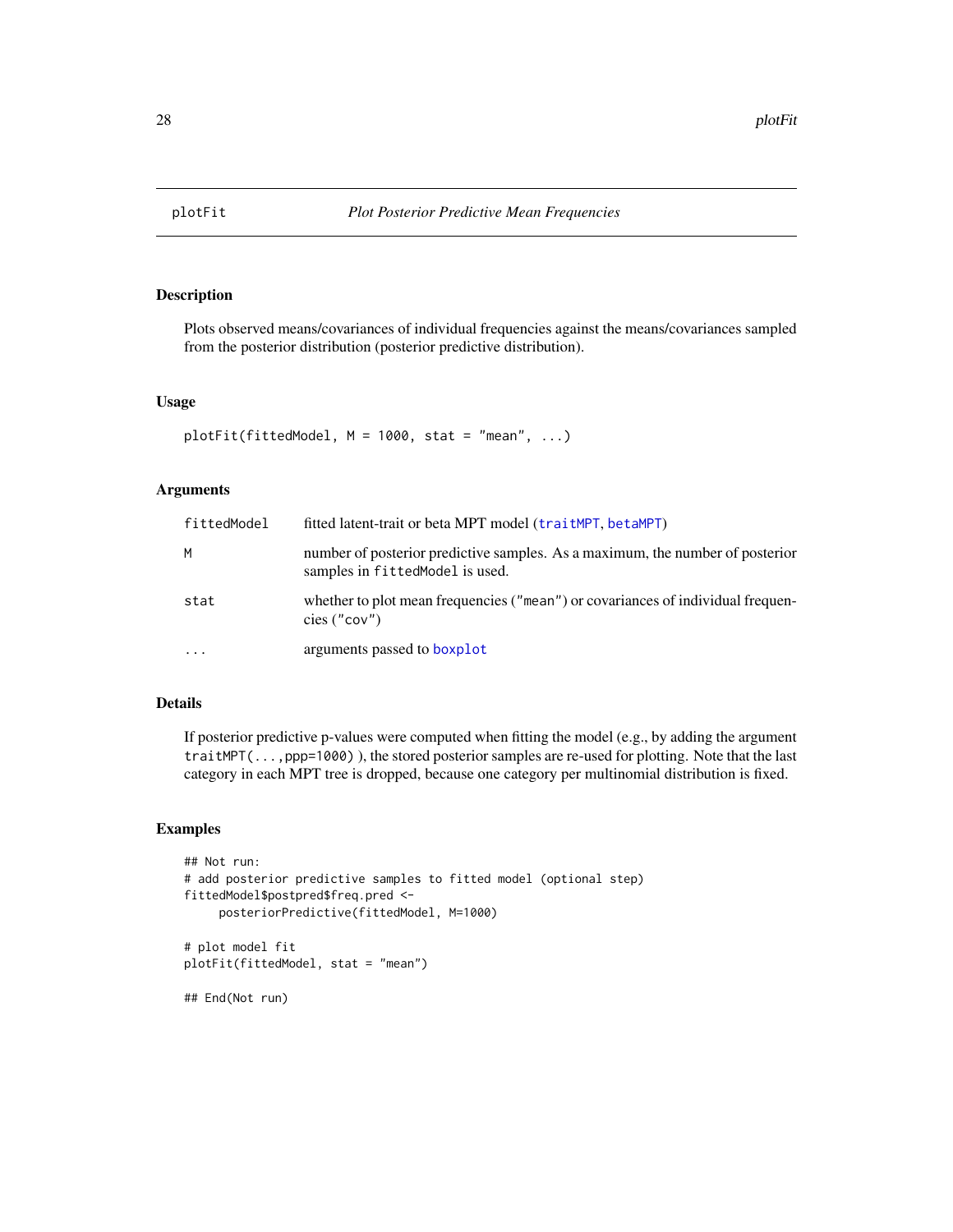<span id="page-28-1"></span><span id="page-28-0"></span>

Plot observed individual and mean frequencies.

#### Usage

plotFreq(x, freq = TRUE, select = "all", boxplot = TRUE, eqnfile,  $\dots$ )

#### Arguments

| $\mathsf{x}$ | either a fitted hierarchical MPT model (see traitMPT, betaMPT); or a matrix/data<br>frame of response frequencies (can be provided as a path to a .csv-file with in-<br>dividual frequencies). |  |
|--------------|------------------------------------------------------------------------------------------------------------------------------------------------------------------------------------------------|--|
| freg         | whether to plot absolute frequencies or relative frequencies (which sum up to<br>one within each tree; only if x is a hierarchical model or if eqnfile is provided)                            |  |
| select       | a numeric vector with participant indices to select which raw frequencies to plot<br>(default: "all")                                                                                          |  |
| boxplot      | if FALSE, lines and points are drawn instead of boxplots                                                                                                                                       |  |
| eqnfile      | optional: EQN description of an MPT model, that is, either the path to an EQN<br>file or as a character string (only used if x refers to a matrix/data frame or .csv-<br>file)                 |  |
| $\cdots$     | further arguments passed to boxplot and plot                                                                                                                                                   |  |

#### Examples

```
# get frequency data and EQN file
freq \le subset(arnold2013, group == "encoding", select = -(1:4))
eqn <- system.file("MPTmodels/2htsm.eqn", package="TreeBUGS")
plotFreq(freq, eqnfile = eqn)
plotFreq(freq, freq = FALSE, eqnfile = eqn)
```
plotParam *Plot Parameter Estimates*

#### Description

Plot parameter estimates for hierarchical MPT models.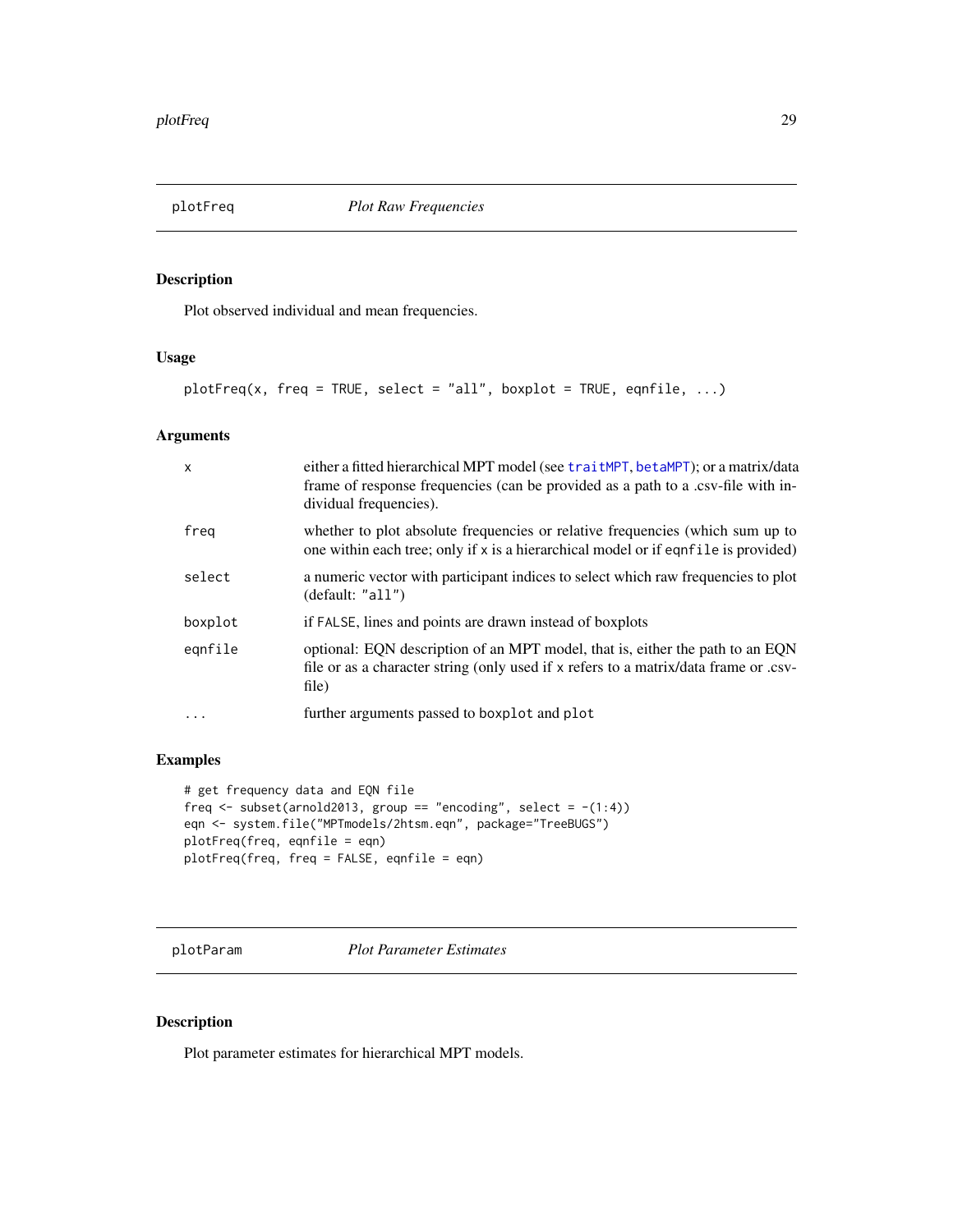#### Usage

```
plotParam(
  x,
  includeIndividual = TRUE,
  addLines = FALSE,
  estimate = "mean",
  select = "all",...
\mathcal{L}
```
#### Arguments

| $\mathsf{x}$      | a fitted Beta or latent-trait MPT model                                                                                                                        |  |
|-------------------|----------------------------------------------------------------------------------------------------------------------------------------------------------------|--|
| includeIndividual |                                                                                                                                                                |  |
|                   | whether to plot individual estimates                                                                                                                           |  |
| addLines          | whether to connect individual parameter estimates by lines                                                                                                     |  |
| estimate          | type of point estimates for group-level and individual parameters (either "mean"<br>or "median")                                                               |  |
| select            | character vector of parameters to be plotted (e.g., select = $c("d", "g")$ ). Can<br>be used to plot subsets of parameters and change the order of parameters. |  |
| $\cdot$           | further arguments passed to the standard plot function                                                                                                         |  |

#### Author(s)

Daniel Heck

#### See Also

[betaMPT](#page-6-1), [traitMPT](#page-43-1), [plotDistribution](#page-26-1)

#### Examples

```
## Not run:
plotParam(fit, addLines = TRUE,
         estimate = "median",
         select = c("d1", "d2"))
```
## End(Not run)

<span id="page-29-1"></span>plotPrior *Plot Prior Distributions*

#### Description

Plots prior distributions for group means, standard deviation, and correlations of MPT parameters across participants.

<span id="page-29-0"></span>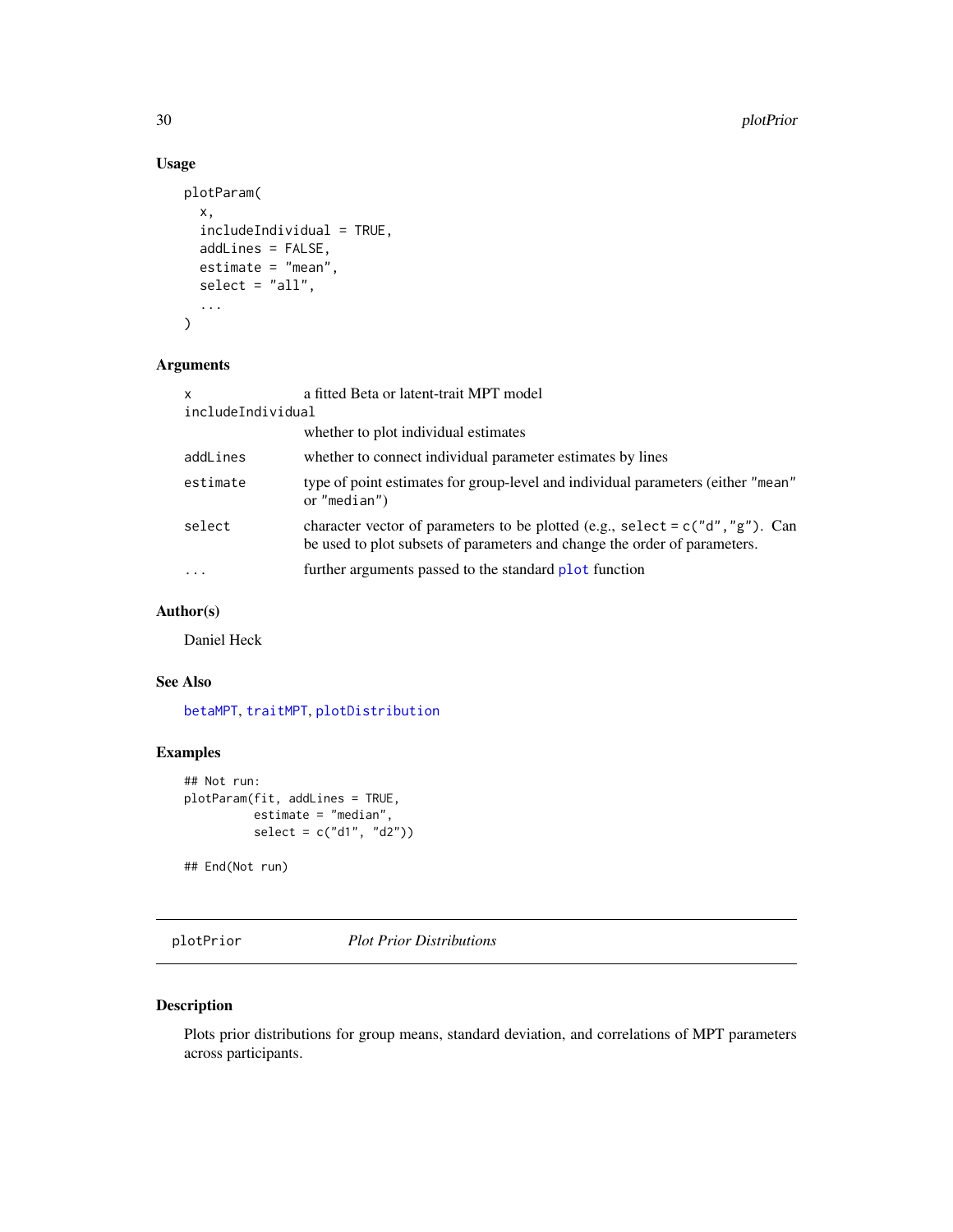#### <span id="page-30-0"></span>plotPrior 31

#### Usage

plotPrior(prior, probitInverse = "mean", M = 5000, nCPU = 3, ...)

#### Arguments

| prior         | a named list defining the priors. For the trait MPT, the default is $list$ (mu =<br>"dnorm(0,1)", xi="dunif(0,10)", $V=diag(S)$ , df=S+1), where S is the num-<br>ber of free parameters. For the betaMPT, the default is list (alpha = "dgamma $(1, .1)$ ", beta<br>$=$ "dgamma(1,.1)"). Note that the normal distribution "dnorm(mu, prec)" is<br>parameterized as in JAGS by the mean and precision $(= 1/\text{variance})$ . |
|---------------|----------------------------------------------------------------------------------------------------------------------------------------------------------------------------------------------------------------------------------------------------------------------------------------------------------------------------------------------------------------------------------------------------------------------------------|
| probitInverse | which latent-probit parameters (for trait MPT model) to transform to probability<br>scale. Either "none", "mean" (simple transformation $\Phi(\mu)$ ), or "mean_sd" (see<br>probitInverse)                                                                                                                                                                                                                                       |
| M             | number of random samples to approximate priors of group-level parameters                                                                                                                                                                                                                                                                                                                                                         |
| nCPU          | number of CPUs used for parallel sampling. For large models and many partic-<br>ipants, this may require a lot of memory.                                                                                                                                                                                                                                                                                                        |
| $\cdot$       | further arguments passed to plot                                                                                                                                                                                                                                                                                                                                                                                                 |

#### Details

This function samples from a set of hyperpriors (either for hierarchical traitMPT or betaMPT structure) to approximate the implied prior distributions on the parameters of interest (group-level mean, SD, and correlations of MPT parameters). Note that the normal distribution "dnorm(mu, prec)" is parameterized as in JAGS by the mean and precision (= 1/variance).

#### See Also

[priorPredictive](#page-33-1)

```
## Not run:
# default priors for traitMPT:
plotPrior(list(mu = "dnorm(0,1)", xii="dunif(0,10)",V=diag(2), df=2+1), M=4000)
# default priors for betaMPT:
plotPrior(list(alpha ="dgamma(1,.1)",
         beta = "dgamma(1,.1)"), M=4000)
## End(Not run)
```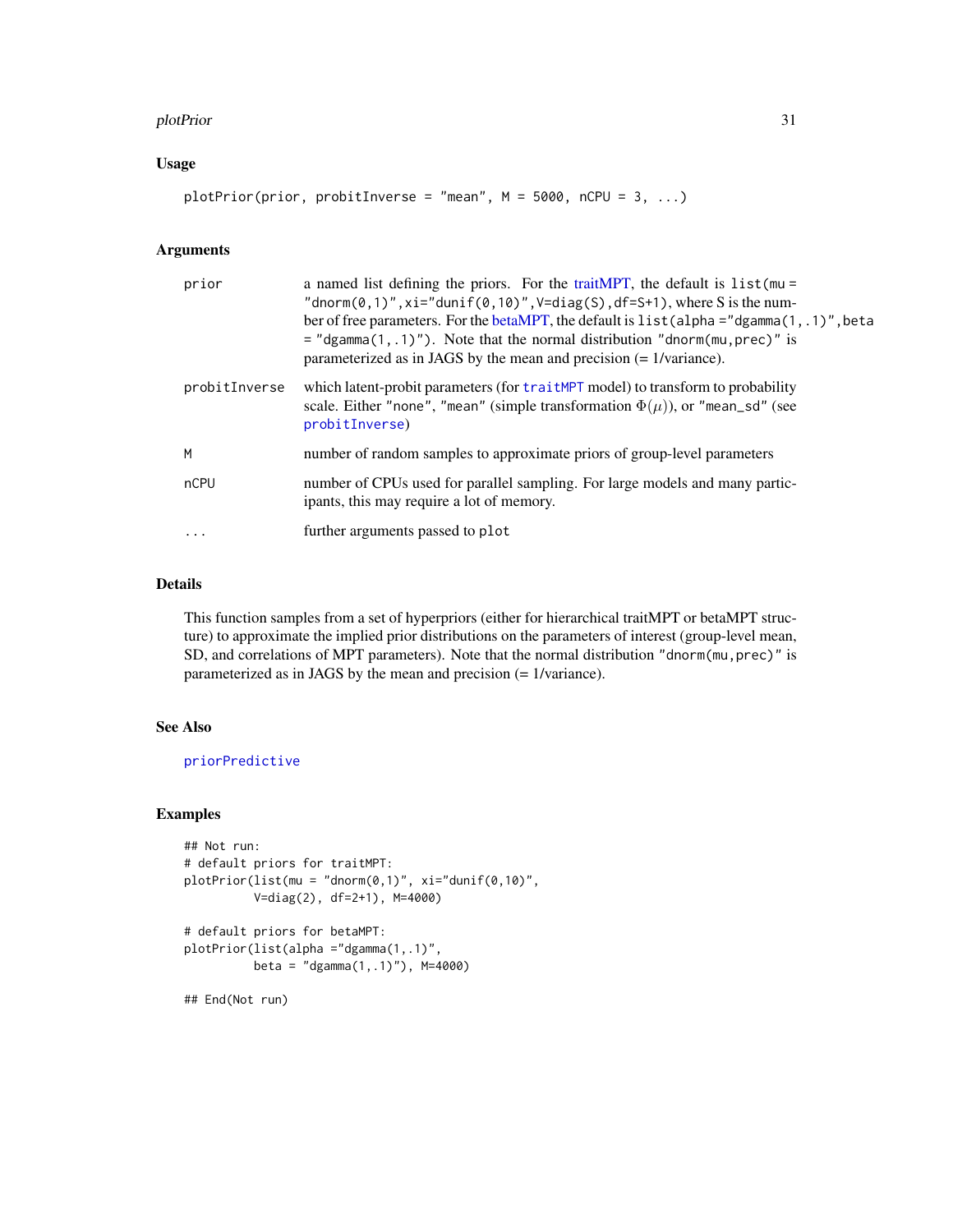<span id="page-31-0"></span>

Allows to judge how much the data informed the parameter posterior distributions compared to the prior.

#### Usage

```
plotPriorPost(
  fittedModel,
  probitInverse = "mean",
 M = 2e+05,
  ci = 0.95,nCPU = 3,
  ...
)
```
#### Arguments

| fittedModel   | fitted latent-trait or beta MPT model (traitMPT, betaMPT)                                                                                                                                 |  |
|---------------|-------------------------------------------------------------------------------------------------------------------------------------------------------------------------------------------|--|
| probitInverse | which latent-probit parameters (for traitMPT model) to transform to probability<br>scale. Either "none", "mean" (simple transformation $\Phi(\mu)$ ), or "mean_sd" (see<br>probitInverse) |  |
| M             | number of random samples to approximate prior distributions                                                                                                                               |  |
| ci            | credibility interval indicated by vertical red lines                                                                                                                                      |  |
| nCPU          | number of CPUs used for parallel sampling. For large models and many partic-<br>ipants, this may require a lot of memory.                                                                 |  |
| $\cdot$       | arguments passed to boxplot                                                                                                                                                               |  |

#### Details

Prior distributions are shown as blue, dashed lines, whereas posterior distributions are shown as solid, black lines.

<span id="page-31-1"></span>posteriorPredictive *Get Posterior Predictive Samples*

#### Description

Draw predicted frequencies based on posterior distribution of (a) individual estimates (default) or (b) for a new participant (if numItems is provided; does not consider continuous or discrete predictors in traitMPT).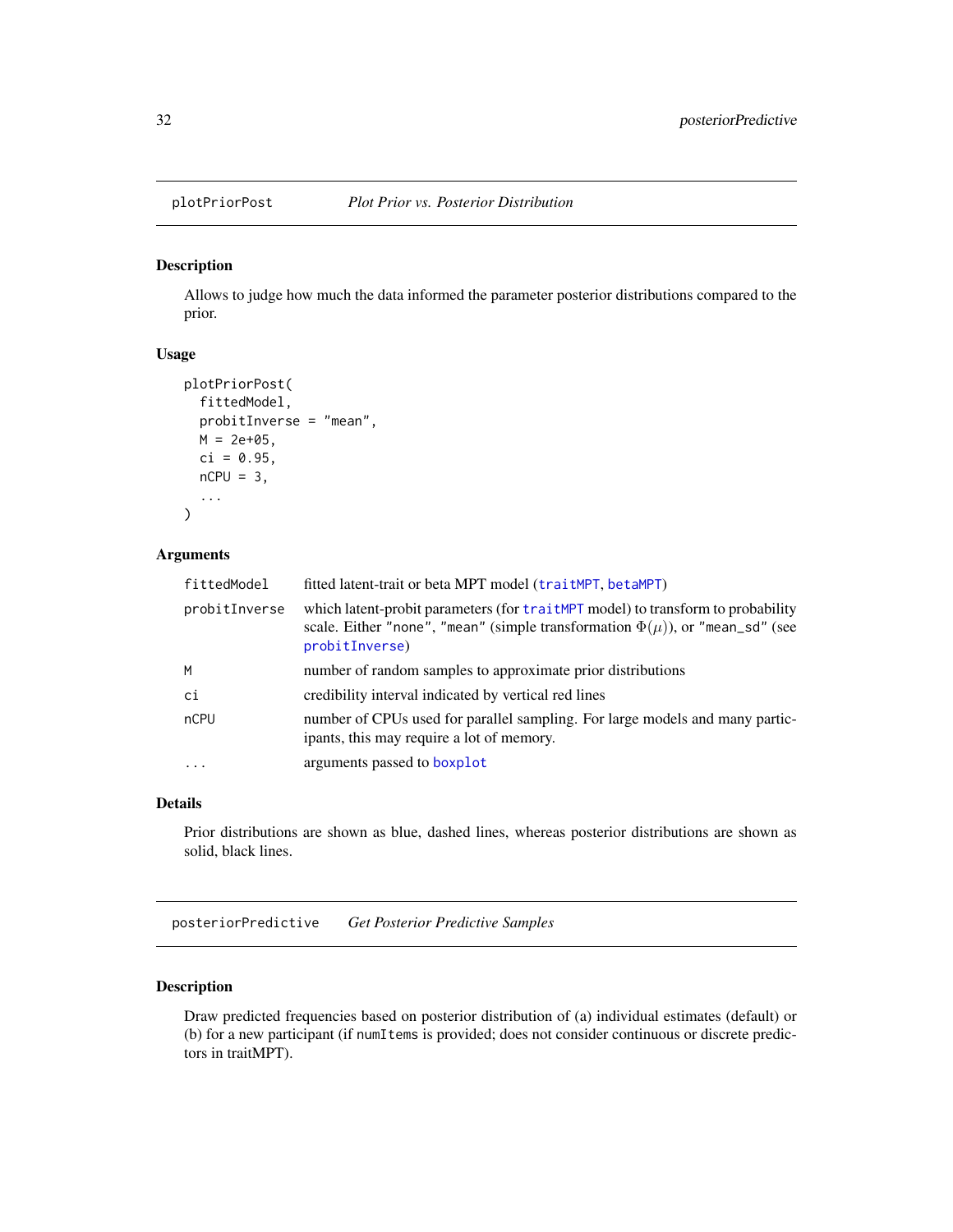<span id="page-32-0"></span> $PPP$  33

#### Usage

```
posteriorPredictive(
  fittedModel,
 M = 100,numItems = NULL,
 expected = FALSE,nCPU = 4)
```
#### Arguments

| fittedModel | fitted latent-trait or beta MPT model (traitMPT, betaMPT)                                                                                                                                                                             |  |
|-------------|---------------------------------------------------------------------------------------------------------------------------------------------------------------------------------------------------------------------------------------|--|
| M           | number of posterior predictive samples. As a maximum, the number of posterior<br>samples in fittedModel is used.                                                                                                                      |  |
| numItems    | optional: a vector with the number of items per MPT tree to sample predicted<br>data for a new participant (first, a participant vector $\theta$ is sampled from the hier-<br>archical posterior; second, frequencies are generated). |  |
| expected    | if TRUE, the expected frequencies per person are returned (without additional<br>sampling from a multinomial distribution)                                                                                                            |  |
| nCPU        | number of CPUs used for parallel sampling. For large models and many partici-<br>pants, this requires considerable computer-memory resources (as a remedy, use<br>$nCPU=1$ ).                                                         |  |

#### Value

by default, a list of M posterior-predictive samples (i.e., matrices) with individual frequencies (rows=participants, columns=MPT categories). For M=1, a single matrix is returned. If numItems is provided, a matrix with samples for a new participant is returned (rows=samples)

#### Examples

```
## Not run:
# add posterior predictive samples to fitted model
# (facilitates plotting using ?plotFit)
fittedModel$postpred$freq.pred <-
    posteriorPredictive(fittedModel, M=1000)
```
## End(Not run)

PPP *Compute Posterior Predictive P-Values*

#### Description

Computes posterior predictive p-values to test model fit.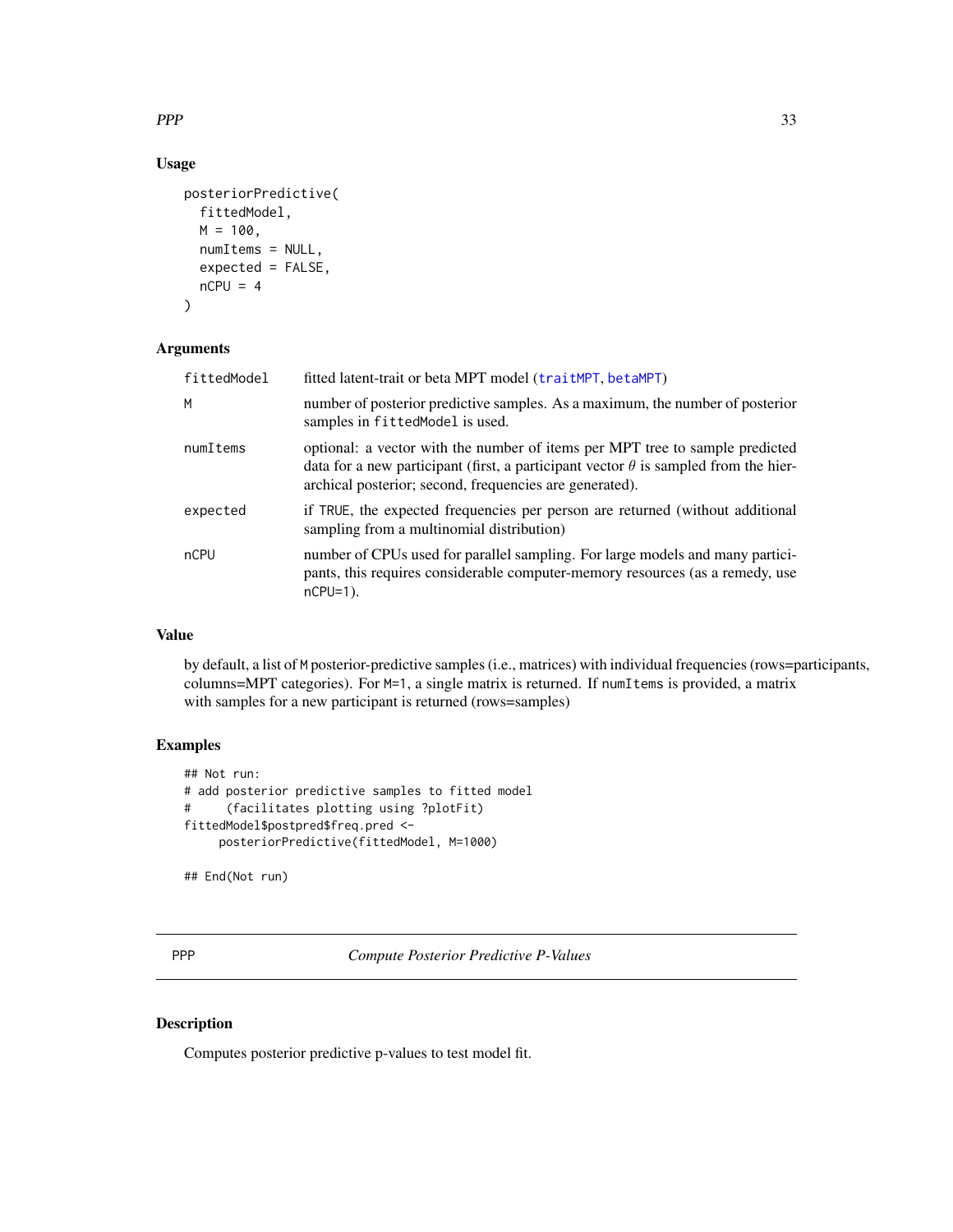#### <span id="page-33-0"></span>Usage

```
PPP(fittedModel, M = 1000, nCPU = 4, T2 = TRUE, type = "X2")
```
#### Arguments

| fittedModel    | fitted latent-trait or beta MPT model (traitMPT, betaMPT)                                                                                                                                                                              |  |
|----------------|----------------------------------------------------------------------------------------------------------------------------------------------------------------------------------------------------------------------------------------|--|
| M              | number of posterior predictive samples. As a maximum, the number of posterior<br>samples in fittedModel is used.                                                                                                                       |  |
| nCPU           | number of CPUs used for parallel sampling. For large models and many partici-<br>pants, this requires considerable computer-memory resources (as a remedy, use<br>$nCPU=1$ ).                                                          |  |
| T <sub>2</sub> | whether to compute T2 statistic to check coveriance structure (can take a lot of<br>time). If some participants do not have responses for some trees, (co)variances<br>are computed by pairwise deletion of the corresponding persons. |  |
| type           | whether the T1 statistic of expected means is computed using Person's "X2" or<br>the likelihood-ratio statistic "G2"                                                                                                                   |  |

#### Author(s)

Daniel Heck

#### References

Klauer, K. C. (2010). Hierarchical multinomial processing tree models: A latent-trait approach. Psychometrika, 75, 70-98.

<span id="page-33-1"></span>priorPredictive *Prior Predictive Samples*

#### Description

Samples full data sets (i.e., individual response frequencies) or group-level MPT parameters based on prior distribution for group-level parameters.

#### Usage

```
priorPredictive(
 prior,
 eqnfile,
 restrictions,
 numItems,
 level = "data",N = 1,
 M = 100,nCPU = 4)
```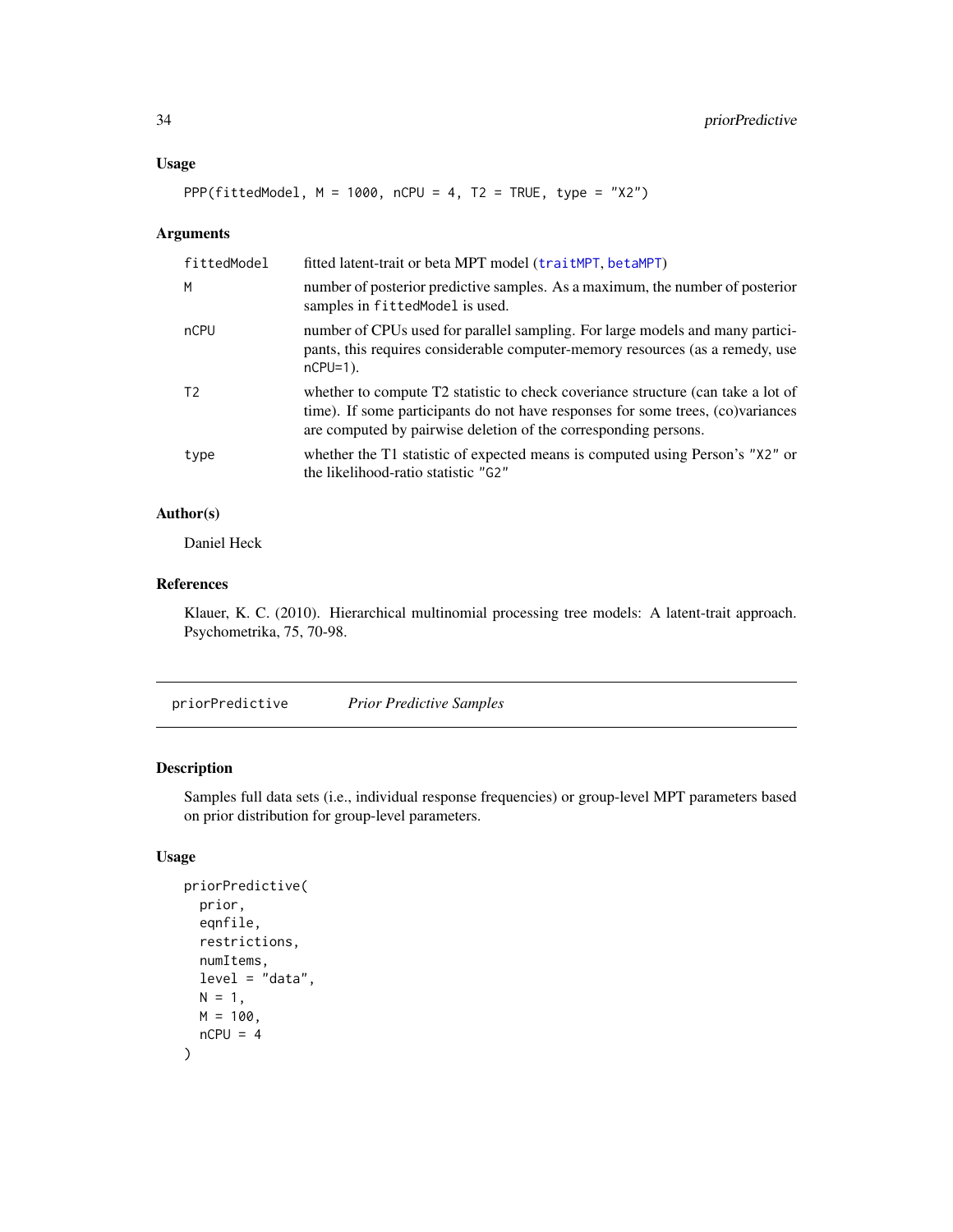#### <span id="page-34-0"></span>priorPredictive 35

#### Arguments

| prior        | a named list defining the priors. For the trait MPT, the default is $list$ (mu =<br>"dnorm $(0,1)$ ", xi="dunif $(0,10)$ ", V=diag $(S)$ , df=S+1), where S is the num-<br>ber of free parameters. For the betaMPT, the default is list (alpha = "dgamma(1, .1)", beta<br>$=$ "dgamma(1,.1)"). Note that the normal distribution "dnorm(mu, prec)" is<br>parameterized as in JAGS by the mean and precision $(= 1/\text{variance})$ .                                 |
|--------------|-----------------------------------------------------------------------------------------------------------------------------------------------------------------------------------------------------------------------------------------------------------------------------------------------------------------------------------------------------------------------------------------------------------------------------------------------------------------------|
| eqnfile      | The (relative or full) path to the file that specifies the MPT model (standard .eqn<br>syntax). Note that category labels must start with a letter (different to multiTree)<br>and match the column names of data. Alternatively, the EQN-equations can be<br>provided within R as a character value (cf. readEQN). Note that the first line of<br>an .eqn-file is reserved for comments and always ignored.                                                          |
| restrictions | Specifies which parameters should be (a) constant (e.g., "a=b=.5") or (b) con-<br>strained to be identical (e.g., "Do=Dn") or (c) treated as fixed effects (i.e., iden-<br>tical for all participants; "a=b=FE"). Either given as the path to a text file with<br>restrictions per row or as a list of restrictions, e.g., list ("D1=D2", "g=0.5").<br>Note that numbers in .eqn-equations (e.g., $d*(1-g)*(50)$ are directly interpreted<br>as equality constraints. |
| numItems     | vector with the number of items per MPT tree (either named or assigned to<br>alphabetically ordered tree labels)                                                                                                                                                                                                                                                                                                                                                      |
| level        | either "data" (returns individual frequencies) or "parameter" (returns group-<br>level MPT parameters; M and numItems are ignored)                                                                                                                                                                                                                                                                                                                                    |
| N            | number of participants per replication                                                                                                                                                                                                                                                                                                                                                                                                                                |
| M            | number of prior predictive samples (i.e., data sets with N participants).                                                                                                                                                                                                                                                                                                                                                                                             |
| nCPU         | number of CPUs used for parallel sampling. For large models and many partic-<br>ipants, this may require a lot of memory.                                                                                                                                                                                                                                                                                                                                             |

#### Value

a list of M matrices with individual frequencies (rows=participants, columns=MPT categories). A single matrix is returned if M=1 or level="parameter".

```
eqnfile <- system.file("MPTmodels/2htm.eqn",
                      package="TreeBUGS")
### beta-MPT:
prior <- list(alpha="dgamma(1,.1)",
             beta="dgamma(1,.1)")
### prior-predictive frequencies:
priorPredictive(prior, eqnfile,
                restrictions=list("g=.5","Do=Dn"),
                numItems=c(50,50), N=10, M=1, nCPU=1)
### prior samples of group-level parameters:
priorPredictive(prior, eqnfile, level = "parameter",
                restrictions=list("g=.5","Do=Dn"),
```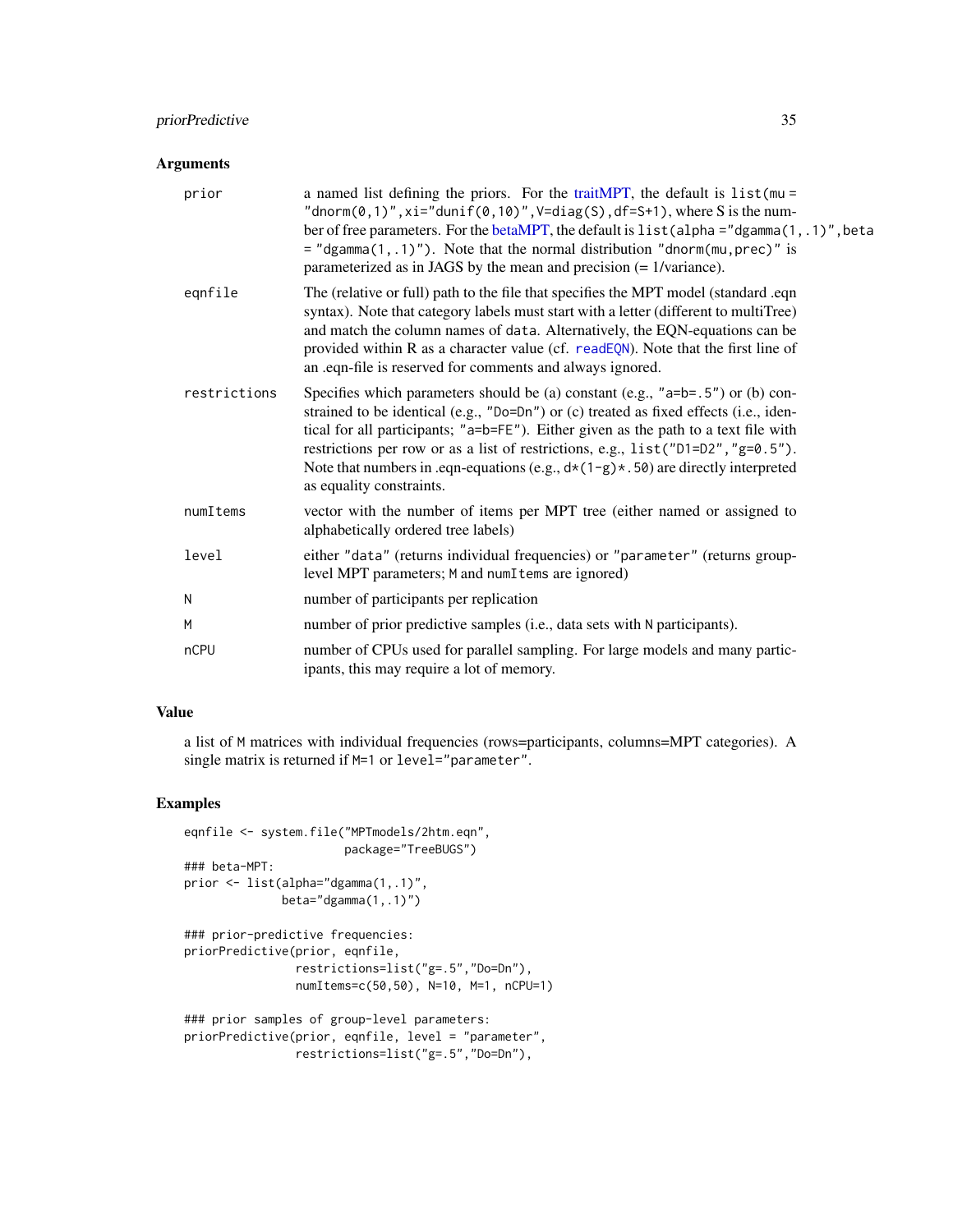```
M=5, nCPU=1)
```

```
### latent-trait MPT
priorPredictive(prior=list(mu="dnorm(0,1)", xi="dunif(0,10)",
                           df=3, V=diag(2)),
                eqnfile, restrictions=list("g=.5"),
                numItems=c(50,50), N=10, M=1, nCPU=1)
```
<span id="page-35-1"></span>

probitInverse *Probit-Inverse of Group-Level Normal Distribution*

#### Description

Transform latent group-level normal distribution (latent-trait MPT) into mean and SD on probability scale.

#### Usage

probitInverse(mu, sigma, fittedModel = NULL)

#### Arguments

| mu          | latent-probit mean of normal distribution                                         |  |
|-------------|-----------------------------------------------------------------------------------|--|
| sigma       | latent-probit SD of normal distribution                                           |  |
| fittedModel | optional: fitted traitMPT model. If provided, the bivariate inverse-probit trans- |  |
|             | form is applied to all MCMC samples (and mu and sigma are ignored).               |  |

#### Value

implied mean and SD on probability scale

#### Examples

```
####### compare bivariate vs. univariate transformation
probitInverse(mu=.8, sigma=c(.25,.5,.75,1))
pnorm(.8)
```
# full distribution prob <- pnorm(rnorm(10000, .8, .7)) hist(prob, 80, col="gray", xlim=0:1)

```
## Not run:
# transformation for fitted model
mean_sd <- probitInverse(fittedModel=fit)
summarizeMCMC(mean_sd)
```
## End(Not run)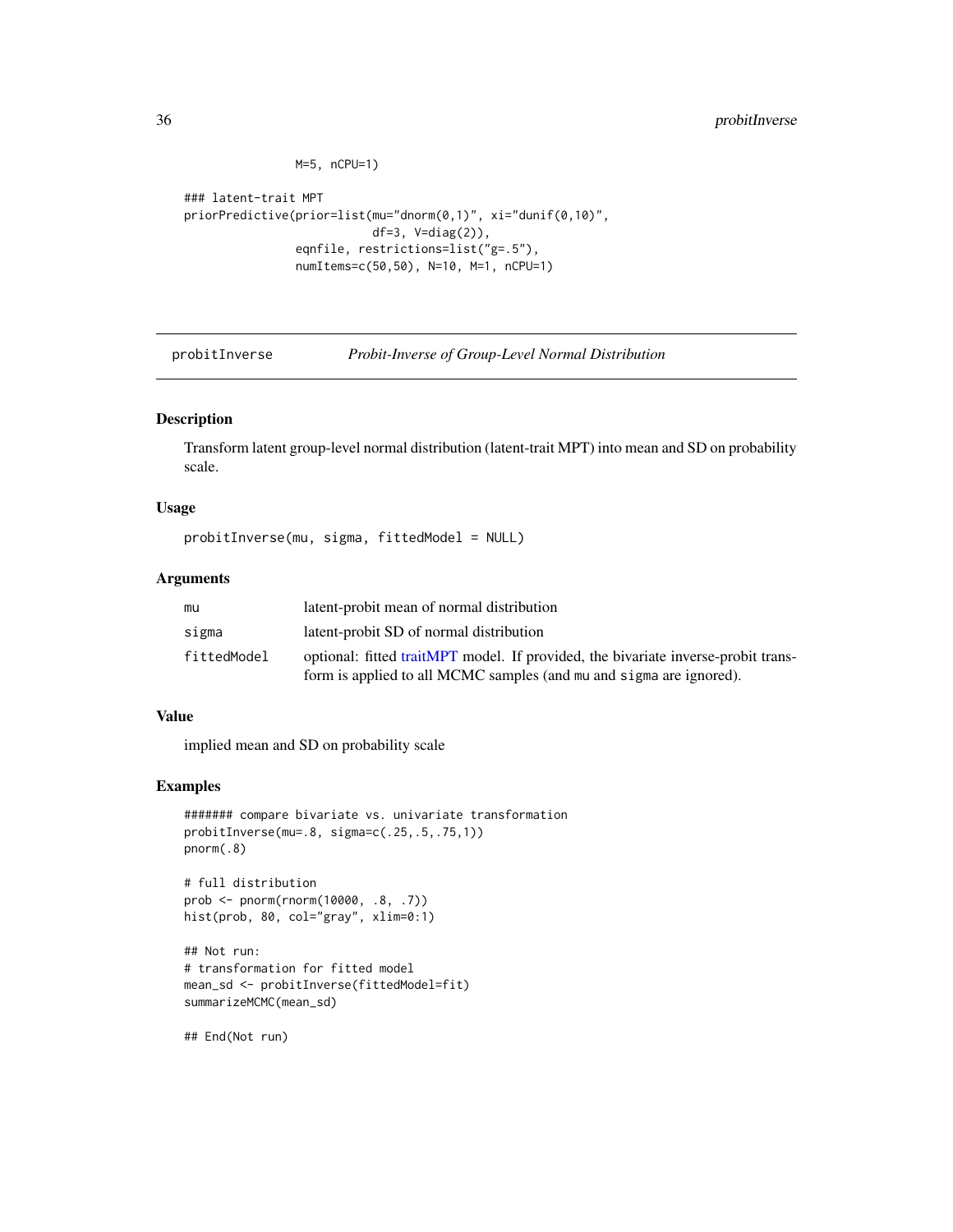<span id="page-36-1"></span><span id="page-36-0"></span>

Function to import MPT models from standard .eqn model files as used, for instance, by multiTree (Moshagen, 2010).

#### Usage

readEQN(file, restrictions = NULL, paramOrder = FALSE, parse = FALSE)

#### Arguments

| file         | The (full path to the) file that specifies the MPT model (standard .eqn syntax).<br>Note that category labels must start with a letter (different to multiTree) and<br>match the column names of data. Alternatively, the EQN-equations can be<br>provided within R as a character value (see examples). Note that the first line of<br>an eqn-file is reserved for comments and always ignored.                                                                               |  |
|--------------|--------------------------------------------------------------------------------------------------------------------------------------------------------------------------------------------------------------------------------------------------------------------------------------------------------------------------------------------------------------------------------------------------------------------------------------------------------------------------------|--|
| restrictions | Specifies which parameters should be (a) constant (e.g., " $a=b=0.5$ ") or (b) con-<br>strained to be identical (e.g., $"Do=On"$ ) or (c) treated as fixed effects (i.e., iden-<br>tical for all participants; "a=b=FE"). Either given as the path to a text file with<br>restrictions per row or as a list of restrictions, e.g., $list("D1=D2", "g=0.5").$<br>Note that numbers in .eqn-equations (e.g., $d*(1-g)*(50)$ are directly interpreted<br>as equality constraints. |  |
| paramOrder   | if TRUE, the order of MPT parameters as interally used is printed.                                                                                                                                                                                                                                                                                                                                                                                                             |  |
| parse        | whether to return a parsed MPT model description in terms of the matrices $a$<br>and b (the powers of the $\theta$ and $(1 - \theta)$ , respectively, and the vector of constants<br>c. Each branch probability is then given as $c_i \prod_s \theta^{a_{i,s}} (1-\theta)^{b_{i,s}}$                                                                                                                                                                                           |  |

#### Details

The file format should adhere to the standard .eqn-syntax (note that the first line is skipped and can be used for comments). In each line, a separate branch of the MPT model is specified using the tree label, category label, and the model equations in full form (multiplication sign '\*' required; not abbreviations such as 'a^2' allowed).

As an example, the standard two-high threshold model (2HTM) is defined as follows:

| Target | Hit           | Dο             |
|--------|---------------|----------------|
| Target | Hit           | $(1-Do)*g$     |
| Target | Miss          | $(1-Do)*(1-g)$ |
| Lure   | FalseAlarm    | $(1-Dn)*g$     |
| Lure   | CorrectReject | $(1-Dn)*(1-g)$ |
| Lure   | CorrectReject | Dn             |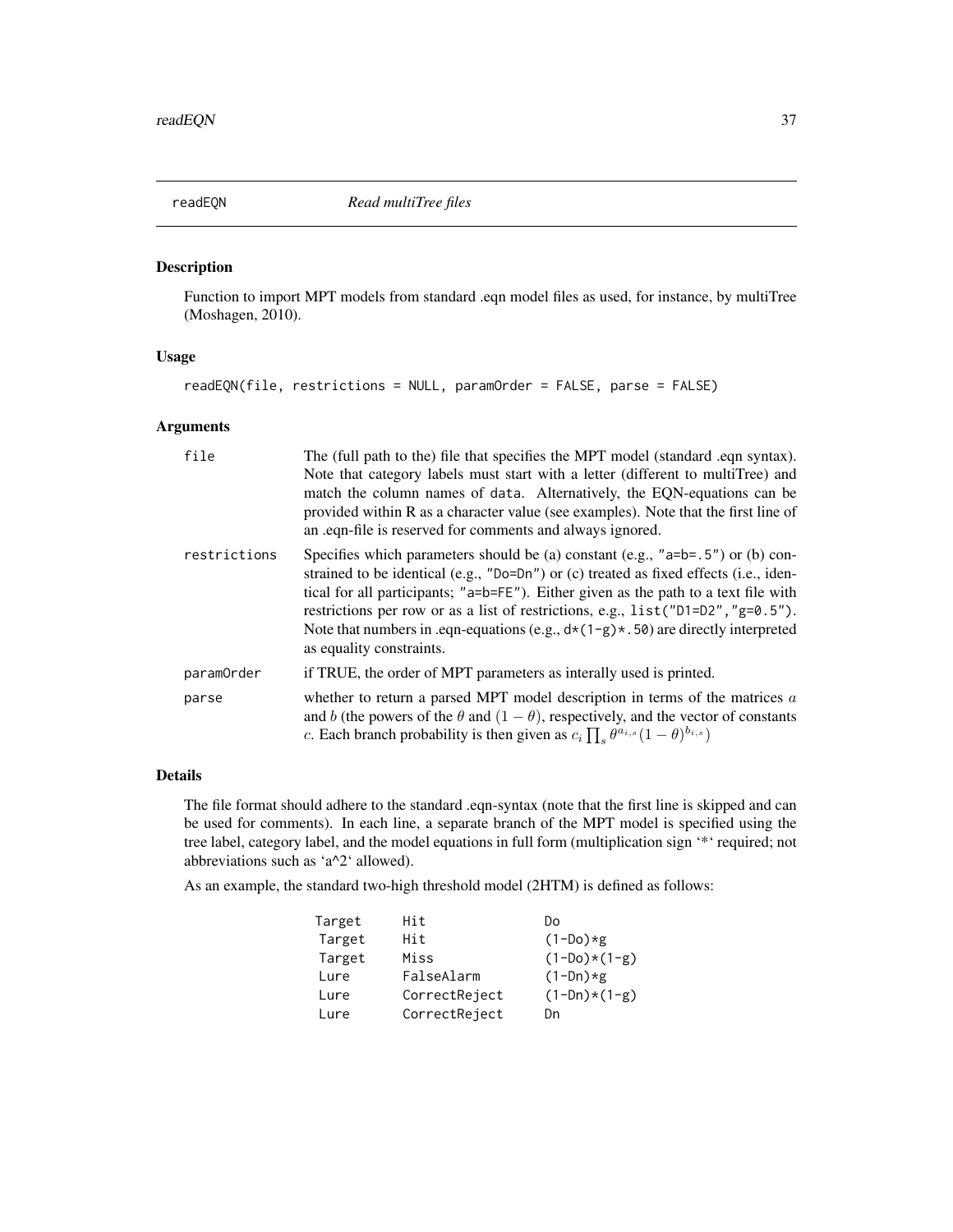#### <span id="page-37-0"></span>Author(s)

Daniel Heck, Denis Arnold, Nina Arnold

#### References

Moshagen, M. (2010). multiTree: A computer program for the analysis of multinomial processing tree models. Behavior Research Methods, 42, 42-54.

#### Examples

```
# Example: Standard Two-High-Threshold Model (2HTM)
EQNfile <- system.file("MPTmodels/2htm.eqn",
                      package="TreeBUGS")
readEQN(file = EQNfile, paramOrder = TRUE)
# with equality constraint:
readEQN(file = EQNfile, restrictions = list("Dn=Do", "g=0.5"),
       paramOrder = TRUE)
# define MPT model directly within R
model <-
 "2-High Threshold Model (2HTM)
 old hit d
 old hit (1-d)*g
 old miss (1-d)*(1-g)new fa (1-d)*gnew cr (1-d)*(1-g)new cr d"
readEQN(model, paramOrder=TRUE)
```
<span id="page-37-1"></span>simpleMPT *C++ Sampler for Standard (Nonhierarchical) MPT Models*

#### Description

Fast Gibbs sampler in C++ that is tailored to the standard fixed-effects MPT model (i.e., fixedeffects, non-hierarchical MPT). Assumes independent parameters per person if a matrix of frequencies per person is supplied.

#### Usage

```
simpleMPT(
  eqnfile,
 data,
  restrictions,
 n.iter = 2000,
  n.burnin = 500,
  n.thin = 3,
```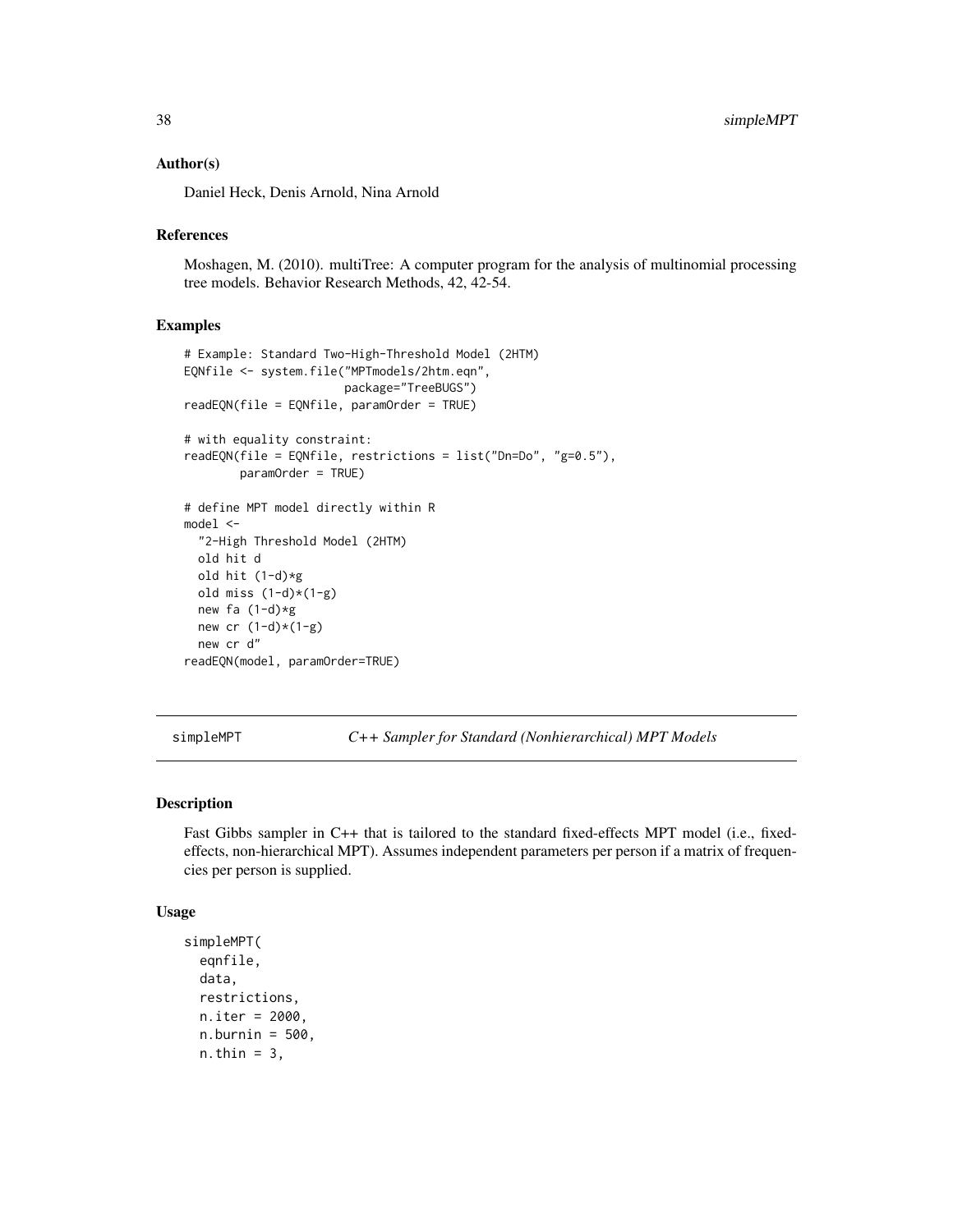#### <span id="page-38-0"></span>simpleMPT 39

```
n.chains = 3,
  pp = 0,
  alpha = 1,
  beta = 1,
  parEstFile,
  posteriorFile,
  cores = 1\mathcal{L}
```
#### Arguments

| eqnfile       | The (relative or full) path to the file that specifies the MPT model (standard .eqn<br>syntax). Note that category labels must start with a letter (different to multiTree)<br>and match the column names of data. Alternatively, the EQN-equations can be<br>provided within R as a character value (cf. readEQN). Note that the first line of<br>an .eqn-file is reserved for comments and always ignored.                                                               |
|---------------|----------------------------------------------------------------------------------------------------------------------------------------------------------------------------------------------------------------------------------------------------------------------------------------------------------------------------------------------------------------------------------------------------------------------------------------------------------------------------|
| data          | The (relative or full) path to the .csv file with the data (comma separated; cate-<br>gory labels in first row). Alternatively: a data frame or matrix (rows=individuals,<br>columns = individual category frequencies, category labels as column names)                                                                                                                                                                                                                   |
| restrictions  | Specifies which parameters should be (a) constant (e.g., " $a=b=0.5$ ") or (b) con-<br>strained to be identical (e.g., "Do=Dn") or (c) treated as fixed effects (i.e., iden-<br>tical for all participants; "a=b=FE"). Either given as the path to a text file with<br>restrictions per row or as a list of restrictions, e.g., list ("D1=D2", "g=0.5").<br>Note that numbers in .eqn-equations (e.g., $d*(1-g)*(50)$ are directly interpreted<br>as equality constraints. |
| n.iter        | Number of iterations per chain (including burnin samples). See run. jags for<br>details.                                                                                                                                                                                                                                                                                                                                                                                   |
| n.burnin      | Number of samples for burnin (samples will not be stored and removed from<br>n.iter)                                                                                                                                                                                                                                                                                                                                                                                       |
| n.thin        | Thinning rate.                                                                                                                                                                                                                                                                                                                                                                                                                                                             |
| n.chains      | number of MCMC chains (sampled in parallel).                                                                                                                                                                                                                                                                                                                                                                                                                               |
| ppp           | number of samples to compute posterior predictive p-value (see posterior Predictive)                                                                                                                                                                                                                                                                                                                                                                                       |
| alpha         | first shape parameter(s) for the beta prior-distribution of the MPT parameters $\theta_s$<br>(can be a named vector to use a different prior for each MPT parameter)                                                                                                                                                                                                                                                                                                       |
| beta          | second shape parameter(s)                                                                                                                                                                                                                                                                                                                                                                                                                                                  |
| parEstFile    | Name of the file to with the estimates should be stored (e.g., "parEstFile.txt")                                                                                                                                                                                                                                                                                                                                                                                           |
| posteriorFile | path to RData-file where to save the model including MCMC posterior samples<br>(an object named fittedModel; e.g., posteriorFile="mcmc.RData")                                                                                                                                                                                                                                                                                                                             |
| cores         | number of CPUs to be used                                                                                                                                                                                                                                                                                                                                                                                                                                                  |

#### Details

Beta distributions with fixed shape parameters  $\alpha$  and  $\beta$  are used. The default  $\alpha = 1$  and  $\beta = 1$ assumes uniform priors for all MPT parameters.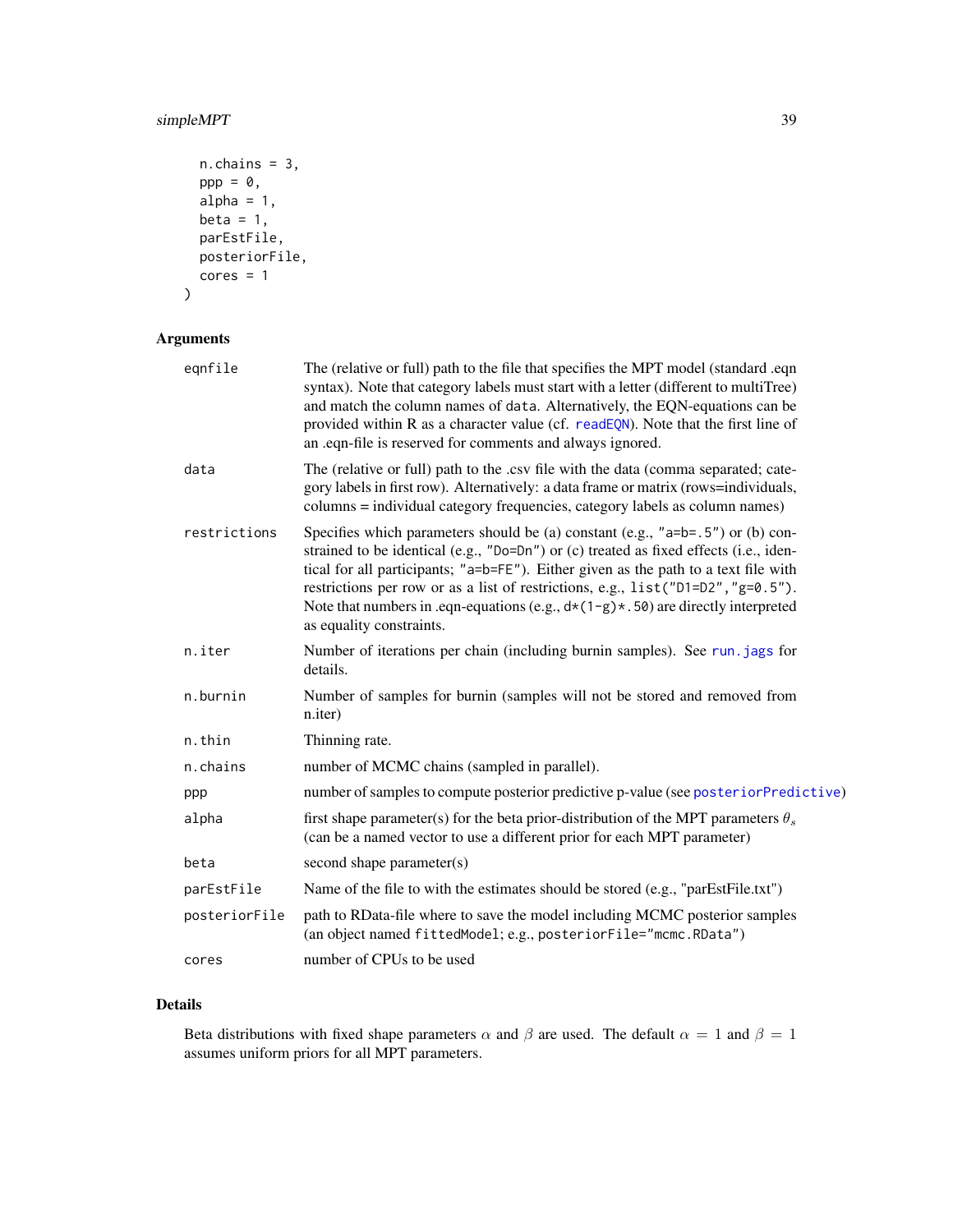#### Author(s)

Daniel Heck

#### Examples

```
## Not run:
# fit nonhierarchical MPT model for aggregated data (see ?arnold2013):
EQNfile <- system.file("MPTmodels/2htsm.eqn", package="TreeBUGS")
d.encoding \le subset(arnold2013, group == "encoding", select = -(1:4))
fit <- simpleMPT(EQNfile, colSums(d.encoding),
               restrictions=list("D1=D2=D3","d1=d2","a=g"))
# convergence
plot(fit)
summary(fit)
## End(Not run)
```
summarizeMCMC *MCMC Summary*

#### Description

TreeBUGS-specific MCMC summary for mcmc.list-objects.

#### Usage

```
summarizeMCMC(mcmc, batchSize = 50, probs = c(0.025, 0.5, 0.975))
```
#### Arguments

| mcmc      | a mcmc. list object                                                                                                                                   |
|-----------|-------------------------------------------------------------------------------------------------------------------------------------------------------|
| batchSize | size of batches of parameters used to reduce memory load when computing pos-<br>terior summary statistics (including Rhat and effective sample size). |
| probs     | quantile probabilities used to compute credibility intervals                                                                                          |

| Summarize JAGS Output for Hierarchical MPT Models<br>summarizeMPT |  |
|-------------------------------------------------------------------|--|
|-------------------------------------------------------------------|--|

#### Description

Provide clean and readable summary statistics tailored to MPT models based on the JAGS output.

#### Usage

```
summarizeMPT(mcmc, mptInfo, probs = c(0.025, 0.5, 0.975), summ = NULL)
```
<span id="page-39-0"></span>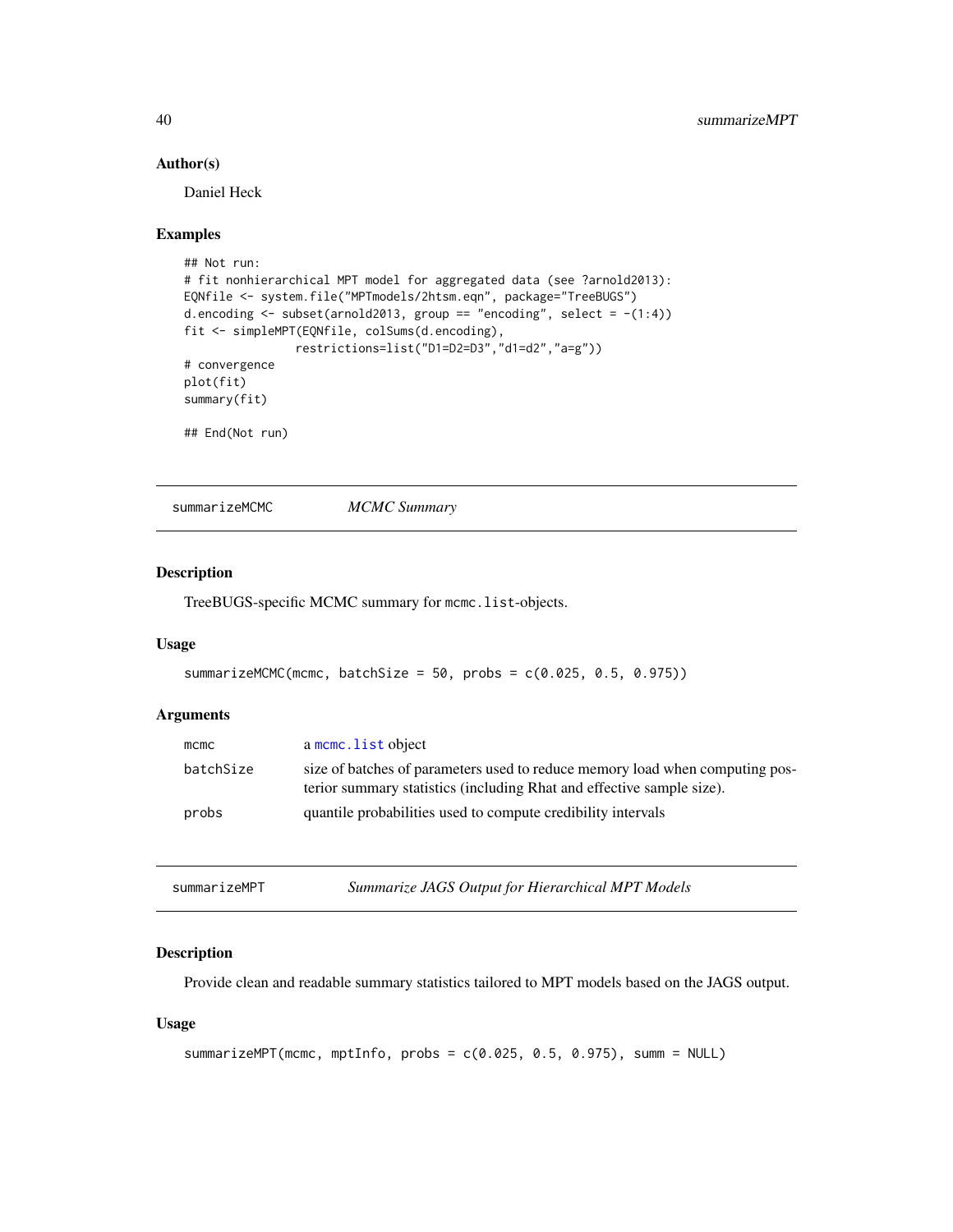#### <span id="page-40-0"></span>testHetChi 41

#### Arguments

| $m$ cmc | the actual mcmc.list output of the sampler of a fitted MPT model (accesible via<br>fittedModel\$runjags\$mcmc) |
|---------|----------------------------------------------------------------------------------------------------------------|
| mptInfo | the internally stored information about the fitted MPT model (accesible via<br>fittedModel\$mptInfo)           |
| probs   | quantile probabilities used to compute credibility intervals                                                   |
| summ    | optional argument for internal use                                                                             |

#### Details

The MPT-specific summary is computed directly after fitting a model. However, this function might be used manually after removing MCMC samples (e.g., extending the burnin period).

#### Examples

```
# Remove additional burnin samples and recompute MPT summary
## Not run:
# start later or thin (see ?window)
mcmc.subsamp <- window(fittedModel$runjags$mcmc, start=3001, thin=2)
new.mpt.summary <- summarizeMPT(mcmc.subsamp, fittedModel$mptInfo)
new.mpt.summary
```
## End(Not run)

<span id="page-40-1"></span>testHetChi *Chi-Square Test of Heterogeneity*

#### Description

Tests whether whether participants (items) are homogeneous under the assumption of item (participant) homogeneity.

#### Usage

```
testHetChi(freq, tree)
```

| freg | matrix with observed frequencies (rows: persons/items; columns: categories).<br>Can also be the path to a .csv file with frequencies (comma-separated; first line<br>defines category labels)                                           |
|------|-----------------------------------------------------------------------------------------------------------------------------------------------------------------------------------------------------------------------------------------|
| tree | a vector defining which columns of x belong to separate multinomial distribu-<br>tions (i.e., MPT trees). For instance, if x has five categories from two MPT trees:<br>tree= $c(1,1,2,2,2)$ or tree= $c("t1", "t1", "t2", "t2", "t2")$ |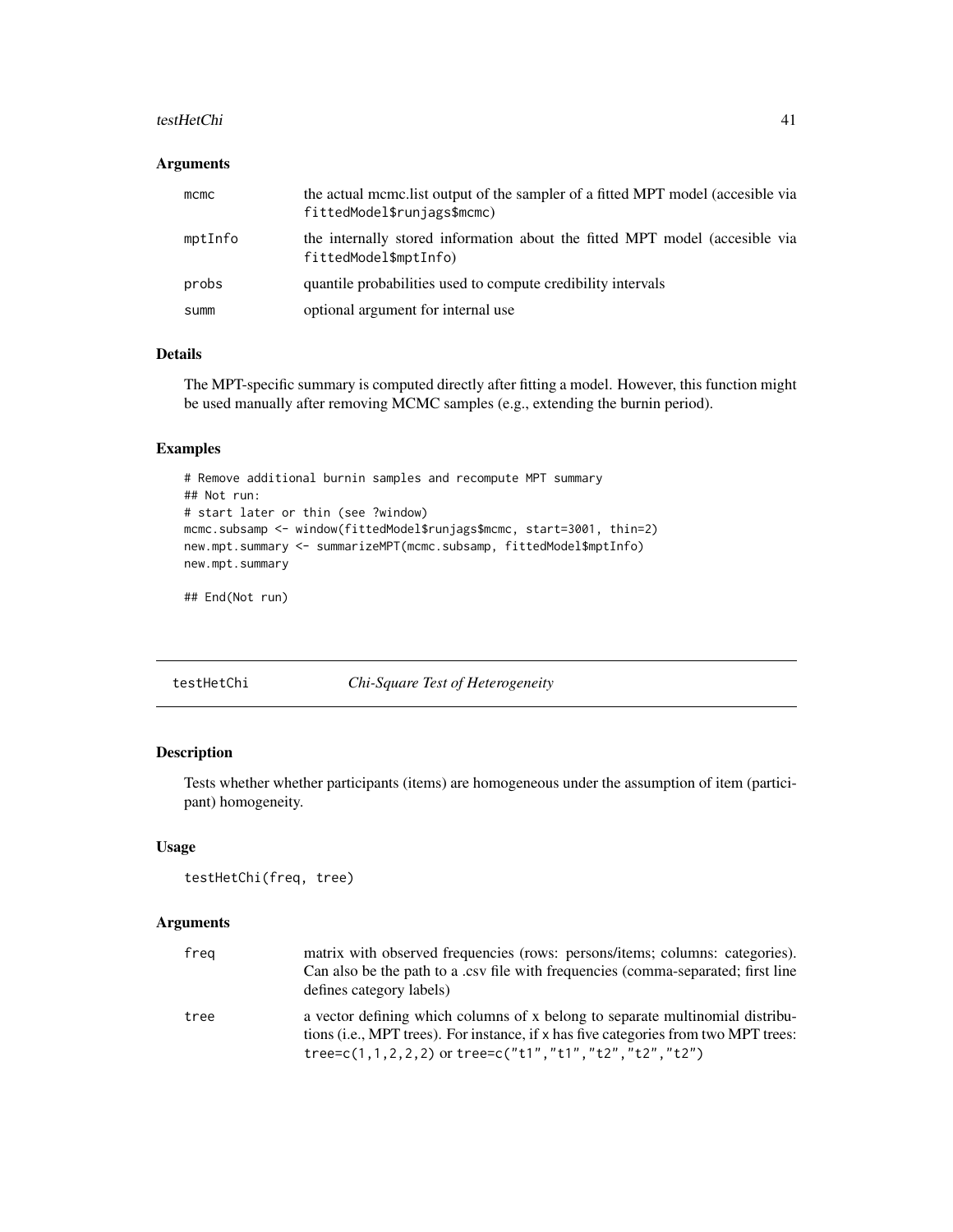#### <span id="page-41-0"></span>Details

If an item/person has zero frequencies on all categories in an MPT tree, these zeros are neglected when computing mean frequencies per column. As an example, consider a simple recognition test with a fixed assignments of words to the learn/test list. In such an experiment, all learned words will result in hits or misses (i.e., the MPT tree of old items), whereas new words are always false alarms/correct rejections and thus belong to the MPT tree of new items (this is not necessarily the case if words are assigned randomly).

Note that the test assumes independence of observations and item homogeneity when testing participant heterogeneity. The latter assumption can be dropped when using a permutation test ([testHetPerm](#page-41-1)).

#### Author(s)

Daniel W. Heck

#### References

Smith, J. B., & Batchelder, W. H. (2008). Assessing individual differences in categorical data. Psychonomic Bulletin & Review, 15, 713-731. doi: [10.3758/PBR.15.4.713](https://doi.org/10.3758/PBR.15.4.713)

#### See Also

[testHetPerm](#page-41-1), [plotFreq](#page-28-1)

#### Examples

```
# some made up frequencies:
freq \leq matrix(c(13, 16, 11, 13,15,21,18,13,
                 21,14,16,17,
                 19,20,21,18),
               ncol=4, byrow=TRUE)
# for a product-binomial distribution:
# (categories 1 and 2 and categories 3 and 4 are binomials)
testHetChi(freq, tree = c(1,1,2,2))
# => no significant deviation from homogeneity (low power!)
```
<span id="page-41-1"></span>testHetPerm *Permutation Test of Heterogeneity*

#### Description

Tests whether whether participants (items) are homogeneous without assuming item (participant) homogeneity.

#### Usage

```
testHetPerm(data, tree, source = "person", rep = 1000, nCPU = 4)
```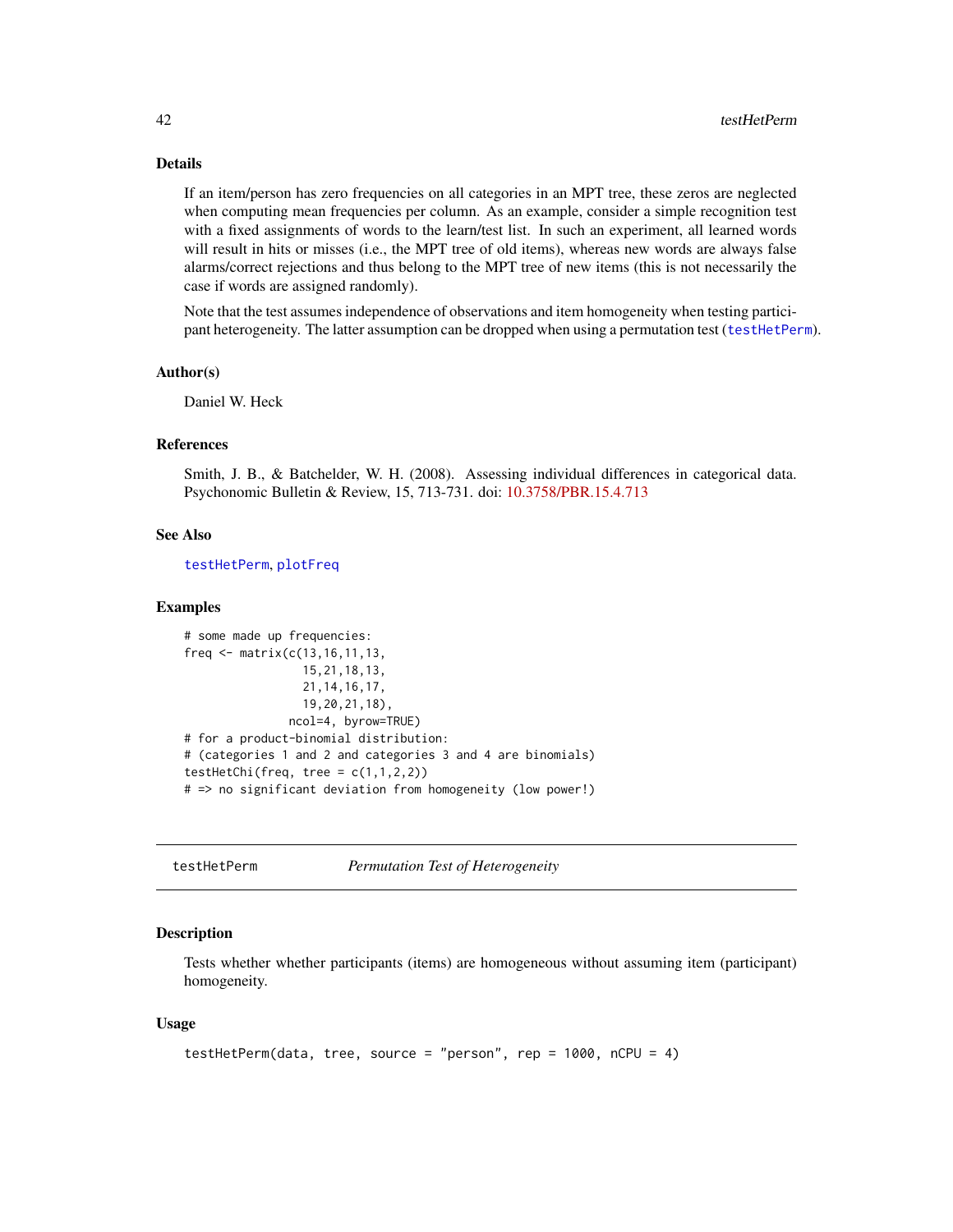#### <span id="page-42-0"></span>testHetPerm 43

#### **Arguments**

| data   | matrix or data frame with three columns: person code/index, item label, re-<br>sponse category. Can also be the path to a .csv file with frequencies (comma-<br>separated; first line defines category labels)                                                                          |
|--------|-----------------------------------------------------------------------------------------------------------------------------------------------------------------------------------------------------------------------------------------------------------------------------------------|
| tree   | a list that defines which categories belong to the same multinomial distribu-<br>tion (i.e., the the same MPT tree). For instance: $tree = list(tree. old =$<br>$c("hit", "cr")$ , tree.new = $c("fa", "miss")$ ). Category labels must match<br>the values of the third column of data |
| source | whether to test for "person" or "item" homogeneity                                                                                                                                                                                                                                      |
| rep    | number of permutations to be sampled                                                                                                                                                                                                                                                    |
| nCPU   | number of CPUs used for parallel Monte Carlo sampling of permutations                                                                                                                                                                                                                   |

#### Details

If an item/person has zero frequencies on all categories in an MPT tree, these zeros are neglected when computing mean frequencies per column. As an example, consider a simple recognition test with a fixed assignments of words to the learn/test list. In such an experiment, all learned words will result in hits or misses (i.e., the MPT tree of old items), whereas new words are always false alarms/correct rejections and thus belong to the MPT tree of new items (this is not necessarily the case if words are assigned randomly).

Note that the test does still assume independence of observations. However, it does not require item homogeneity when testing participant heterogeneity (in contrast to the chi-square test: [testHetChi](#page-40-1)).

#### Author(s)

Daniel W. Heck

#### References

Smith, J. B., & Batchelder, W. H. (2008). Assessing individual differences in categorical data. Psychonomic Bulletin & Review, 15, 713-731. doi: [10.3758/PBR.15.4.713](https://doi.org/10.3758/PBR.15.4.713)

#### See Also

[testHetChi](#page-40-1), [plotFreq](#page-28-1)

```
# generate homogeneous data
# (N=15 participants, M=30 items)
data \leq data.frame(id = rep(1:15, each=30),
                  item = rep(1:30, 15))data$cat <- sample(c("h","cr","m","fa"),15*30,
                  replace = TRUE,
                  prob = c(.7,.3,.4,.6)head(data)
tree \le list(old = c("h","m"),
            new = c("fa", "cr")
```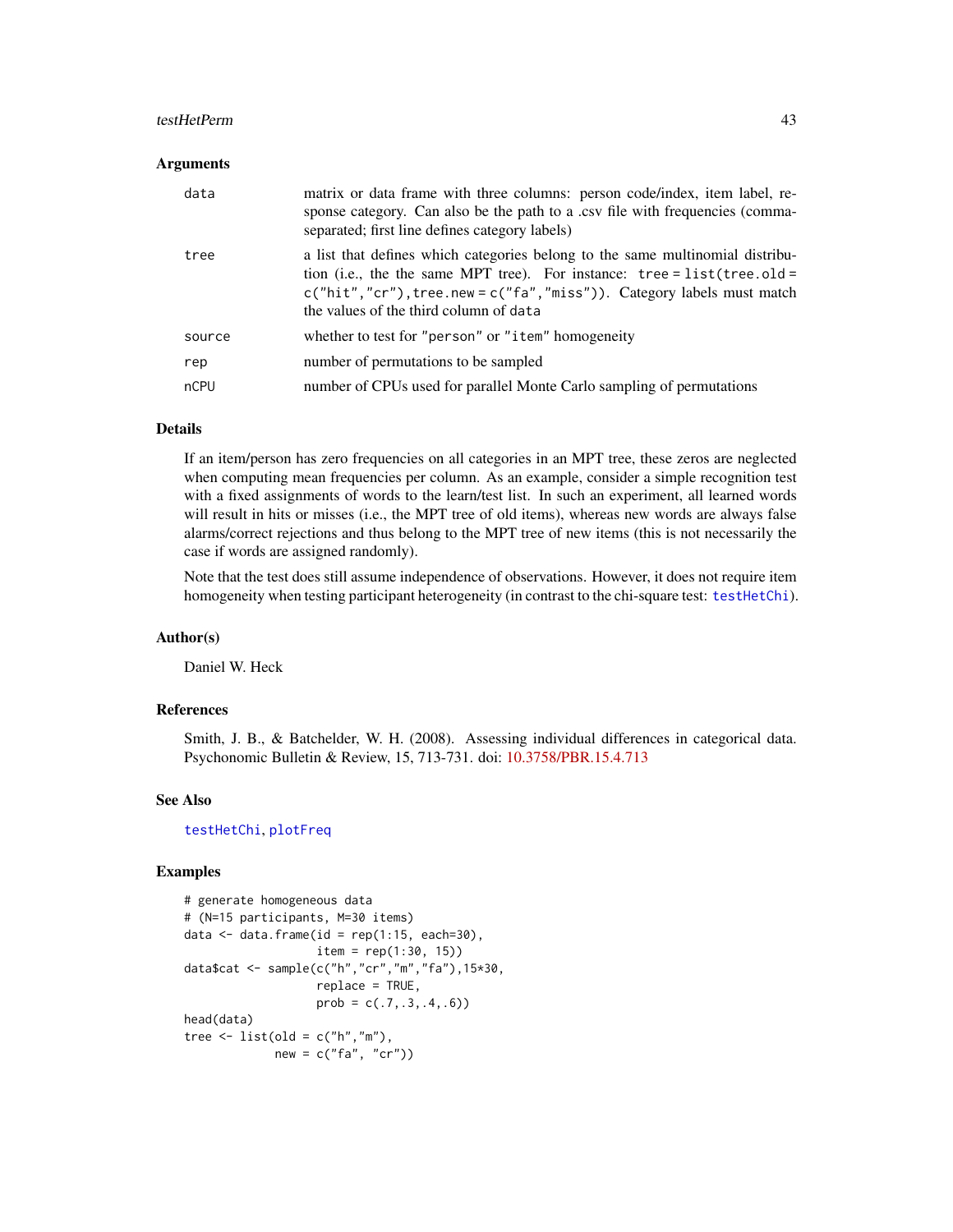```
# test participant homogeneity:
tmp <- testHetPerm(data, tree, rep=200, nCPU=1)
tmp[2:3]
```
<span id="page-43-1"></span>traitMPT *Fit a Hierarchical Latent-Trait MPT Model*

#### Description

Fits a latent-trait MPT model (Klauer, 2010) based on a standard MPT model file (.eqn) and individual data table (.csv).

#### Usage

```
traitMPT(
  eqnfile,
  data,
  restrictions,
  covData,
 predStructure,
 predType,
  transformedParameters,
  corProbit = TRUE,
 mu = "dnorm(\theta, 1),
  xi = "dunif(0,10)",
 V,
  df,
  IVprec = "dgamma(.5,.5)",
 n.iter = 20000,
 n.addapt = 2000,n.burnin = 2000,
 n.thin = 5,
 n.chains = 3,
 dic = FALSE,ppp = 0,
 modelfilename,
 parEstFile,
 posteriorFile,
  autojags = NULL,
  ...
)
```
#### Arguments

eqnfile The (relative or full) path to the file that specifies the MPT model (standard .eqn syntax). Note that category labels must start with a letter (different to multiTree) and match the column names of data. Alternatively, the EQN-equations can be

<span id="page-43-0"></span>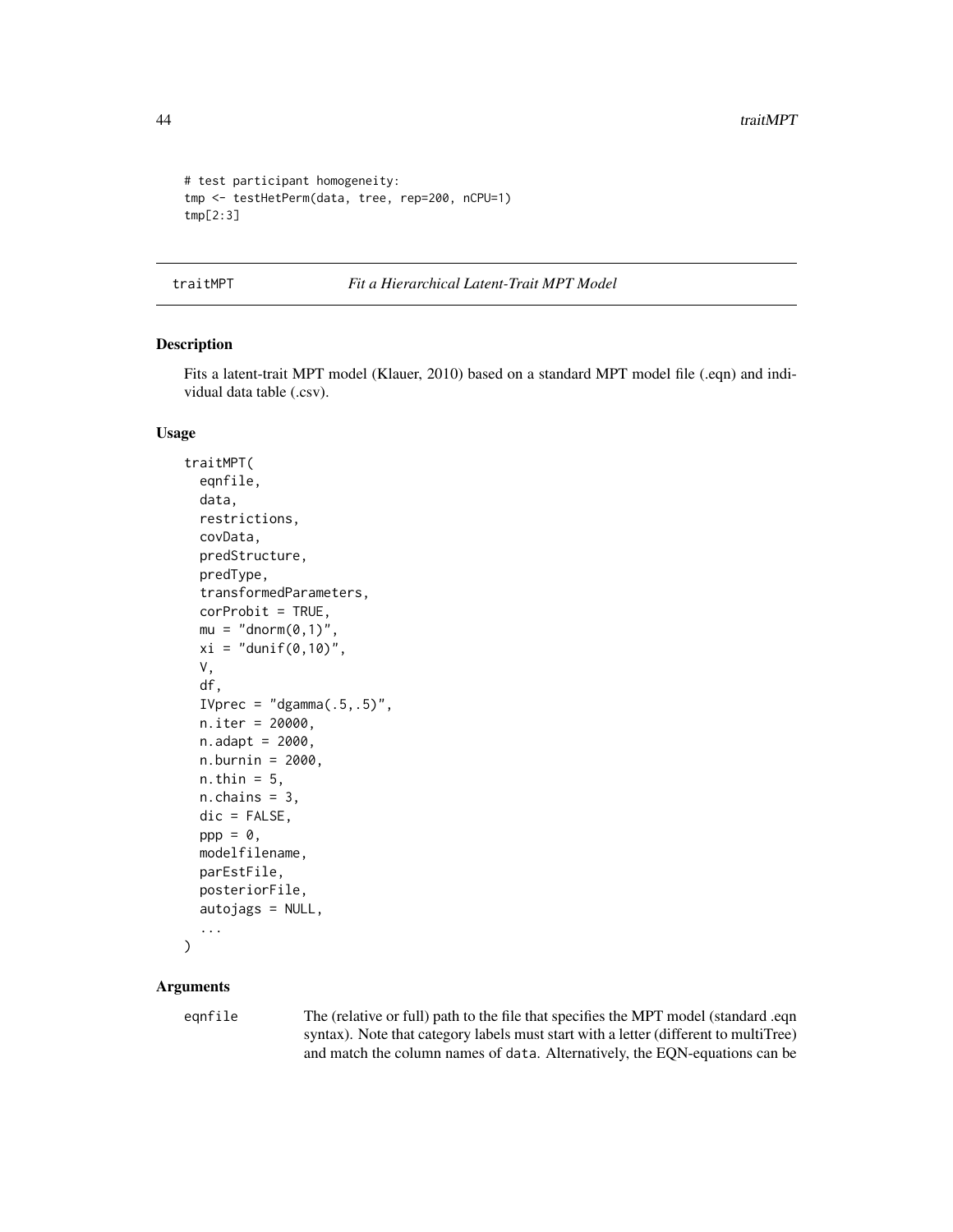<span id="page-44-0"></span>

|                       | provided within R as a character value (cf. readEQN). Note that the first line of<br>an .eqn-file is reserved for comments and always ignored.                                                                                                                                                                                                                                                                                                                                                                                                                                                                                                                                                                                 |
|-----------------------|--------------------------------------------------------------------------------------------------------------------------------------------------------------------------------------------------------------------------------------------------------------------------------------------------------------------------------------------------------------------------------------------------------------------------------------------------------------------------------------------------------------------------------------------------------------------------------------------------------------------------------------------------------------------------------------------------------------------------------|
| data                  | The (relative or full) path to the .csv file with the data (comma separated; cate-<br>gory labels in first row). Alternatively: a data frame or matrix (rows=individuals,<br>columns = individual category frequencies, category labels as column names)                                                                                                                                                                                                                                                                                                                                                                                                                                                                       |
| restrictions          | Specifies which parameters should be (a) constant (e.g., " $a=b=0.5$ ") or (b) con-<br>strained to be identical (e.g., "Do=Dn") or (c) treated as fixed effects (i.e., iden-<br>tical for all participants; "a=b=FE"). Either given as the path to a text file with<br>restrictions per row or as a list of restrictions, e.g., list ("D1=D2", "g=0.5").<br>Note that numbers in .eqn-equations (e.g., $d*(1-g)*(50)$ are directly interpreted<br>as equality constraints.                                                                                                                                                                                                                                                     |
| covData               | Data that contains covariates, for which correlations with individual MPT pa-<br>rameters will be sampled. Either the path to a .csv file (comma-separated:<br>rows=individuals in the same order as data; first row must contain covariate<br>labels). Alternatively: a data frame or matrix (rows=individuals, columns =<br>variables; covariate labels as column names). Note that in betaMPT, correlatios<br>are computed for discrete variables that are coded numerically (in traitMPT,<br>this can be suppressed by using predType="f")                                                                                                                                                                                 |
| predStructure         | Defines which variables in covData are included as predictors for which MPT<br>parameters. Either the path to the file that specifies the assigment of MPT param-<br>eters to covariates (that is, each row assigns one or more MPT parameters to one<br>or more covariates, separated by a semicolon, e.g., Do g; age extraversion).<br>Can also be provided as a list, e.g., list ("Do Dn; age", "g; extraversion").<br>Note that no correlations of MPT parameters and predictors are computed. How-<br>ever, for continuous covariates, the standardized slope parameters slope_std_parameter_predictor<br>can be interpreted as a correlation if a single predictor is included for the corre-<br>sponding MPT parameter. |
| predType              | a character vector specifying the type of continuous or discrete predictors in each<br>column of covData: " $c$ " = continuous covariate (which are centered to have a<br>mean of zero); "f" = discrete predictor, fixed effect (default for character/factor<br>variables); " $r$ " = discrete predictor, random effect.                                                                                                                                                                                                                                                                                                                                                                                                      |
| transformedParameters |                                                                                                                                                                                                                                                                                                                                                                                                                                                                                                                                                                                                                                                                                                                                |
|                       | list with parameter transformations that should be computed based on the pos-<br>terior samples of the group-level means (e.g., for testing parameter differences:<br>list("diffD=Do-Dn")), or path to a text file containing one transformation per<br>line. Transformations of individual-level parameters can also be performed after<br>fitting a model using transformedParameters.                                                                                                                                                                                                                                                                                                                                       |
| corProbit             | whether to use probit-transformed MPT parameters to compute correlations (probit-<br>values of +Inf are truncated to max(5, max(probit)); similarly for -Inf). De-<br>fault for beta-MPT: MPT parameters are used on the probability scale $[0,1]$ .                                                                                                                                                                                                                                                                                                                                                                                                                                                                           |
| mu                    | hyperprior for group means of probit-transformed parameters in JAGS syntax.<br>Default is a standard normal distribution, which implies a uniform distribution<br>on the MPT probability parameters. A named vector can be used to specify<br>separate hyperpriors for each MPT parameter (the order of parameters is deter-<br>mined by the names of the vector or by the default order as shown in readEQN<br>with $parameter = TRUE$ ).                                                                                                                                                                                                                                                                                     |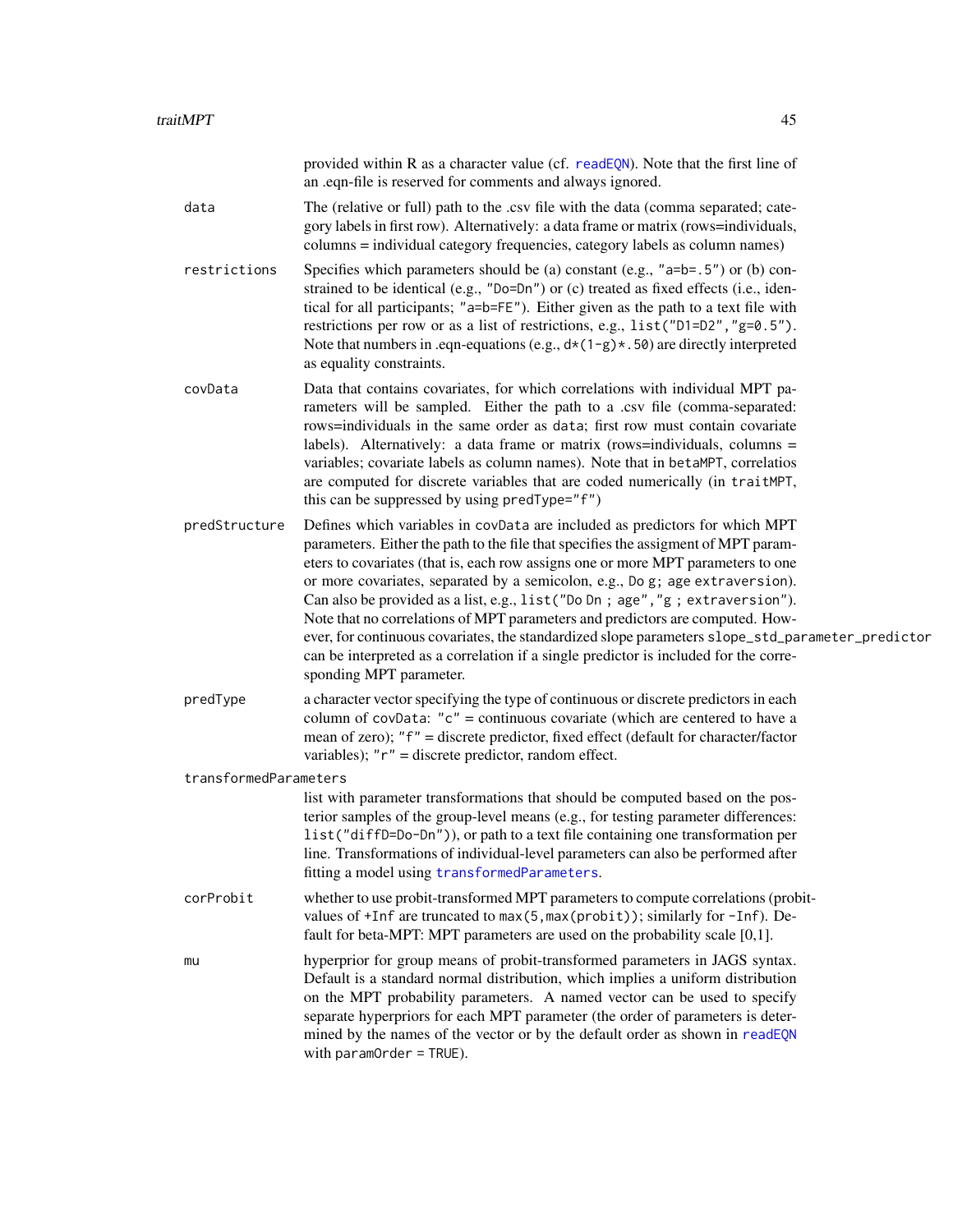<span id="page-45-0"></span>

| хi            | hyperprior for scaling parameters of the group-level parameter variances. De-<br>fault is a uniform distribution on the interval [0,10]. Similarly as for mu, a vec-<br>tor of different priors can be used. Less informative priors can be used (e.g.,<br>"dunif(0,100)")) but might result in reduced stability.                                                                                                                                                                                                                             |
|---------------|------------------------------------------------------------------------------------------------------------------------------------------------------------------------------------------------------------------------------------------------------------------------------------------------------------------------------------------------------------------------------------------------------------------------------------------------------------------------------------------------------------------------------------------------|
| V             | S x S matrix used as a hyperprior for the inverse-Wishart hyperprior parameters<br>with as many rows and columns as there are core MPT parameters. Default is a<br>diagonal matrix.                                                                                                                                                                                                                                                                                                                                                            |
| df            | degrees of freedom for the inverse-Wishart hyperprior for the individual param-<br>eters. Minimum is S+1, where S gives the number of core MPT parameters.                                                                                                                                                                                                                                                                                                                                                                                     |
| IVprec        | hyperprior on the precision parameter $g$ (= the inverse of the variance) of the<br>standardized slope parameters of continuous covariates. The default IVprec=dgamma(.5,.5)<br>defines a mixture of $g$ -priors (also known as JZS or Cauchy) wit the scale param-<br>eter $s = 1$ . Different scales s can be used via: IVprec=dgamma(.5,.5*s^2). A<br>numeric constant IVprec=1 implies a $g$ -prior (a normal distribution). For ease<br>of interpretation, TreeBUGS reports unstandardized regression coefficients. See<br>details below. |
| n.iter        | Number of iterations per chain (including burnin samples). See run. jags for<br>details.                                                                                                                                                                                                                                                                                                                                                                                                                                                       |
| n.adapt       | number of adaption samples to adjust MCMC sampler in JAGS. The sampler<br>will be more efficient if it is tuned well. However, MCMC sampling will still<br>give correct results even if the warning appears: "Adaptation incomplete." (this<br>just means that sampling efficiency could be better).                                                                                                                                                                                                                                           |
| n.burnin      | Number of samples for burnin (samples will not be stored and removed from<br>n.iter)                                                                                                                                                                                                                                                                                                                                                                                                                                                           |
| n.thin        | Thinning rate.                                                                                                                                                                                                                                                                                                                                                                                                                                                                                                                                 |
| n.chains      | number of MCMC chains (sampled in parallel).                                                                                                                                                                                                                                                                                                                                                                                                                                                                                                   |
| dic           | whether to compute DIC using extract.runjags, which requires additional<br>sampling. Can also be computed and added after fitting the model by fittedModel\$summary\$dic<br><- runjags:: extract(fittedModel\$runjags,"dic"). As an alternative in-<br>formation criterion, WAIC can be computed for fitted models.                                                                                                                                                                                                                            |
| ppp           | number of samples to compute posterior predictive p-value (see posteriorPredictive)                                                                                                                                                                                                                                                                                                                                                                                                                                                            |
| modelfilename | Name that the modelfile that is made by the function to work with JAGS should<br>get. Default is to write this information to the tempdir as required by CRAN<br>standards.                                                                                                                                                                                                                                                                                                                                                                    |
| parEstFile    | Name of the file to with the estimates should be stored (e.g., "parEstFile.txt")                                                                                                                                                                                                                                                                                                                                                                                                                                                               |
| posteriorFile | path to RData-file where to save the model including MCMC posterior samples<br>(an object named fittedModel; e.g., posteriorFile="mcmc.RData")                                                                                                                                                                                                                                                                                                                                                                                                 |
| autojags      | JAGS first fits the MPT model as usual and then draws MCMC samples repeat-<br>edly until convergence. For this, the function autoextend. jags is used with the<br>arguments provided in autojags (this can be an empty list, in which case the de-<br>faults are used). Possible arguments for autoextend. jags are: list(startburnin<br>$= 1000$ , startsample = 5000, adapt = 2000, max.time="30m") (the last of these<br>arguments restricts sampling to 30 minutes, see autoextend.jags).                                                  |
|               | further rguments to be passed to the JAGS sampling function (i.e., to run. jags.<br>Note that reproducible results are obtained by setting a random seed before fit-<br>ting a model (i.e., set. seed(12345)).                                                                                                                                                                                                                                                                                                                                 |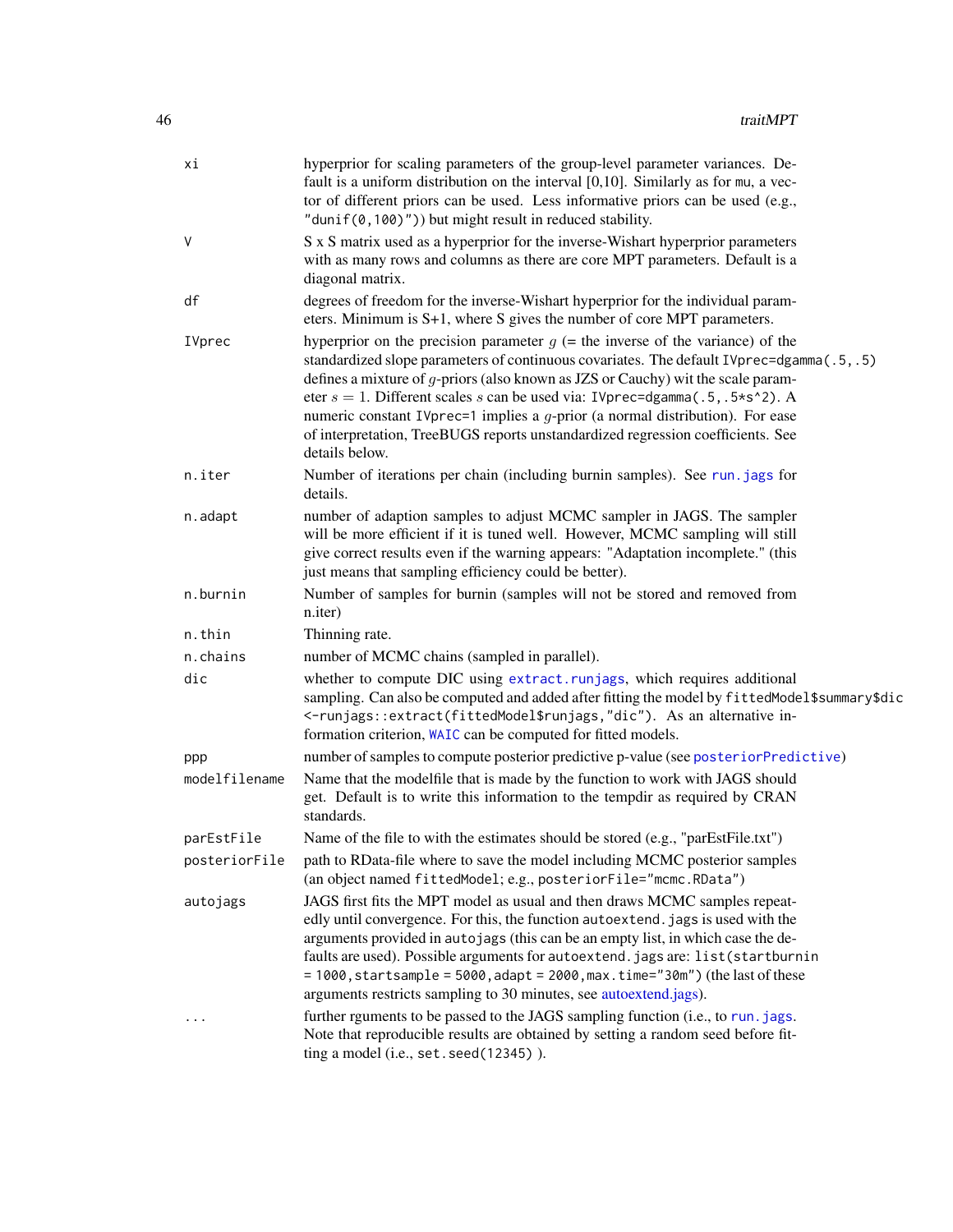#### <span id="page-46-0"></span>traitMPT 47

#### Value

a list of the class traitMPT with the objects:

- summary: MPT tailored summary. Use summary(fittedModel)
- mptInfo: info about MPT model (eqn and data file etc.)
- mcmc: the object returned from the MCMC sampler. Note that the object fittedModel\$mcmc is an [runjags](#page-0-0) object, whereas fittedModel\$mcmc\$mcmc is an mcmc.list as used by the coda package [\(mcmc\)](#page-0-0)

#### Regression Extensions

Continuous and discrete predictors are added on the latent-probit scale via:

$$
\theta = \Phi(\mu + X\beta + \delta),
$$

where  $X$  is a design matrix includes centered continuous covariates and recoded factor variables (using the orthogonal contrast coding scheme by Rouder et al., 2012). Note that both centering and recoding is done internally. TreeBUGS reports unstandardized regression coefficients  $\beta$  that correspond to the scale/SD of the predictor variables. Hence, slope estimates will be very small if the covariate has a large variance.

For continuous predictors, the default prior IVprec = "dgamma(.5,.5)" implies a Cauchy prior on each standardized  $\beta$ . This prior is similar to the Jeffreys-Zellner-Siow (JZS) prior with scale parameter  $s = 1$  (for details, see: Rouder et. al, 2012; Rouder & Morey, 2012). In contrast to the JZS prior for standard linear regression as in Rouder  $\&$  Morey (2012), TreeBUGS implements a latentprobit regression where the prior on the coefficients  $\beta$  is only scaled with respect to the covariates but not with respect to the residual variance (since this is not a parameter in probit regression). If small effects are expected, smaller scale values  $s$  can be used by changing the default to IVprec  $=$  $\log_{10}$  (.5,.5\*s^2)'. To use a standard-normal priors on the standardized slopes, use IVprec = 'dcat(1)'.

#### Uncorrelated Latent-Trait Values

The standard latent-trait MPT model assumes a multivariate normal distribution of the latent-trait values, where the covariance matrix follows a scaled-inverse Wishart distribution. As an alternative, the parameters can be assumed to be independent (this is equivalent to a diagonal covariance matrix). If the assumption of uncorrelated parameters is justified, such a simplified model has less parameters and is more parsimonious, which in turn might result in more robust estimation and more precise parameter estimates.

This alternative method can be fitted in TreeBUGS (but not all of the features of TreeBUGS might be compatible with this alternative model structure). To fit the model, the scale matrix V is set to NA (V is only relevant for the multivariate Wishart prior) and the prior on xi is changed: traitMPT(..., V=NA, xi="dnorm(0,1)"). The model assumes that the latent-trait values  $\delta[i]$  (=randomintercepts) are decomposed by the scaling parameter  $\xi$  and the raw deviation  $\varepsilon[i]$  (cf. Gelman, 2006):

$$
\delta[i] = \xi * \epsilon[i]
$$

$$
\epsilon[i] Normal(0, \sigma^2)
$$

$$
\sigma^2 Inverse_{\text{C}} bisquare(df)
$$

Note that the default prior for  $\xi$  should be changed to xi="dnorm(0,1)", which results in a half-Cauchy prior (Gelman, 2006).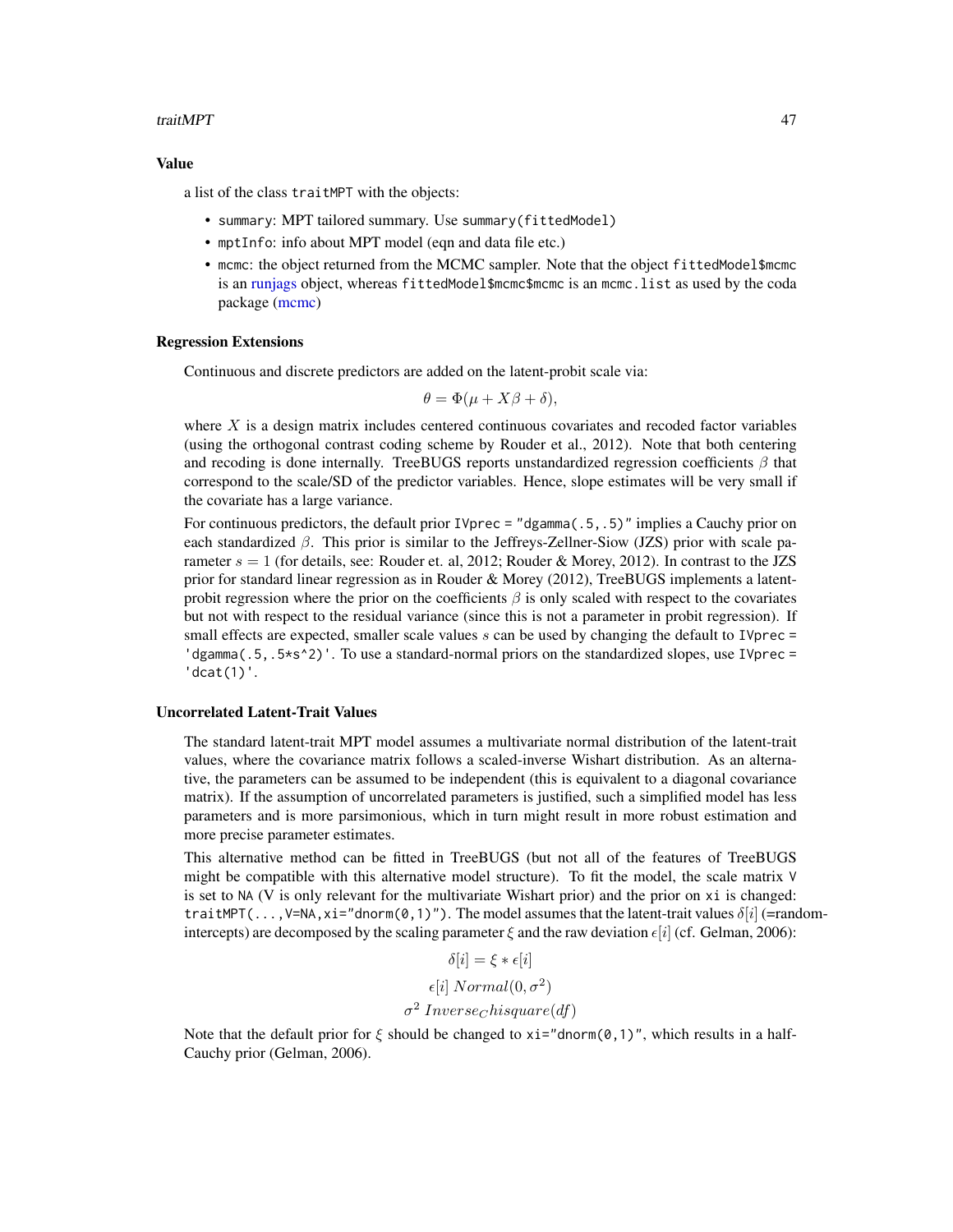#### <span id="page-47-0"></span>Author(s)

Daniel W. Heck, Denis Arnold, Nina R. Arnold

#### References

Heck, D. W., Arnold, N. R., & Arnold, D. (2018). TreeBUGS: An R package for hierarchical multinomial-processing-tree modeling. *Behavior Research Methods, 50*, 264–284.

Gelman, A. (2006). Prior distributions for variance parameters in hierarchical models (comment on article by Browne and Draper). *Bayesian Analysis, 1*, 515-534.

Klauer, K. C. (2010). Hierarchical multinomial processing tree models: A latent-trait approach. *Psychometrika, 75*, 70-98.

Matzke, D., Dolan, C. V., Batchelder, W. H., & Wagenmakers, E.-J. (2015). Bayesian estimation of multinomial processing tree models with heterogeneity in participants and items. *Psychometrika, 80*, 205-235.

Rouder, J. N., Morey, R. D., Speckman, P. L., & Province, J. M. (2012). Default Bayes factors for ANOVA designs. *Journal of Mathematical Psychology, 56*, 356-374.

Rouder, J. N., & Morey, R. D. (2012). Default Bayes Factors for Model Selection in Regression. *Multivariate Behavioral Research, 47*, 877-903.

#### Examples

```
## Not run:
# fit beta-MPT model for encoding condition (see ?arnold2013):
EQNfile <- system.file("MPTmodels/2htsm.eqn", package="TreeBUGS")
d.encoding \le subset(arnold2013, group == "encoding", select = -(1:4))
fit <- traitMPT(EQNfile, d.encoding, n.thin=5,
                restrictions=list("D1=D2=D3","d1=d2","a=g"))
# convergence
plot(fit, parameter = "mean", type = "default")
summary(fit)
```
## End(Not run)

<span id="page-47-1"></span>transformedParameters *Get Transformed Parameters*

#### Description

Computes transformations of MPT parameters based on the MCMC posterior samples (e.g., differences of parameters).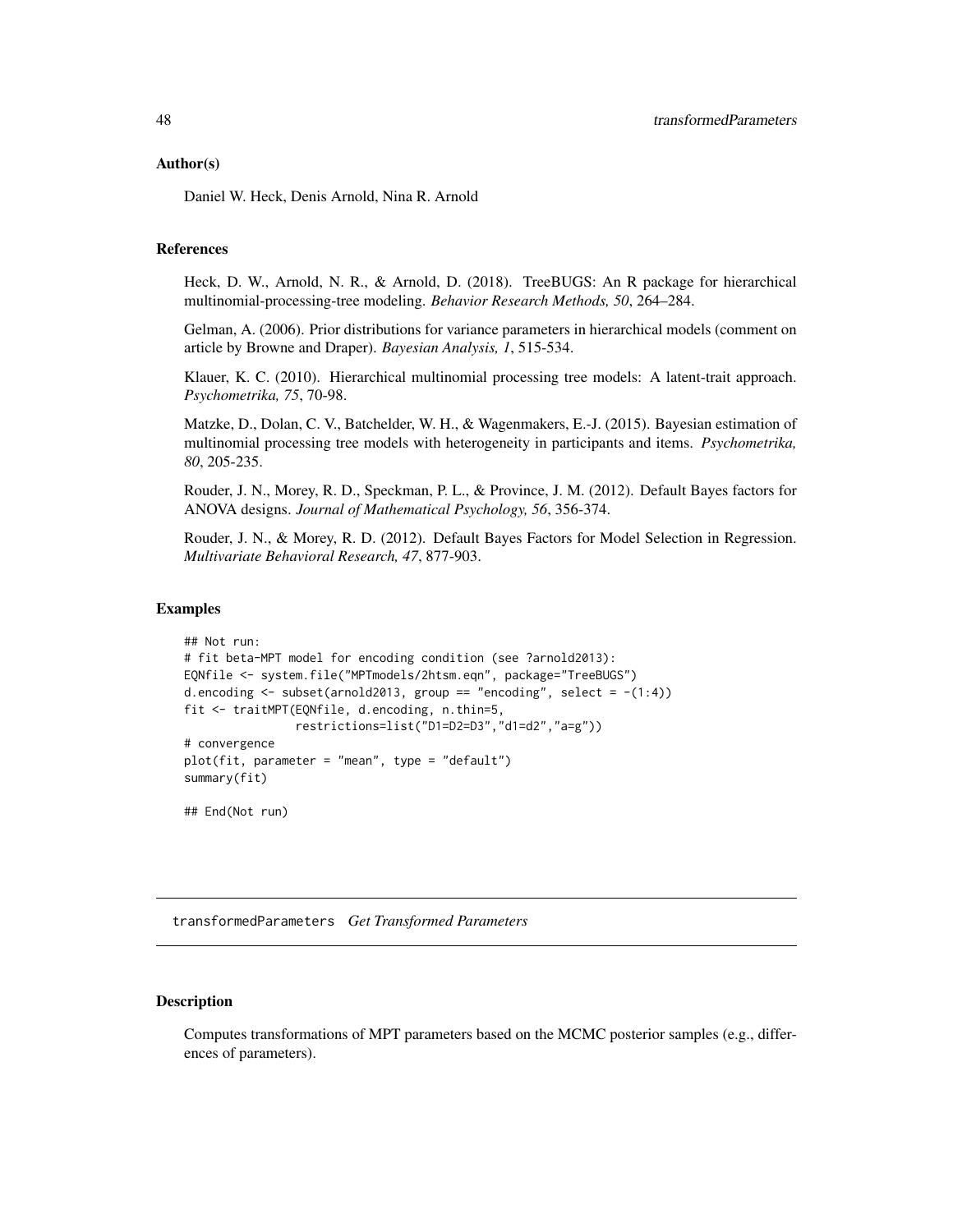#### <span id="page-48-0"></span> $W\!AIC$  and  $49$

#### Usage

```
transformedParameters(
  fittedModel,
  transformedParameters,
  level = "group",
  nCPU = 4\mathcal{L}
```
#### Arguments

| fittedModel           | either a fitted latent-trait or beta MPT model (traitMPT, betaMPT) or an mcmc.list.                                                                             |
|-----------------------|-----------------------------------------------------------------------------------------------------------------------------------------------------------------|
| transformedParameters |                                                                                                                                                                 |
|                       | list with parameter transformations that should be computed based on the pos-<br>terior samples (e.g., for testing parameter differences: list("diffD=Do-Dn")). |
| level                 | whether to compute transformations of "group" or "individual" estimates                                                                                         |
| nCPU                  | number of CPU cores across which the MCMC chains are distributed                                                                                                |

#### Value

an [mcmc.list](#page-0-0) of posterior samples for the transformed parameters

#### Examples

```
## Not run:
tt <- transformedParameters(fittedModel,
                            list("diff=a-b","p=a>b"),
                            level="individual")
summary(tt)
```
## End(Not run)

<span id="page-48-1"></span>WAIC *WAIC: Widely Applicable Information Criterion*

#### Description

Implementation of the WAIC for model comparison.

#### Usage

```
WAIC(
  fittedModel,
  n.addapt = 1000,
  n.chains = 3,
  n.iter = 10000,
  n.thin = 1,
  summarize = TRUE
\mathcal{E}
```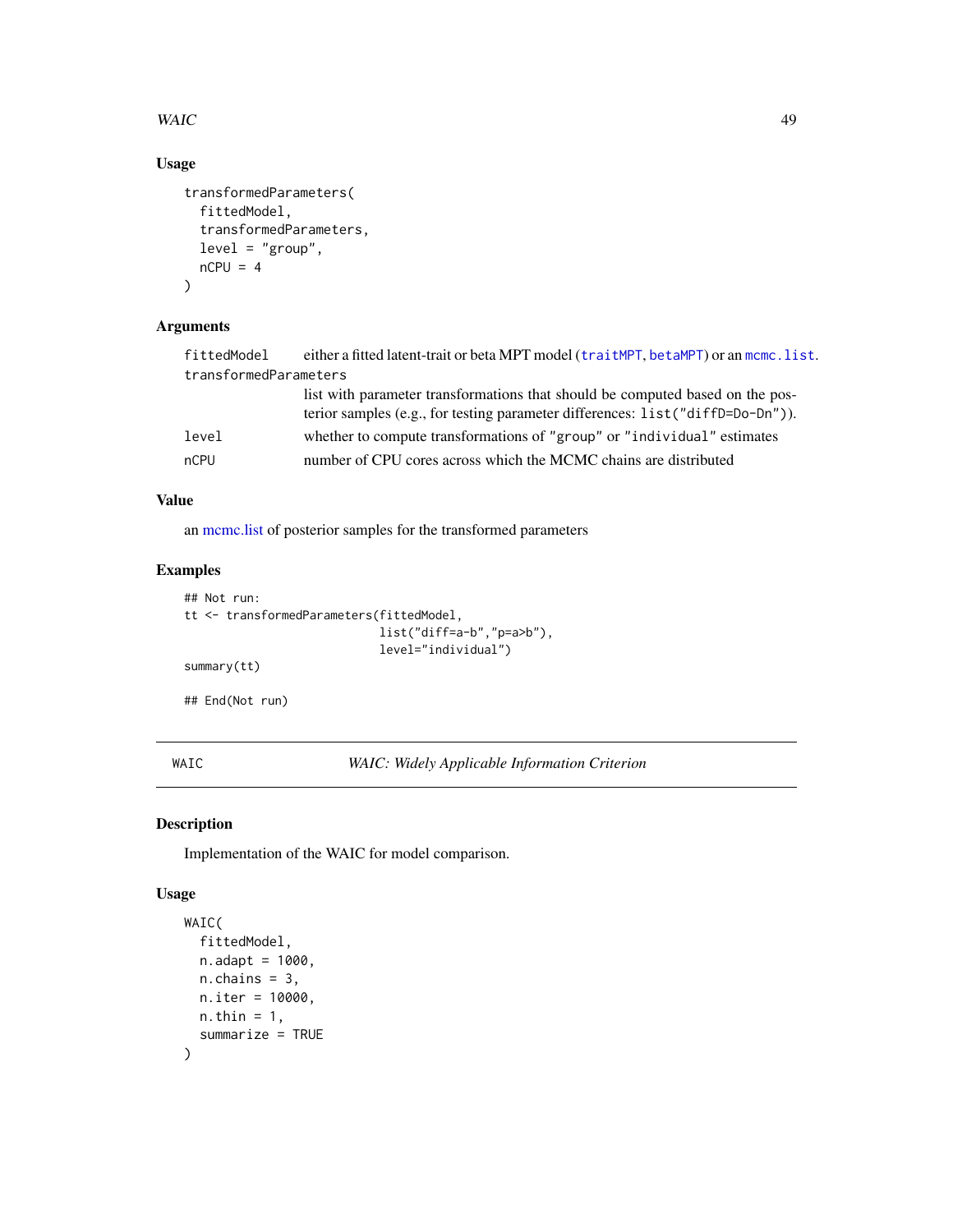#### Arguments

| fittedModel | fitted latent-trait or beta MPT model (traitMPT, betaMPT)                                     |
|-------------|-----------------------------------------------------------------------------------------------|
| n.adapt     | number of adaptation samples.                                                                 |
| n.chains    | number of chains (no parallel computation).                                                   |
| n.iter      | number of iterations after burnin.                                                            |
| n.thin      | Thinning rate.                                                                                |
| summarize   | whether to summarize the WAIC values which are computed separately for each<br>observed node. |

#### Details

WAIC provides an approximation of predictive accuracy with respect to out-of-sample deviance. The uncertainty of the WAIC for the given number of observed nodes (i.e., number of free categories times the number of participants) is quantified by the standard error of WAIC "se\_waic" (cf. Vehtari et al., 2017). In contrast, to assess whether the approximation uncertainty due to MCMC sampling (not sample size) is sufficiently low, it is a good idea to fit each model twice and compute WAIC again to assess the stability of the WAIC values.

For more details, see Vehtari et al. (2017) and the following discussion about the JAGS implementation (which is currently an experimental feature of JAGS 4.3.0):

<https://sourceforge.net/p/mcmc-jags/discussion/610036/thread/8211df61/>

#### Value

If summarize=TRUE (default), a vector containing the WAIC penalty term "p\_waic", "deviance", "waic", and the corresponding standard error "se\_waic".

If summarize=FALSE, a list containing three vectors p\_waic, deviance, and waic with separate values for each observed node (i.e., for all combinations of persons and free categories).

#### References

Vehtari, A., Gelman, A., & Gabry, J. (2017). Practical Bayesian model evaluation using leave-oneout cross-validation and WAIC. Statistics and Computing, 27(5), 1413–1432. doi:10.1007/s11222- 016-9696-4

#### Examples

```
## Not run:
```

```
#### WAIC for a latent-trait MPT model:
fit <- traitMPT(...)
WAIC(fit)
```
#### pairwise comparison of two models: # (1) compute WAIC per model waic1 <- WAIC(fit1, summarize = FALSE) waic2 <- WAIC(fit2, summarize = FALSE)

<span id="page-49-0"></span>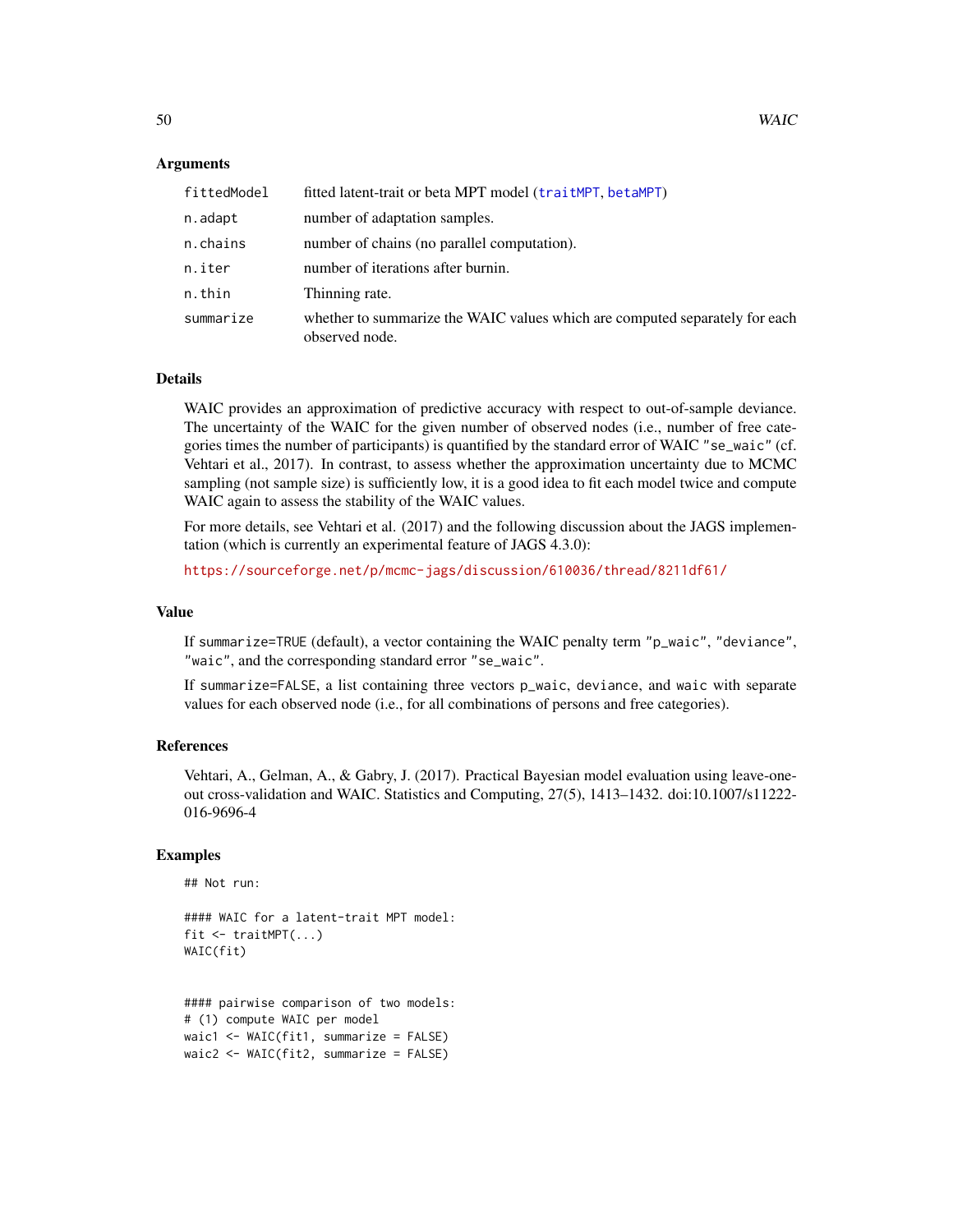#### <span id="page-50-0"></span>withinSubjectEQN 51

```
# (2) WAIC differences (per observation!)
waic_diff <- waic1$waic - waic2$waic
# (3) standard error of the WAIC differences:
n_obs <- length(waic_diff)
c(diff = sum(waic_diff),
 se\_diff = sqrt(n\_obs) * sd(waic\_diff)
```
## End(Not run)

withinSubjectEQN *Make Within-Subject EQN Files*

#### Description

Replicates an MPT model multiple times with different tree, category, and parameter labels for within-subject factorial designs

#### Usage

withinSubjectEQN(eqnfile, labels, constant, save)

#### Arguments

| egnfile  | The (relative or full) path to the file that specifies the MPT model (standard .eqn<br>syntax). Note that category labels must start with a letter (different to multiTree)<br>and match the column names of data. Alternatively, the EQN-equations can be<br>provided within R as a character value (cf. readEQN). Note that the first line of<br>an eqn-file is reserved for comments and always ignored. |
|----------|-------------------------------------------------------------------------------------------------------------------------------------------------------------------------------------------------------------------------------------------------------------------------------------------------------------------------------------------------------------------------------------------------------------|
| labels   | a character vector defining the labels that are added to the parameters in each<br>within-subject condition                                                                                                                                                                                                                                                                                                 |
| constant | optional: a character vector defining which parameters are constrained to be<br>constant across within-conditions                                                                                                                                                                                                                                                                                           |
| save     | optional: path to an EQN output file. By default, the model is return as a string<br>character                                                                                                                                                                                                                                                                                                              |

```
# Example: Standard Two-High-Threshold Model (2HTM)
EQNfile <- system.file("MPTmodels/2htm.eqn",
                       package="TreeBUGS")
withinSubjectEQN(EQNfile, c("high","low"), constant=c("g"))
```